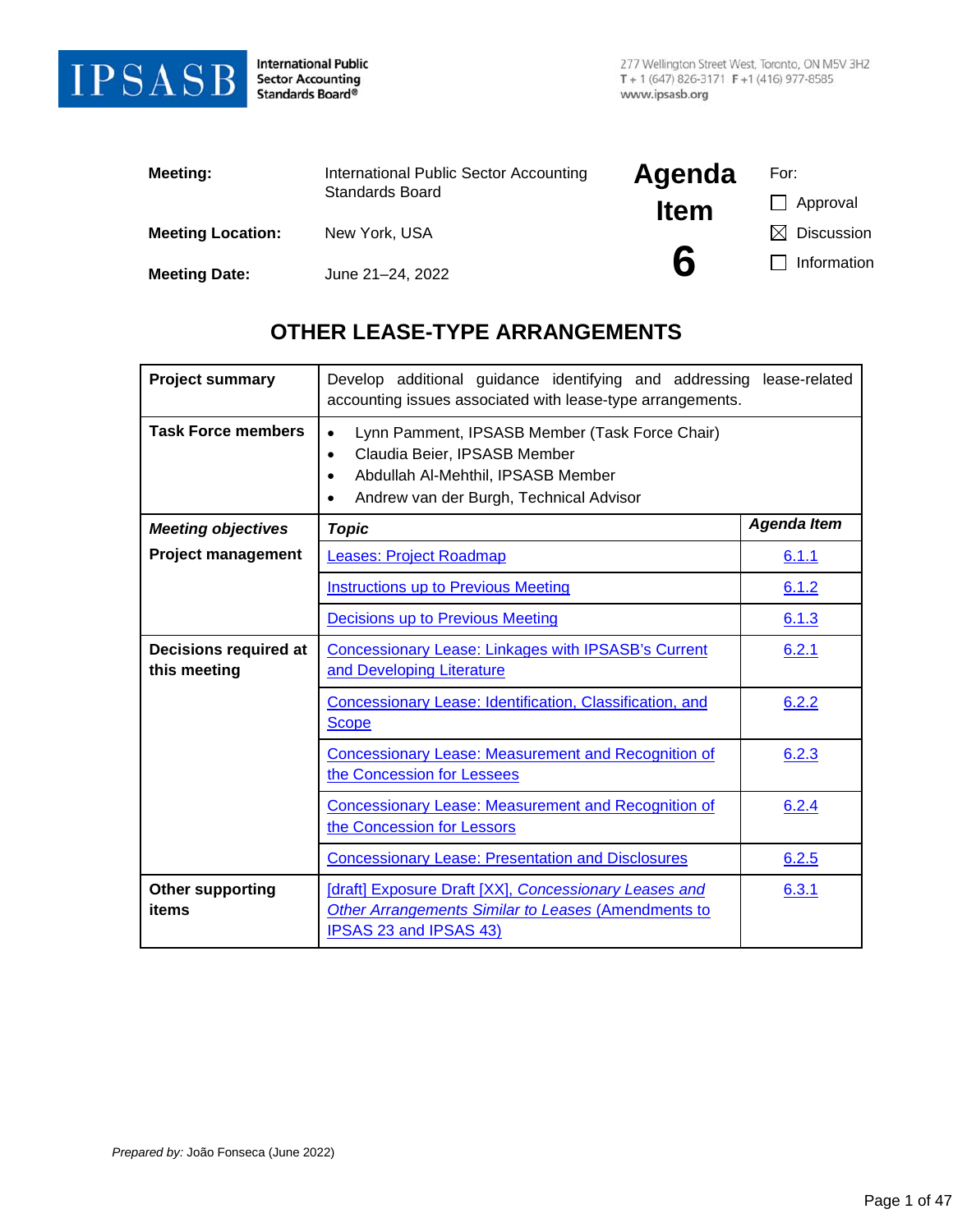# **OTHER LEASE-TYPE ARRANGEMENTS: PROJECT ROADMAP**

<span id="page-1-2"></span><span id="page-1-0"></span>

| <b>Meeting</b>    | <b>Completed Actions or Discussions / Planned Actions or Discussions:</b>                                                                                                                                                                                                                                                                                                                                                                                                                                                                                                          |  |
|-------------------|------------------------------------------------------------------------------------------------------------------------------------------------------------------------------------------------------------------------------------------------------------------------------------------------------------------------------------------------------------------------------------------------------------------------------------------------------------------------------------------------------------------------------------------------------------------------------------|--|
| December 2020     | Approve Request for Information (RFI), Concessionary Leases and Other<br>1.<br><b>Arrangements Similar to Leases</b>                                                                                                                                                                                                                                                                                                                                                                                                                                                               |  |
| March 2021        | 1 <sub>1</sub><br>Document out for comment                                                                                                                                                                                                                                                                                                                                                                                                                                                                                                                                         |  |
| June 2021         | 1 <sub>1</sub><br>Document out for comment                                                                                                                                                                                                                                                                                                                                                                                                                                                                                                                                         |  |
| December 2021     | RFI: Preliminary review of responses and project direction<br>1.                                                                                                                                                                                                                                                                                                                                                                                                                                                                                                                   |  |
| <b>March 2022</b> | 1.<br>Project management<br>2.<br>Education session: Linkages with IPSASB's current and developing literature<br>List of specific cases raised by respondents to the Request for Information<br>3.<br>Framework to analyse other lease-type arrangements themes<br>4.                                                                                                                                                                                                                                                                                                              |  |
| <b>June 2022</b>  | Concessionary lease: Linkages with IPSASB's current and developing literature<br>1.<br>Concessionary lease: Identification, classification, and scope<br>2.<br>Concessionary lease: Measurement and recognition of the concession for<br>3.<br>Lessees<br>Concessionary lease: Measurement and recognition of the concession for<br>4.<br>Lessors<br>5. Concessionary lease: Presentation and disclosures<br>First Review of [draft] Exposure Draft (ED) [XX], Concessionary Leases and<br>6.<br>Other Arrangements Similar to Leases (Amendments to IPSAS 23 and IPSAS<br>43) $1$ |  |
| September 2022    | 1.<br>Social housing rental arrangements<br>Shared properties with or without a lease arrangement in place<br>2.<br>3. Arrangements allowing right-of-use<br>Other arrangements similar to leases<br>4.<br>Second Review of [draft] ED [XX], Concessionary Leases and Other<br>5.<br>Arrangements Similar to Leases (Amendments to IPSAS 23 and IPSAS 43)                                                                                                                                                                                                                          |  |
| December 2022     | 1.<br>Linkages with IPSASB's current and developing literature<br>2.<br><b>Transitional Provisions</b><br>3.<br>Approval of [draft] ED [XX], Concessionary Leases and Other Arrangements<br>Similar to Leases (Amendments to IPSAS 23 and IPSAS 43)                                                                                                                                                                                                                                                                                                                                |  |
| <b>March 2023</b> | 1.<br>Document out for comment                                                                                                                                                                                                                                                                                                                                                                                                                                                                                                                                                     |  |
| June 2023         | 1.<br>ED [XX], Concessionary Leases and Other Arrangements Similar to Leases<br>(Amendments to IPSAS 23 and IPSAS 43): High-level review of responses<br>ED [XX], Concessionary Leases and Other Arrangements Similar to Leases<br>1.<br>(Amendments to IPSAS 23 and IPSAS 43): Review of responses [Issues to be<br>identified from the review of responses]<br>2. Project management update                                                                                                                                                                                      |  |

<span id="page-1-1"></span><sup>1</sup> Staff and the Task Force note that the title of the ED is a provisional working title. The ED title is based on the Request for Information and may be revised as the project develops.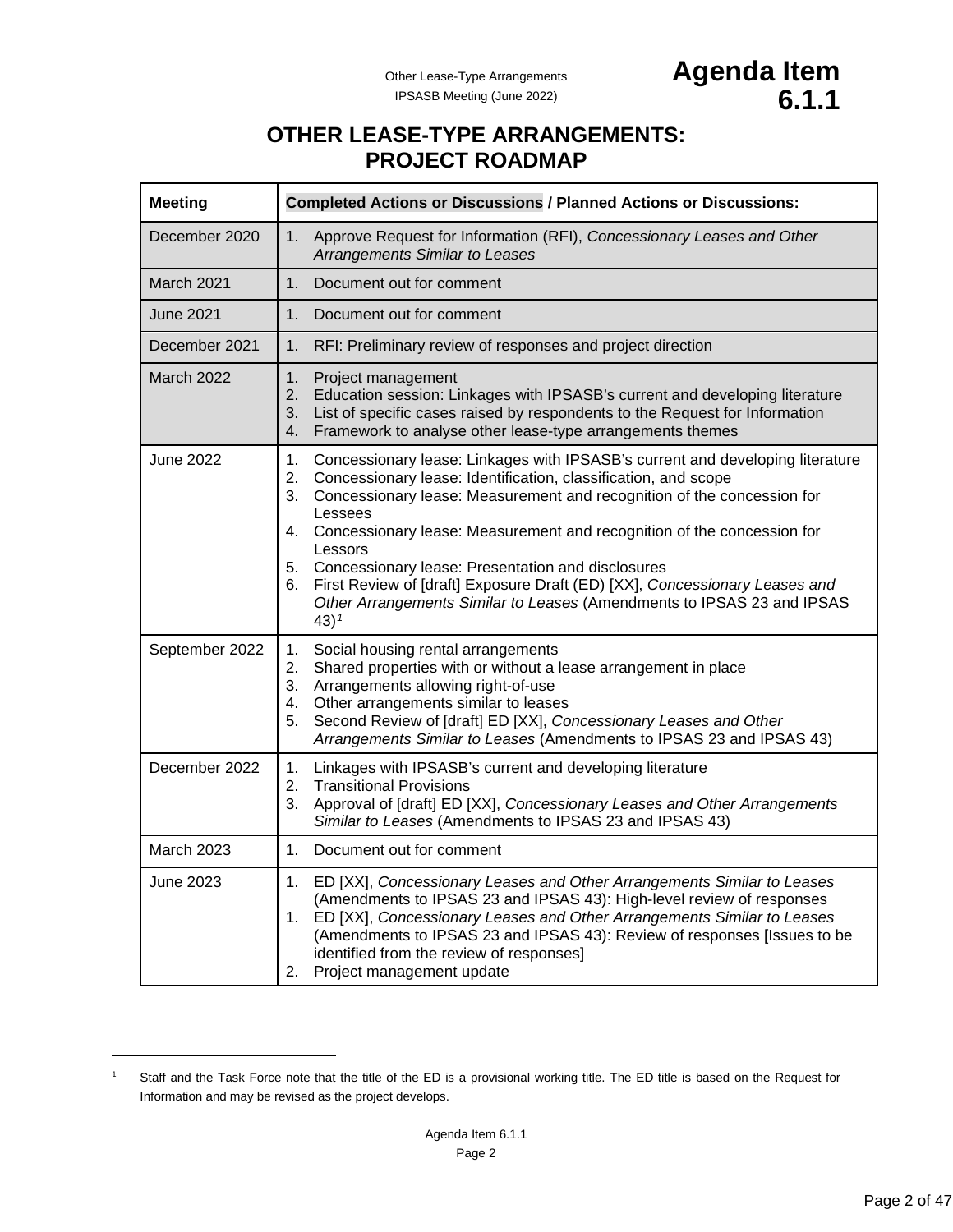# Other Lease-Type Arrangements **Agenda Item** IPSASB Meeting (June 2022) **6.1.1**

| September 2023 | 2. ED [XX], Concessionary Leases and Other Arrangements Similar to Leases<br>(Amendments to IPSAS 23 and IPSAS 43): Review of responses [Issues to be<br>identified from the review of responses]<br>3. First Review of [draft] Final Guidance, [TBD] |
|----------------|-------------------------------------------------------------------------------------------------------------------------------------------------------------------------------------------------------------------------------------------------------|
| December 2023  | ED [XX], Concessionary Leases and Other Arrangements Similar to Leases<br>(Amendments to IPSAS 23 and IPSAS 43): Review of responses [Issues to be<br>identified from the review of responses]<br>Second Review of [draft] Final Guidance, [TBD]      |
| March 2024     | Linkages with IPSASB's current and developing literature<br>Approval of Final Guidance, [TBD]                                                                                                                                                         |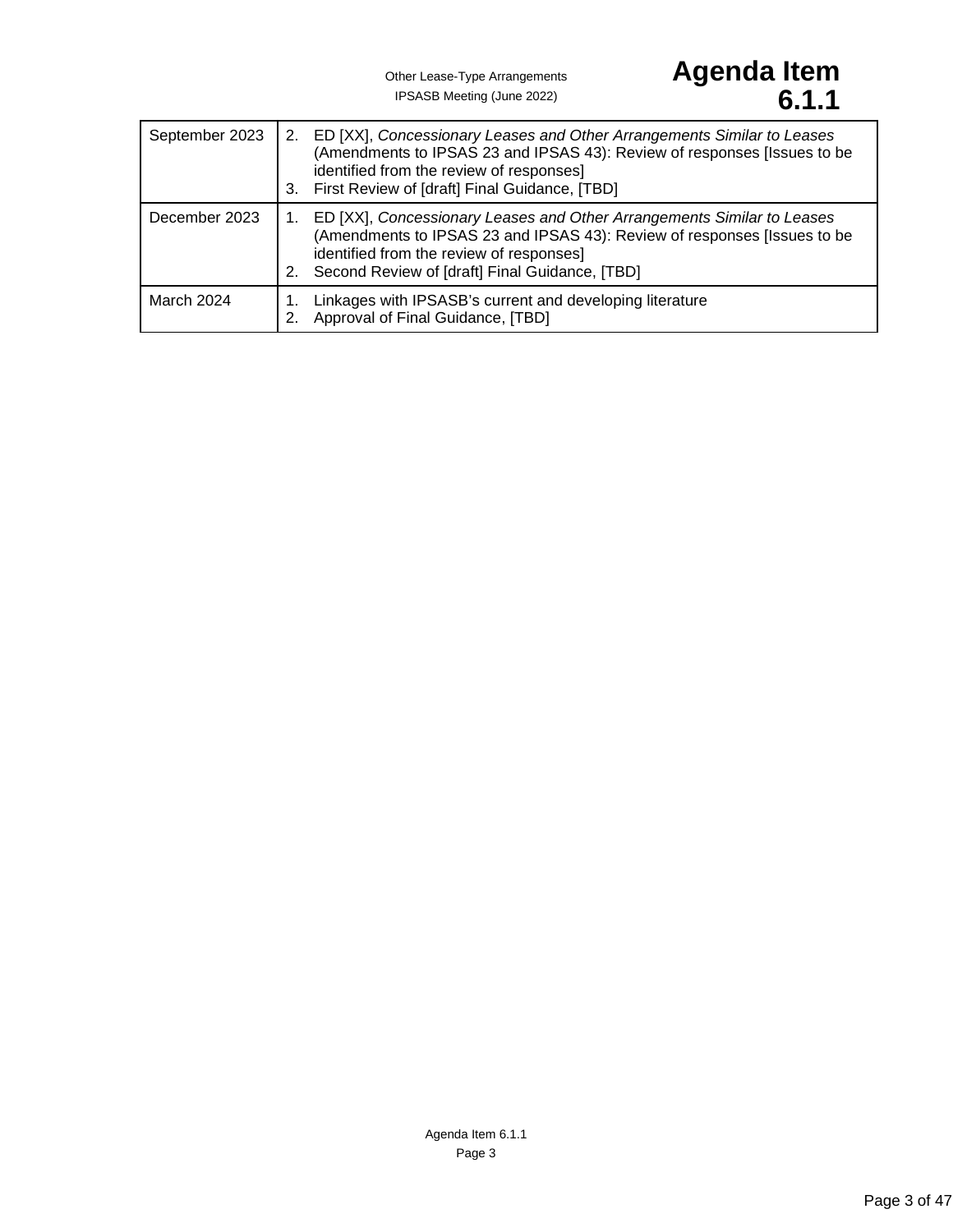<span id="page-3-0"></span>

| <b>Meeting</b>   | <b>Instruction</b>                                                                                                                              | <b>Actioned</b>                                           |
|------------------|-------------------------------------------------------------------------------------------------------------------------------------------------|-----------------------------------------------------------|
| March 2022       | Bring a summary of the analysis of the themes<br>1.<br>and the respective recommendations, rather than<br>the detailed analysis itself.         | 1. In progress.                                           |
|                  | 2. Adjust the framework of analysis as needed when<br>analyzing each theme.                                                                     | 2. See Agenda Items 6.2.1,<br>6.2.2, 6.2.3, 6.2.4, 6.2.5  |
| December<br>2021 | Summarize the learning points on the RFI for the<br>1.<br>March 2022 meeting.                                                                   | See Agenda Item 7.2.2 of the<br>1.<br>March 2022 meeting. |
|                  | 2. Liaise with respondents to get more information<br>before detailed analysis on the RFI is performed.                                         | 2. In progress.                                           |
|                  | Bring a revised timeline of Phase Two of the<br>3.<br>Leases project for the March 2022 meeting.                                                | 3. In Agenda Item 7.1.1 of the<br>March 2022 Meeting.     |
|                  | 4. Communicate in the At-a-Glance the relationship<br>between the RFI and IPSAS 43.                                                             | 4. See page 1 of At-a-Glance.                             |
|                  | 5. Clarify references to IFRS 15 within IPSAS 43 in<br>the communication materials.                                                             | 5. See <b>BC99-BC100 of</b><br><b>IPSAS 43.</b>           |
|                  | 6. Consider the usage of the term "service potential"<br>in IPSAS 43 during the development of the new<br><b>IPSAS on Measurement.</b>          | 6. Reported to lead staff of<br>Measurement project.      |
|                  | 7. Consider the need for any potential consequential<br>amendments to IPSAS 16, Investment Property,<br>during Phase Two of the Leases project. | 7. In progress                                            |

# **INSTRUCTIONS UP TO PREVIOUS MEETING**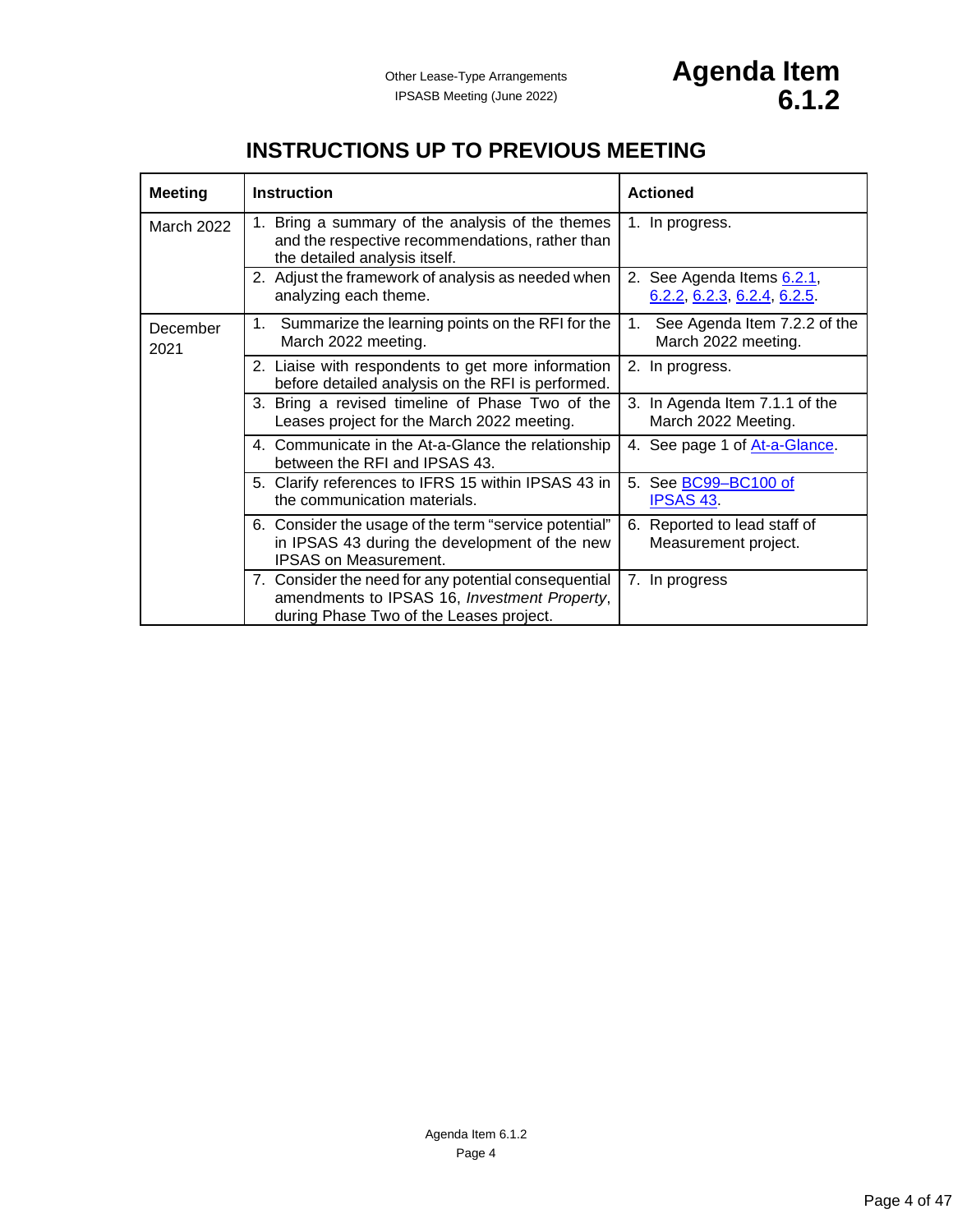# **DECISIONS UP TO PREVIOUS MEETING**

<span id="page-4-0"></span>

| <b>Meeting</b>    | <b>Decision</b>                                                                                                                                                                                               | <b>BC Reference</b>                                         |
|-------------------|---------------------------------------------------------------------------------------------------------------------------------------------------------------------------------------------------------------|-------------------------------------------------------------|
| <b>March 2022</b> | The next planned publication for this<br>1.<br>project should be an Exposure Draft (ED).                                                                                                                      | See Agenda Item 6.3.1.<br>1.                                |
|                   | 2.<br>The Task Force was delegated the<br>responsibility to develop the non-<br>authoritative guidance section of the ED<br>and to make recommendations to the<br><b>IPSASB</b> related to this work.         | 2.<br>In progress.                                          |
|                   | 3.<br>The project roadmap in Agenda Item 7.1.1<br>was approved.                                                                                                                                               | 3.<br>See Agenda Item 6.1.1.                                |
|                   | The issues raised in Appendix A<br>4.<br>categorized as themes should be<br>addressed.                                                                                                                        | See Agenda Items 6.2.1,<br>4.<br>6.2.2, 6.2.3, 6.2.4, 6.2.5 |
|                   | 5.<br>The flowchart identified in Appendix A<br>should be applied as a starting point to<br>analyze the themes identified.                                                                                    | 5.<br>See Agenda Items 6.2.1,<br>6.2.2, 6.2.3, 6.2.4, 6.2.5 |
|                   | 6.<br>The arrangements should be analyzed<br>from the perspectives of both:<br>Parties to the arrangements; and<br>(i)<br>The consolidated financial statements<br>(ii)<br>and separate financial statements. | 6.<br>See Agenda Items 6.2.1,<br>6.2.2, 6.2.3, 6.2.4, 6.2.5 |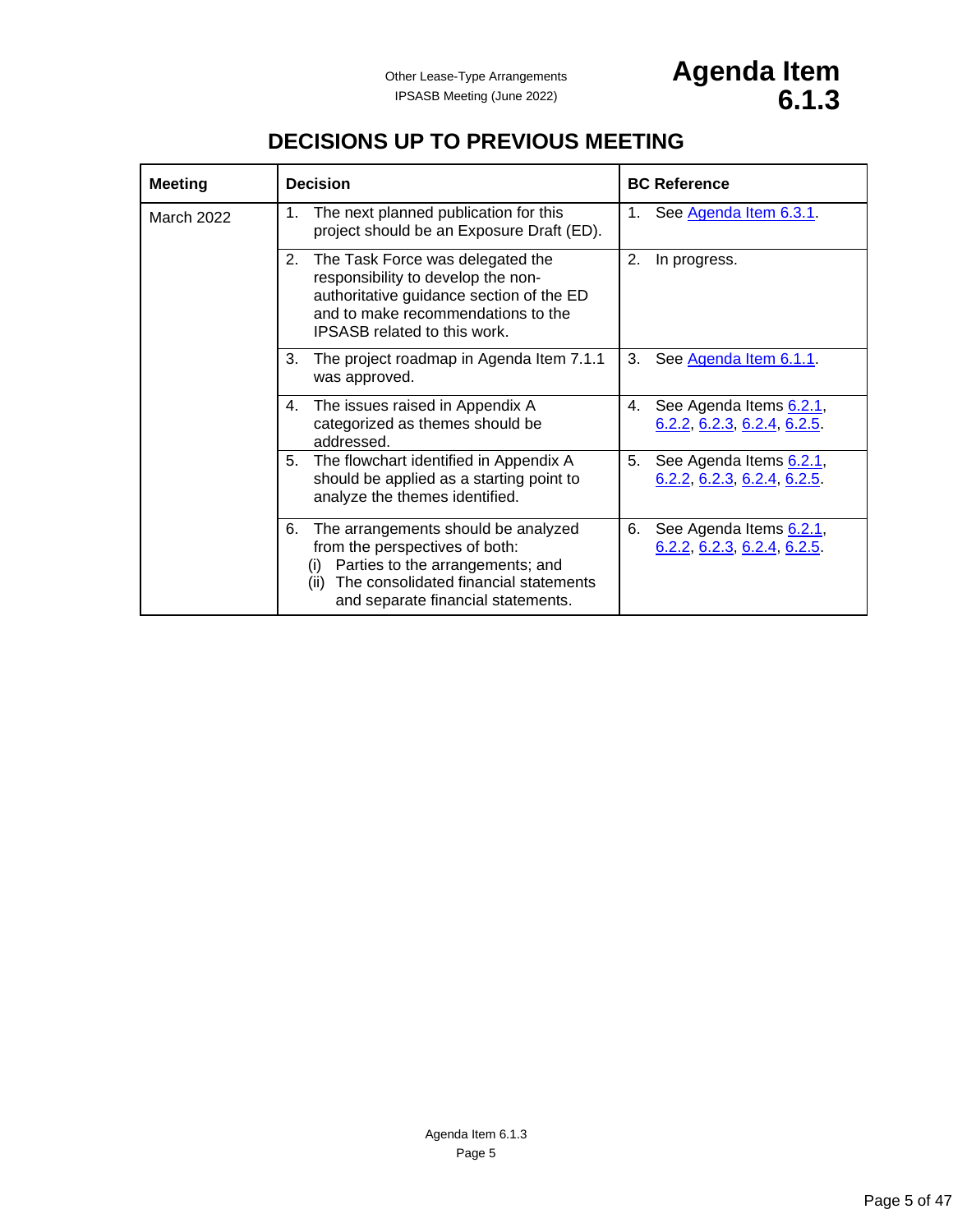# <span id="page-5-1"></span><span id="page-5-0"></span>**Concessionary Lease: Linkages with IPSASB's Current and Developing Literature**

#### **Question**

1. Does the IPSASB agree with the staff and Task Force's recommendations on the linkages with IPSASB's current and developing literature?

#### **Recommendation**

- 2. Staff and the Task Force recommend the IPSASB:
	- (a) For lessee, to include in IPSAS 23, *Revenue from Non-Exchange Transaction (Taxes and Transfers)* the amendments on the right-of-use asset and concession component of concessionary leases for lessees identified in [Agenda Item 6.3.1;](#page-25-0)
	- (b) For lessor, to include in IPSAS 43 the amendments related to the guidance to account for concessionary leases identified in [Agenda Item 6.3.1.](#page-25-0)

#### **Background**

- 3. The current and IPSASB's developing literature have linkages with the Other Lease-type Arrangements project.
- 4. This agenda item deals with the:
	- (a) Recommendations related to [draft] Exposure Draft [XX], *Concessionary Leases and Other Arrangements Similar to Leases*. Issues impacting other projects have been noted and shared with the respective staff managing those projects.
	- (b) Geography of IPSAS guidance that supports [draft] Exposure Draft [XX], *Concessionary Leases and Other Arrangements Similar to Leases* (see [Agenda Item 6.3.1\)](#page-25-0). The accounting model for concessionary leases for lessees and lessors is addressed in [Agenda Item 6.2.3](#page-12-0) and [Agenda Item 6.2.4,](#page-17-0) respectively.

### **Analysis**

*Linkages with IPSASB's current literature*

#### Lessee

- 5. For lessee, staff and the Task Force recommend the IPSASB to include in IPSAS 23 specific guidance on how to account for the concession component in a concessionary lease because:
	- (a) It is still effective; and
	- (b) It deals with the principles to account for non-exchange revenue arising in concessionary loans, which are also similar to concessionary leases (see detailed comparison analysis in Appendix [C of Agenda Item 7.2.2](https://www.ifac.org/system/files/meetings/files/7-Other-Lease-type-Arrangements_Final.pdf) of the March 2022 meeting).
- 6. The principles in IPSAS 23 can also be applied to leases for zero or nominal consideration (right-ofuse assets in-kind) because:
	- (a) They do not meet the IPSAS 43 definition of a lease, as there is no consideration; and
	- (b) They are in substance a grant of the entire value (or almost all of the value) to use the right-ofuse asset.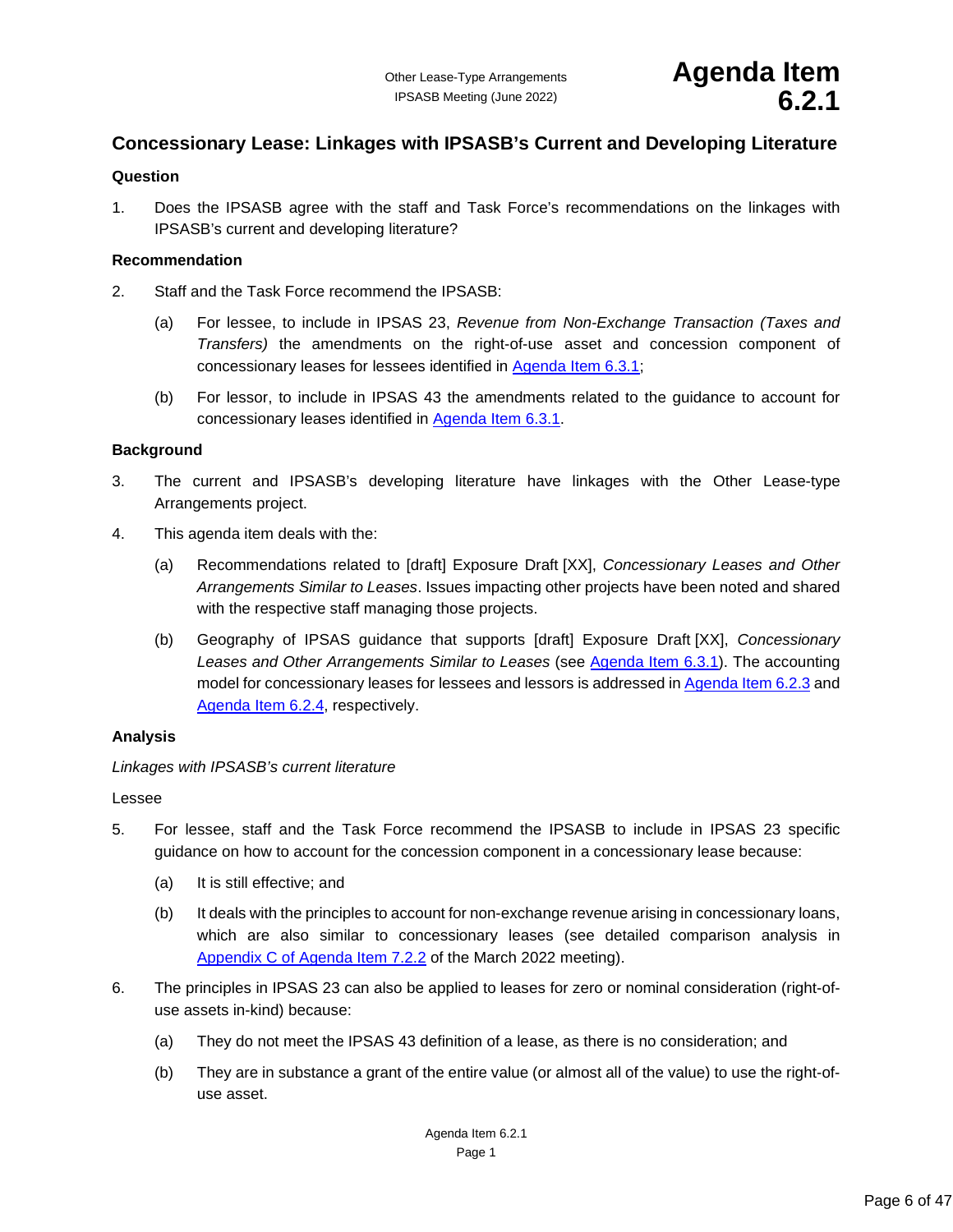# Other Lease-Type Arrangements **Agenda Item** IPSASB Meeting (June 2022) **6.2.1**

- 7. To implement this recommendation, staff and the Task Force recommend the IPSASB to include in IPSAS 23 the guidance on concessionary leases presented in [Agenda Item 6.3.1](#page-25-0) (see proposed amendments to paragraphs 93, 96, and 97 and proposed new paragraphs 105C and 105D of IPSAS 23 and see also proposed paragraphs AG63(a) and AG64 of IPSAS 43 cross-referring to IPSAS 23).
- 8. Staff and the Task Force note that, where consideration is being exchanged but at below-market terms, that exchange component will be accounted for in accordance with IPSAS 43 (see proposed paragraph 105C of IPSAS 23 in [Agenda Item 6.3.1\)](#page-25-0).

## Lessor

- 9. For lessors, the situation is different compared to lessees because there is no IPSAS on Transfer Expenses.
- 10. As currently there is no IPSAS on Transfer Expenses, it is not possible to propose amendments to any IPSAS on how to account for the concessionary component in concessionary leases, as the principles to account for the concession will be developed in the Transfer Expenses project similar to any other good or service being provided to another entity without directly receiving any good, service, or other asset in return.
- 11. Staff and the Task Force note that IPSAS 41 provides the guidance to account for the concession component in a concessionary loan in the absence of an IPSAS on Transfer Expenses.
- 12. Therefore, staff and the Task Force recommend the IPSASB to follow the same approach and include the guidance to account for concessionary leases, as current IPSASB's literature provides sufficient principles that can be applicable in the accounting for concessionary leases for lessors (se[e Agenda](#page-17-0)  [Item 6.2.4](#page-17-0) for further details).
- 13. To implement this recommendation, staff and the Task Force recommend the IPSASB include the guidance on concessionary leases presented in [Agenda Item 6.3.1](#page-25-0) (see proposed paragraphs 71A, 81A, AG63B, and AG65 of IPSAS 43).

# *Linkages with IPSASB's developing literature*

### Lessee

- 14. The objective of the IPSASB's Revenue project is to develop one or more standards that provide recognition and measurement requirements for revenue transactions, and it will replace IPSAS 9, IPSAS 11, and IPSAS 23.
- 15. Regarding the accounting for the concession component in a concessionary lease, the proposed guidance in this project is expected to carry forward to the new IPSAS on Revenue. Staff and the Task Force note that this is consistent with the approach on the guidance on concessionary loans, which will also be carried forward from IPSAS 23 to the new IPSAS on Revenue. Respondents to Exposure Draft 71, *Revenue without Performance Obligations* did not note substantial issues with the proposed principles.

### Lessor

16. The objective of the IPSASB's Transfer Expenses project is to develop a standard that provides recognition and measurement requirements to providers of transfer expense transactions, except for social benefits.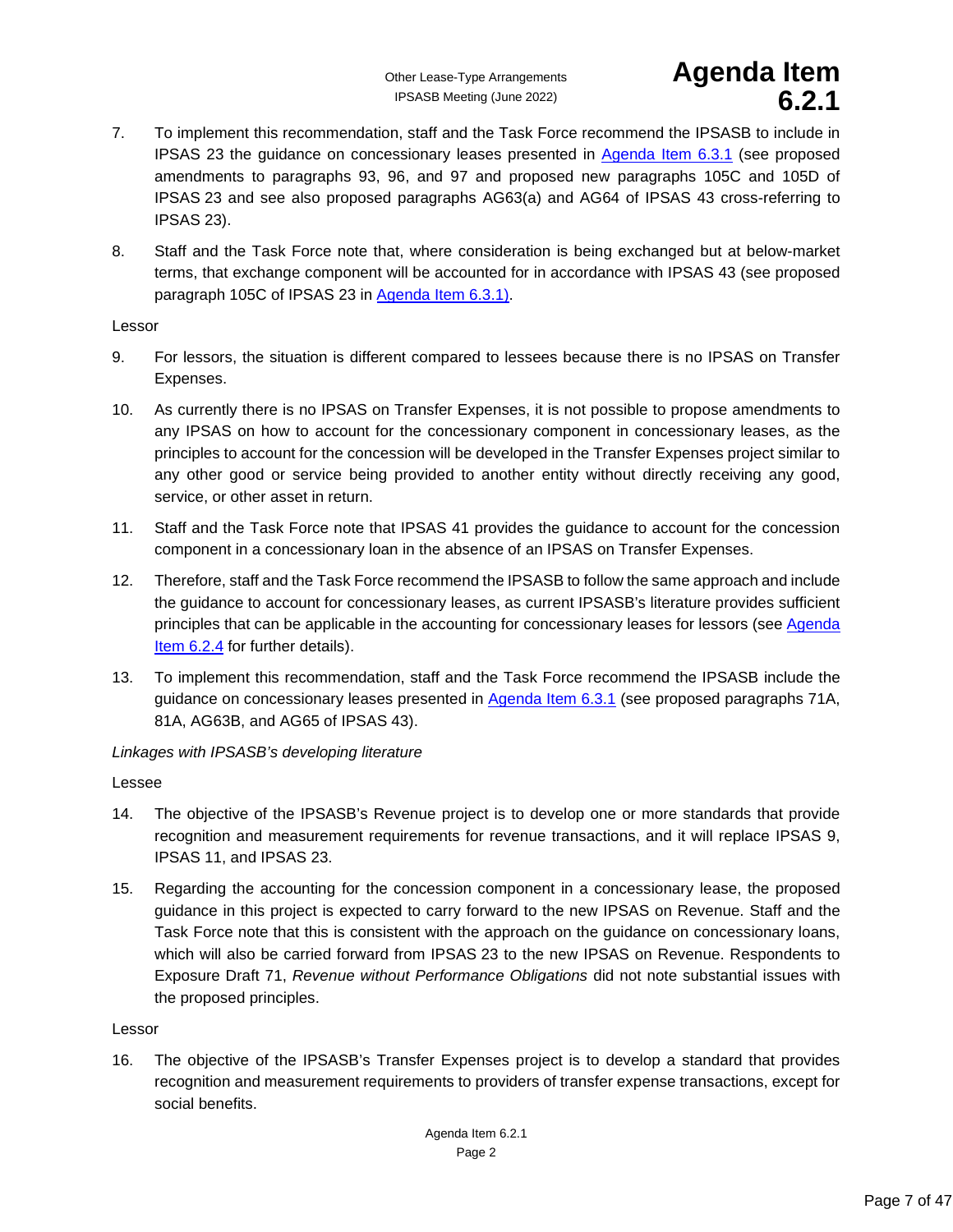17. In this context, the Transfer Expenses project will assess any consequential amendments to IPSASB's literature, including IPSAS 43.

### **Decision Required**

18. Does the IPSASB agree with the staff and Task Force's recommendations?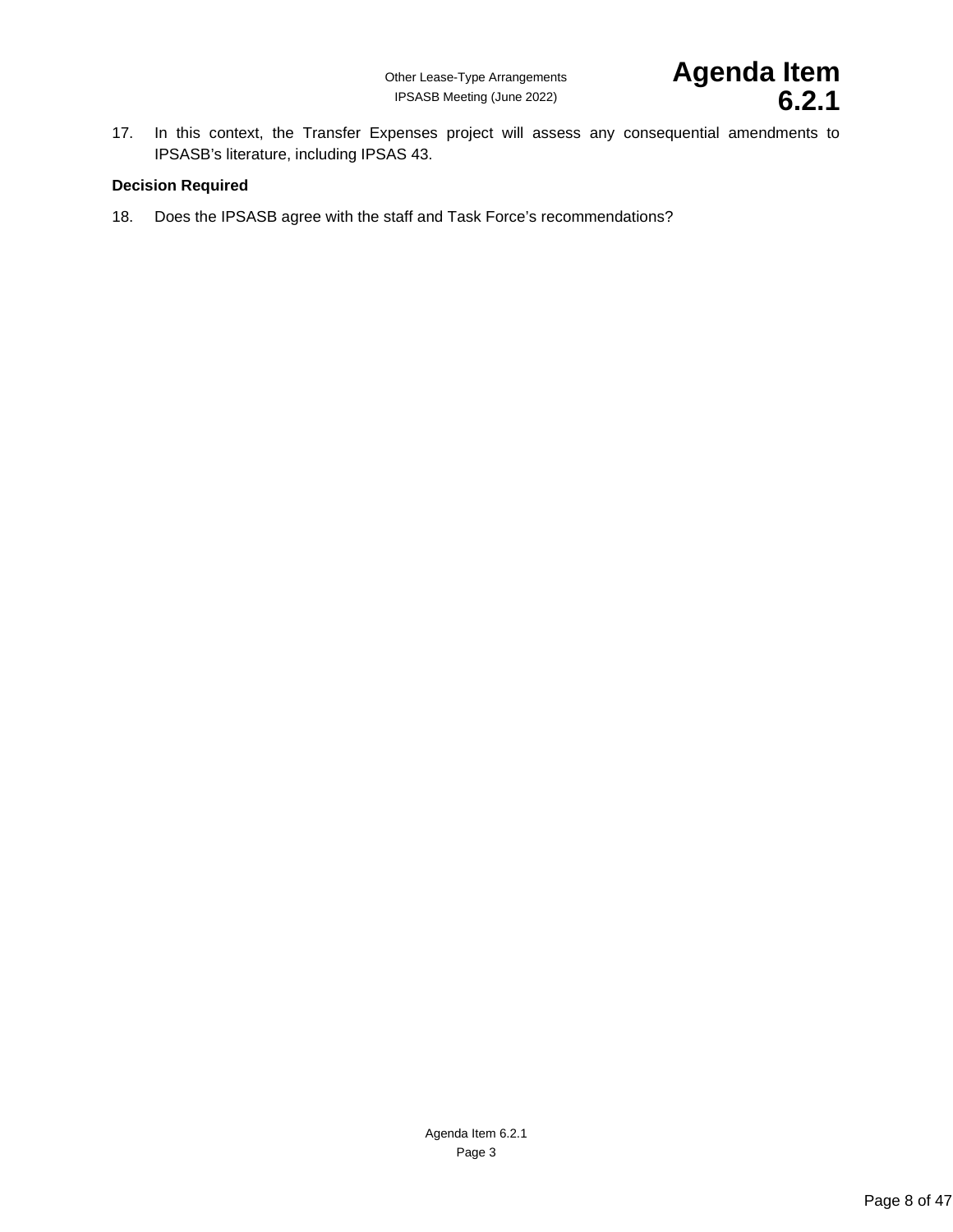# <span id="page-8-1"></span><span id="page-8-0"></span>**Concessionary Lease[2](#page-8-2): Identification, Classification, and Scope**

#### **Question**

1. Does the IPSASB agree with the staff and Task Force's recommendations on identification, classification, and scope of concessionary leases?

#### **Recommendation**

- 2. Staff and the Task Force recommend the IPSASB:
	- (a) To include in IPSAS 43, *Leases* the amendments on identification, classification and scope of concessionary leases identified in [Agenda Item 6.3.1;](#page-25-0)
	- (b) Not to extend the general accounting guidance for concessionary leases for lessees' recognition exemptions; and
	- (c) Not to include in IPSAS 43 additional specific guidance on lease incentives, lease modifications, and variable lease payments for concessionary leases.

#### **Background**

- 3. In January 2021, the IPSASB issued Request for Information (RFI), *[Concessionary Leases and Other](https://www.ifac.org/system/files/publications/files/IPSASB-Request-For-Information-Leases.pdf)  [Arrangements Similar to Leases](https://www.ifac.org/system/files/publications/files/IPSASB-Request-For-Information-Leases.pdf)* with the objective of developing additional guidance identifying and addressing lease-related accounting issues associated with lease-type arrangements.
- 4. In January 2022, the IPSASB issued [IPSAS 43,](https://www.ipsasb.org/publications/ipsas-43-leases) *Leases*, which is aligned with IFRS 16, *Leases*.
- 5. This Agenda Item deals with guidance on how to identify, classify, and scope of concessionary leases.

#### **Analysis**

#### *General Model for Lessees and Lessors*

6. IPSAS 43 provides the following definition of a lease:

"A lease is a contract, or part of a contract, that conveys the right to use an asset (the underlying asset) for a period of time in exchange for consideration."

- 7. However, IPSAS 43 does not provide guidance on how to identify and classify concessionary leases. Following the results of the Framework of analysis in [Appendix A](#page-11-0) (see [Agenda Item 7.2.4](https://www.ifac.org/system/files/meetings/files/7-Other-Lease-type-Arrangements_Final.pdf) of March 2022 meeting for more details) on the identification, classification and scope of concessionary leases in IPSAS current and developing literature, staff and the Task Force recommend the IPSASB to add the following guidance:
	- (a) In core text—principles for identification, classification and scope of leases at market terms and at below-market terms for both lessees and lessors (see proposed paragraphs 18A–18D of IPSAS 43 in [draft] Exposure Draft (ED) [XX], *Concessionary Leases and Other Arrangements Similar to Leases* (Amendments to IPSAS 23 and IPSAS 43) in [Agenda Item 6.3.1\)](#page-25-0); and

<span id="page-8-2"></span><sup>2</sup> All agenda items in this Issues Papers aggregated the topics of concessionary lease and lease for zero or nominal consideration under the topic of concessionary lease because leases for zero or nominal consideration are a specific type of concessionary lease, where the concession is a significant component or the sole component of the transaction. As explained in this Agenda Item, leases for zero or nominal consideration are in substance a gift or donation in kind of the whole transaction, and therefore should not be labelled as leases.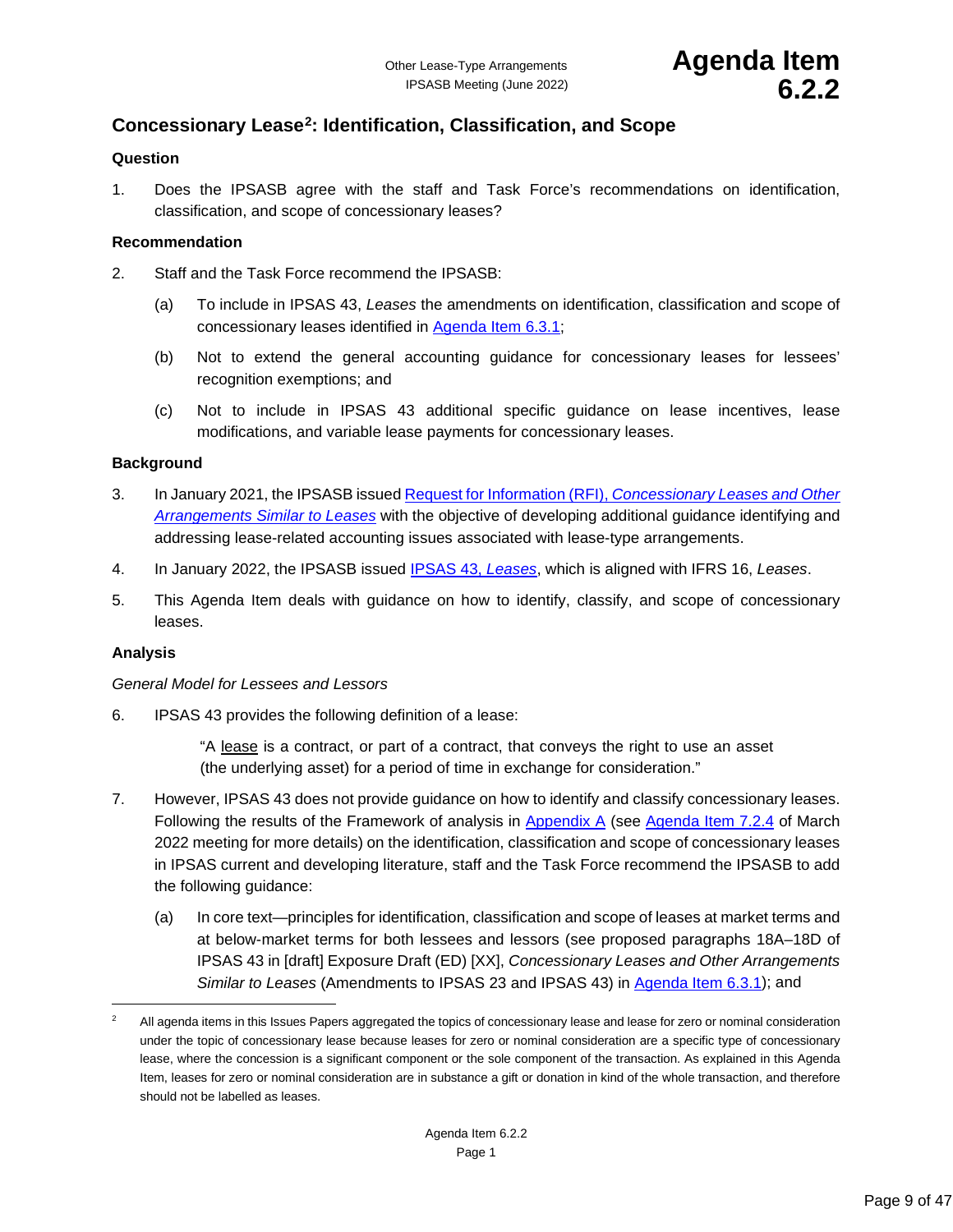- (b) In application guidance—application of the principles for identification, classification and scope of leases at market terms or at below-market terms for both lessees and lessors (see proposed paragraphs AG32A, AG32B, AG60-AG62 of IPSAS 43 in [Agenda Item 6.3.1\)](#page-25-0).
- 8. Proposed paragraphs 18A–18D, AG32A, AG32B, and AG60-AG62 of IPSAS 43 guides lessees and lessors through the analytic process to identify, classify, and scope of leases at market terms or at below-market terms.
- 9. For lessees, the analysis focuses on the right of use asset acquired through the lease and to assess whether there is a concession an entity consider: Whether the lease is at market terms. If not at market terms, the entity identified the exchange component, if any, and the non-exchange component of the lease. When there is no or nominal consideration the lease in substance in its entirety a grant of the right to use the asset (right-of-use asset in kind).
- 10. For lessees, leases at market terms and the exchange component of concessionary leases are accounted for in accordance with IPSAS 43. The non-exchange component of concessionary leases is accounted for in accordance with IPSAS  $23<sup>3</sup>$  $23<sup>3</sup>$  $23<sup>3</sup>$  (see [Agenda Item 6.2.1](#page-5-0) for further details).
- 11. For lessors, the analysis focuses on the type of lease either as a finance lease or an operating lease: Whether the lease is at market terms. If not at market terms, the entity identified the exchange component, if any, and the non-exchange component of the lease. When there is no or nominal consideration the lease in substance in its entirety a grant:
	- (a) In-kind of the underlying asset in a finance lease—the underlying asset is derecognized in accordance with the applicable IPSAS; and
	- (b) Of the future lease payments that were foregone in an operating lease—the foregone revenue is not recognized as revenue in accordance with IPSAS 9.21 (see [Agenda Item 6.2.4](#page-17-0) for further details).
- 12. For lessors, IPSAS 43 provides the accounting for the exchange component of concessionary leases because there is no IPSAS on Transfer Expenses. If there is no exchange, then the principles in IPSAS 43 can't be applied as they are solely based on consideration being exchanged. In this situation, preparers will need to apply the relevant IPSAS on:
	- (a) Derecognition of assets in a finance lease; and
	- (b) Impairment of assets in an operating lease.
- 13. For both lessors and lessees, leases without consideration should not be labelled as a lease because they are in substance a grant. [Agenda Item 6.2.3](#page-12-0) and [Agenda Item 6.2.4](#page-17-0) explain in more detail this type of transaction from the recipient and transferor perspectives, respectively.
- 14. Staff and the Task Force are of the view that:
	- (a) The above guidance appropriately reflects the substance of the transactions;
	- (b) It is consistent with the IPSAS 43 definition of a lease when consideration is received;
	- (c) It is consistent with IPSAS 23 description of gifts and donations (transfers);
	- (d) It provides clarity in IPSAS 43 to identify and classify the transaction; and

<span id="page-9-0"></span><sup>3</sup> Any guidance developed for IPSAS 23 will be flagged for the Revenue project to ensure that is included in that future guidance.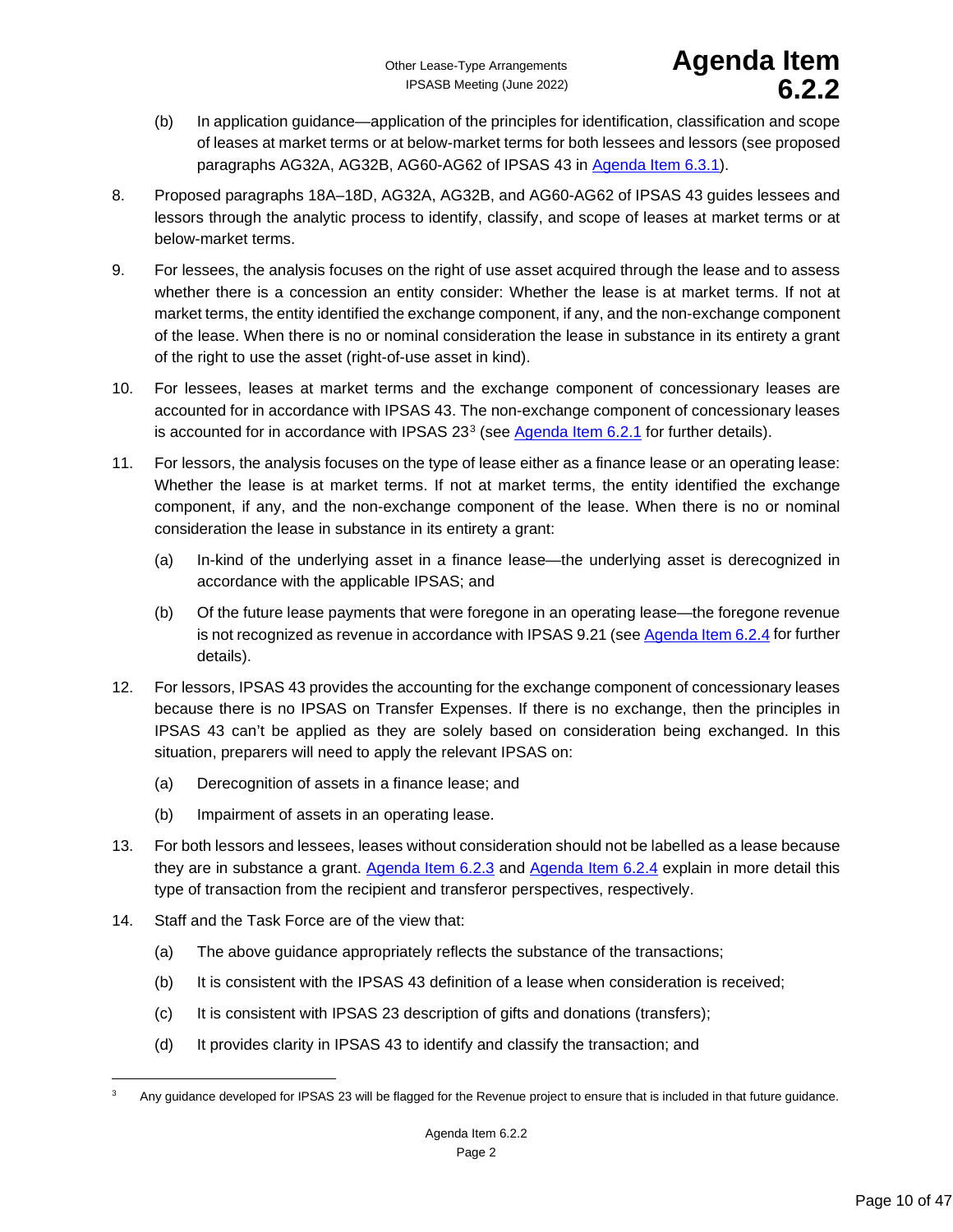

(e) It is consistent with the approach to concessionary loans in IPSAS 41 (see [Agenda Item 6.2.3\)](#page-12-0).

*Lessee: Short-Term Leases and Leases for Which the Underlying Asset is of Low Value*

- 15. IPSAS 43 provides recognition exemptions for lessees on short-term leases and leases for which the underlying asset is of low value.
- 16. Staff and the Task Force discussed whether to extend this recognition exemption for concessionary leases and concluded that this should not be extended because:
	- (a) Leases for which the underlying asset is of low value are not material enough to warrant specific concessionary lease accounting; and
	- (b) For cost-benefit reasons for short-term leases.

#### *Variable Lease Payments Other than Those Referred in IPSAS 43*

- 17. Staff and the Task Force discussed whether to include additional specific guidance on variable lease payments other than those referred in IPSAS 43 when identifying and classifying leases at market or at below-market terms. Lease payments that are dependent of lessee's sales might influence the identification of a concessionary lease.
- 18. Staff and the Task Force do not to recommend this additional guidance be included in IPSAS 43 because it is not prevalent in public sector.

#### *Lease Incentive Versus Concession*

- 19. Staff and the Task Force discussed the distinction between lease incentives versus concessions when identifying and classifying leases at market or at below-market terms.
- 20. Staff and the Task Force do not recommend additional specific guidance on the distinction between lease incentives and concessions because IPSAS 43.BC47 already explains this distinction.

#### *Lease Modifications*

- 21. Staff and the Task Force discussed the role of lease modifications when identifying and classifying leases at market or at below-market terms.
- 22. Staff and the Task Force do not recommend additional specific guidance on lease modifications because an entity needs to apply professional judgement when assessing the conditions in IPSAS 43.45 in the case of concessionary leases, as follows:
	- (a) If it gives rise to a separate lease as per IPSAS 43.45, IPSAS 43.79, and IPSAS 43.89, then the entity needs to do the assessment again as if it was a brand-new lease; and
	- (b) If it does not give rise to a new lease as per IPSAS 43.45, then the entity needs to apply IPSAS 43.46–47 or IPSAS 43.80.

#### *Other Issues*

23. Staff and the Task Force recommendations in this Agenda Item took into consideration the comment letters to Exposure Draft 64, *Leases* (see [Agenda Item 11.2.3](https://www.ifac.org/system/files/meetings/files/Agenda-Item-11-Leases_final.pdf) of the September 2018 meeting for more details on respondents' views on concessionary lease accounting proposals for lessees).

### **Decision Required**

24. Does the IPSASB agree with the staff and Task Force's recommendations?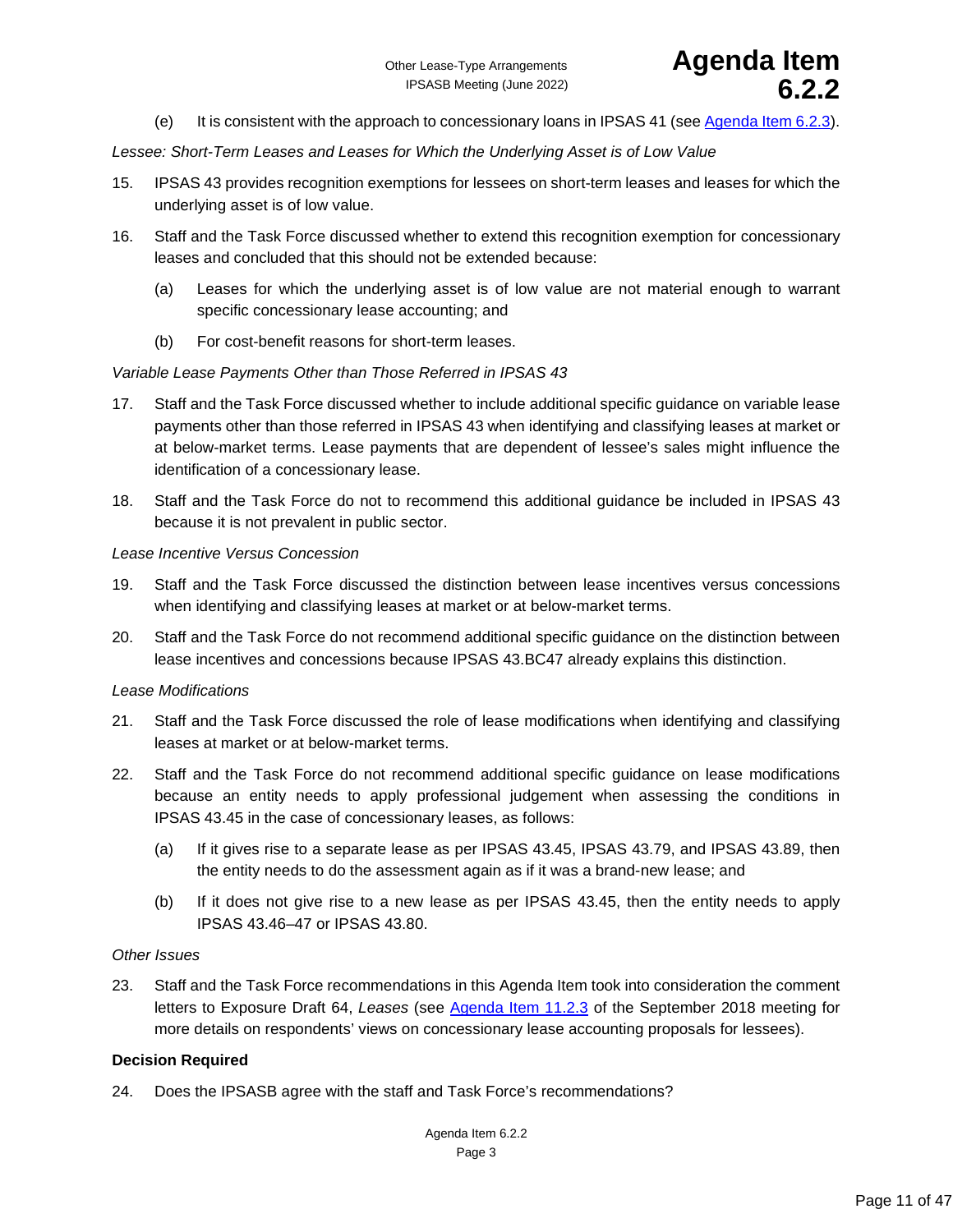# <span id="page-11-0"></span>**Appendix A – Flowchart to Analyze Other Lease-Type Arrangements Issues: Concessionary Leases—Identification, Classification, and Scope**

#### **Decision 1: Is the issue prevalent in the public sector?**

Yes. The RFI consultation demonstrated that concessionary leases are prevalent in the public sector.

# **Decision 2: Is there sufficient IPSAS guidance that already addresses this issue in the public sector?**

No. IPSAS literature does not provide specific guidance on identification, classification, and scope on concessionary leases.

#### **Decision 3: Is this issue related to general purpose financial statements?**

Yes. Identifying, classifying, and scoping of concessionary leases is required in order to better understand:

- (a) The economic nature of the transaction;
- (b) Which IPSAS is more appropriate to deal with these types of transactions or the distinct components of the transactions; and
- (c) What recognition, measurement, presentation and disclosures are required, if any.

# **Decision 4: Is additional non-authoritative guidance necessary to enhance consistency of application?**

Yes. Non-authoritative guidance is necessary to elaborate/illustrate the application of the identification, classification and scope of concessionary leases to enhance the consistency of application of the principles.

### **Decision 5: Is the issue relevant to other projects?**

Yes. The Other Lease-Type Arrangements project will provide relevant amendments to IPSAS 43 to identify, classify and scope concessionary leases. However, the Revenue and Transfer expenses projects will also clarify their scope related to concessionary leases.

#### **Decision 6: Is the issue different at consolidated level?\***

Staff and the Task Force did not find a public sector specific reason for different recognition and measurement requirements at consolidated level.

\* Decision 6 was added a way to address an IPSASB's instruction from the March 2022 meeting.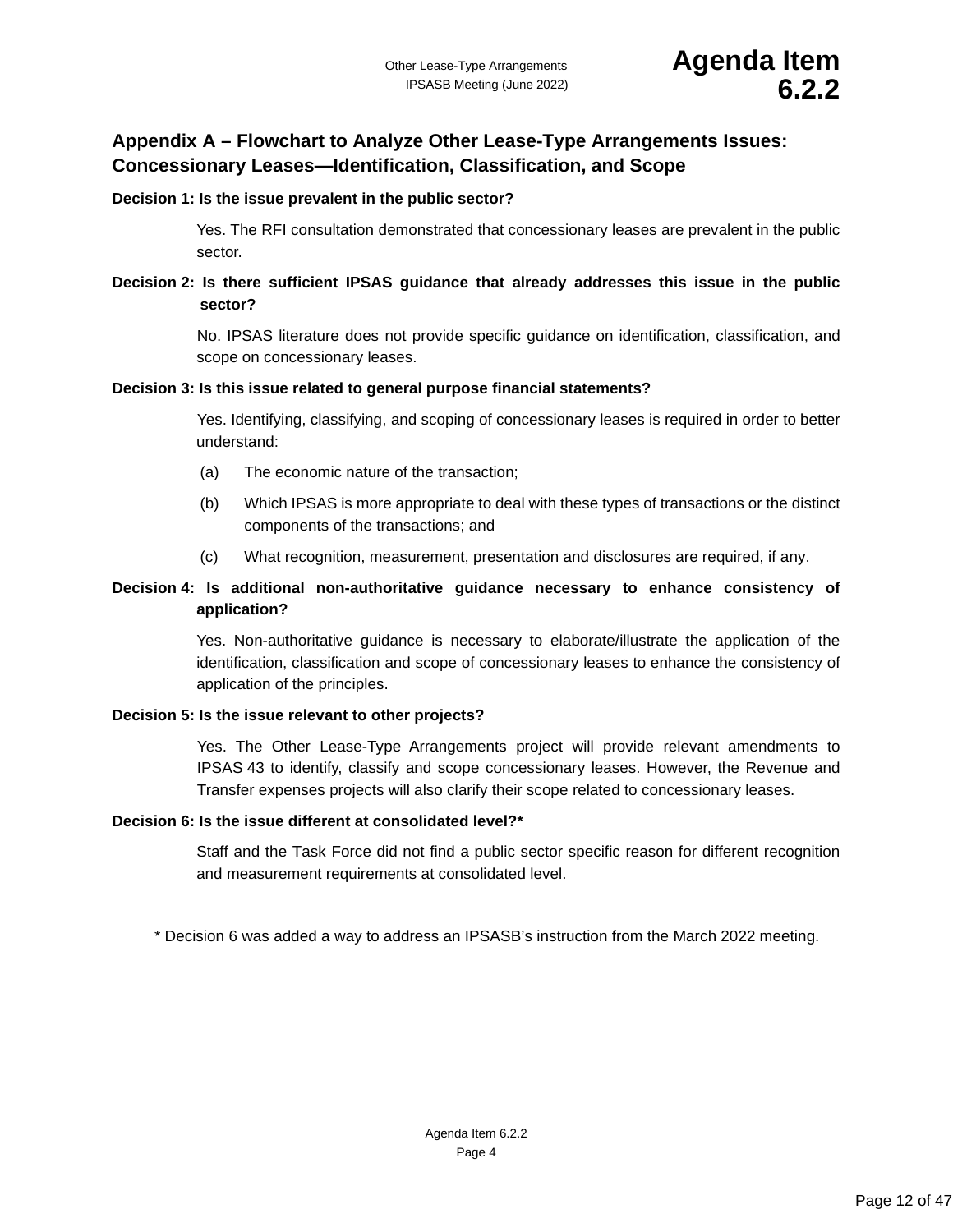# <span id="page-12-1"></span><span id="page-12-0"></span>**Concessionary Lease: Measurement and Recognition of the Concession for Lessees**

### **Question**

1. Does the IPSASB agree with the staff and Task Force's recommendations on measurement and the recognition of the concession for lessees?

### **Recommendation**

- 2. Staff and Task Force recommend the IPSASB that lessees:
	- (a) Measure right-of-use assets in concessionary leases at fair value on initial recognition; and
	- (b) Initially recognize the concession component as revenue, except if a present obligation exists (where it is recognized as a liability).

### **Background**

- 3. In January 2021, the IPSASB issued Request for Information (RFI), *[Concessionary Leases and Other](https://www.ifac.org/system/files/publications/files/IPSASB-Request-For-Information-Leases.pdf)  [Arrangements Similar to Leases](https://www.ifac.org/system/files/publications/files/IPSASB-Request-For-Information-Leases.pdf)* with the objective of developing additional guidance identifying and addressing lease-related accounting issues associated with lease-type arrangements.
- 4. In January 2022, the IPSASB issued [IPSAS 43,](https://www.ipsasb.org/publications/ipsas-43-leases) *Leases*, which is aligned with IFRS 16, *Leases*.
- 5. This Agenda Item deals with the accounting model for concessionary leases for lessees and is consistent with staff and Task Force recommendations in [Agenda Item 6.2.1](#page-5-0) and [Agenda Item 6.2.2.](#page-8-0)

### **Analysis**

- 6. [Appendix A](#page-15-0) presents the results of the Framework of Analysis (see [Agenda Item 7.2.4](https://www.ifac.org/system/files/meetings/files/7-Other-Lease-type-Arrangements_Final.pdf) of March 2022 meeting for more details) to measurement of concessionary leases and the recognition of the concession in IPSAS current and developing literature.
- 7. The responses to the RFI showed that the main issue regarding the accounting for concessionary leases was the recognition of the implicit concession and this is dependent on the measurement basis on initial recognition.
- 8. IPSAS 43 measures the right-of-use asset at cost. This is consistent with the measurement of many other non-financial assets, such as assets within the scope of IPSAS 12, *Inventories*, IPSAS 16, *Investment Property*, IPSAS 17, *Property, Plant, and Equipment*, and IPSAS 31, *Intangible Assets* that are a result of exchange transactions. However, for non-exchange transactions a cost measurement basis does not reflect the economics of the transaction because it does not capture the implicit concession.
- 9. To address this issue, the above IPSAS and IPSAS 23*[4](#page-12-2)*, *Revenue from Non-Exchange Transactions (Taxes and Transfers)* require that assets acquired through non-exchange transactions are measured at their fair value as at the date of acquisition.
- 10. Therefore, staff and the Task Force recommend the IPSASB to initially measure the right-of-use asset in a concessionary lease at fair value because:

<span id="page-12-2"></span><sup>4</sup> Staff and the Task Force note that financial assets within the scope of IPSAS 41, *Financial Instruments* are always measured at fair value on initial recognition, which paves the way to recognize the concession in concessionary loans.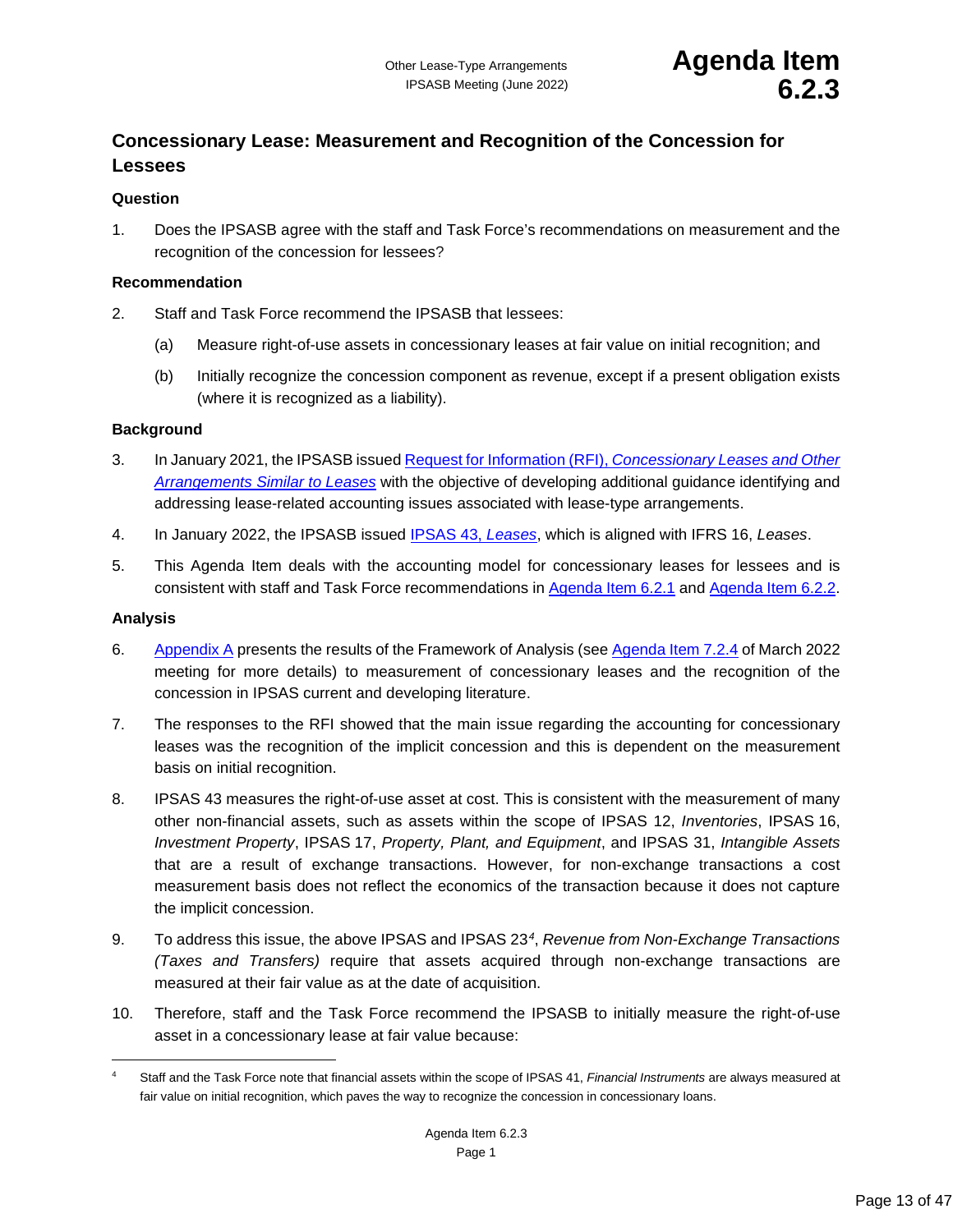- (a) It is consistent with IPSASB's literature on the accounting for non-exchange transactions, including concessionary loans;
- (b) It provides information on operating and financial capacity of the right-of-use asset as referred in the Conceptual Framework for accountability and decision-making purposes; and
- (c) Recognizing the implicit concession in a lease at below-market terms would enhance Public Financial Management (PFM) to the extent that the improvements would outweigh the costs associated with such a change because it shows the full value of the right-of-use asset received.
- 11. Staff and the Task Force note that for subsequent measurement IPSAS 43 already permits a lessee to apply the:
	- (a) Fair value model in IPSAS 16 to right-of-use assets that meet the definition of investment property; and
	- (b) Revaluation model in IPSAS 17 to right-of-use assets that relate to a class of property, plant and equipment.

## *Recognition of the concession component*

- 12. If the IPSASB agrees to measure the right-of-use asset in a concessionary lease at fair value on initial recognition, further guidance is needed on how to recognize the concession component in a concessionary lease (see [Appendix A](#page-15-0) on the results of the Framework of Analysis).
- 13. [Appendix C](https://www.ifac.org/system/files/meetings/files/7-Other-Lease-type-Arrangements_Final.pdf) of Agenda Item 7.2.2 of the March 2022 meeting provides a brief comparison between concessionary loans and concessionary leases.
- 14. The main conclusion from that [Appendix C](https://www.ifac.org/system/files/meetings/files/7-Other-Lease-type-Arrangements_Final.pdf) of Agenda Item 7.2.2 of the March 2022 meeting is that both a concessionary loan and a concessionary lease have the same:
	- (a) Transaction description: Being contracted at below-market terms;
	- (b) Type of concession: Being a concession to the price of the resource being transferred;
	- (c) Timing of below-market conditions: Being at inception; and
	- (d) Objective: To provide/receive resources with a price at below-market terms.
- 15. In the case of:
	- (a) Concessionary loans, the price of the resource being transferred (cash) is time/money in the form of interest (for example, contractual rate lower than marker rate or grace period where no interest is charged); and
	- (b) Concessionary leases, the price of the resource being transferred is in the form of right-of-use asset (in-kind).
- 16. Staff and the Task Force are of the view that whether transferring a resource in cash or in-kind it should not modify the accounting for the concession component in both transactions, as concessionary leases are in substance a financing transaction—i.e., financing of the right to use an asset.
- 17. Therefore, staff and the Task Force recommend the IPSASB that for the lessee, the recognition pattern of the concession component of a concessionary lease should be the same as of a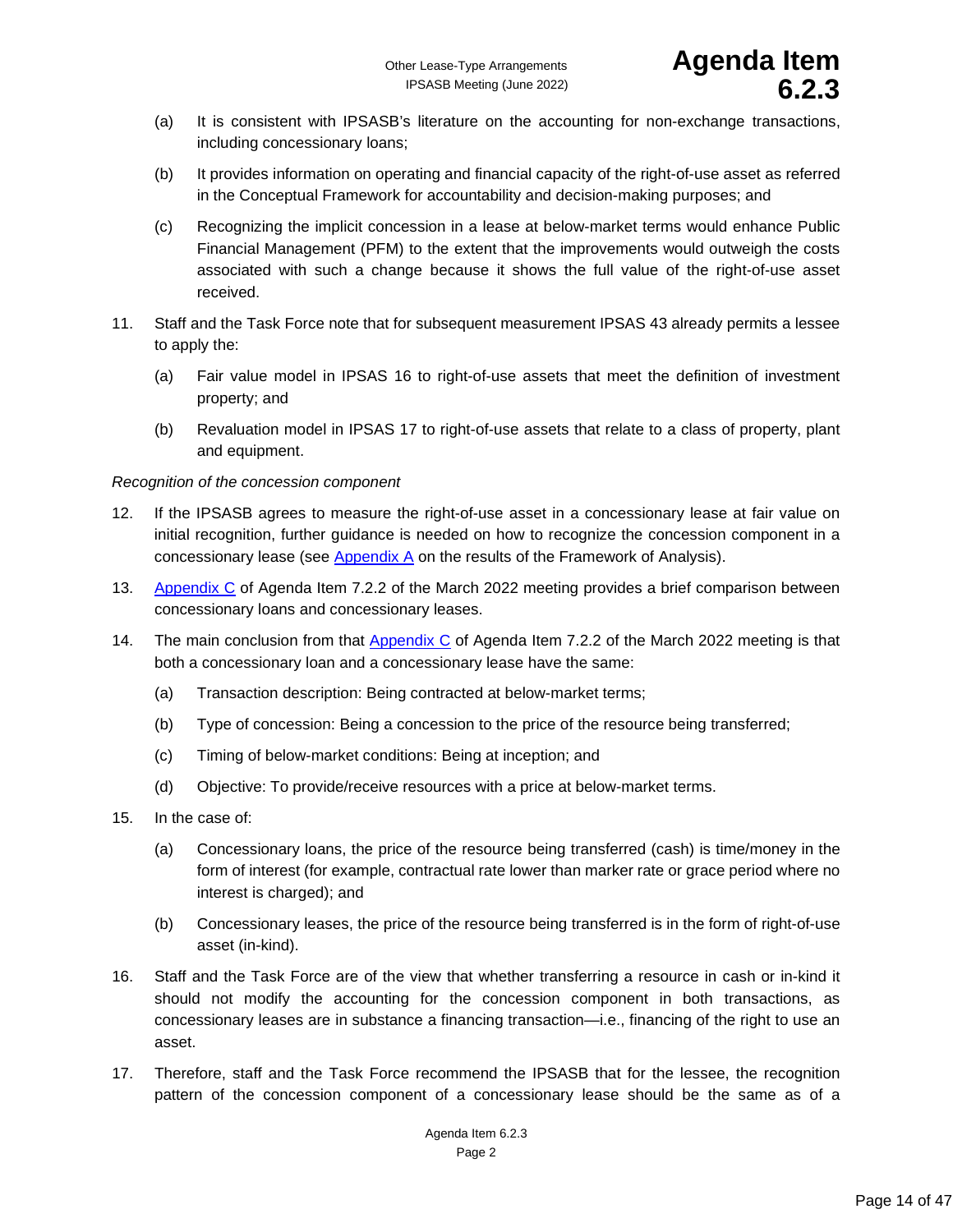concessionary loan under by applying the principles in IPSAS 23 (see [Appendix B](#page-16-0) for an illustrative visualization of the recognition profile for concessionary loans and concessionary leases from the perspectives of the borrower and lessee, respectively).

- 18. This means that the recipient recognizes the non-exchange component as revenue, except if a present obligation exists, e.g., where specific conditions imposed on the transferred asset (the rightof-use asset) by the recipient result in a present obligation. Where a present obligation exists, it is recognized as a liability. As the entity satisfies the present obligation, the liability is reduced and an equal amount of revenue is recognized.
- 19. [Agenda Item 6.3.1](#page-25-0) provides the detailed amendments to IPSAS 23 and IPSAS 43 to account for concessionary leases.

#### *Other Issues*

- 20. Staff and the Task Force recommendations in this Agenda Item took into consideration the comment letters to ED 64, *Leases* (see [Agenda Item 11.2.3](https://www.ifac.org/system/files/meetings/files/Agenda-Item-11-Leases_final.pdf) of the September 2018 meeting for more details on respondents' views on concessionary lease accounting proposals for lessees).
- 21. If the IPSASB agrees with the recommendations in this Agenda Item, staff and the Task Force will bring for September 2022 meeting an assessment of its impact on sale and leaseback transactions at below-market terms.

### **Decision Required**

22. Does the IPSASB agree with staff and Task Force's recommendations?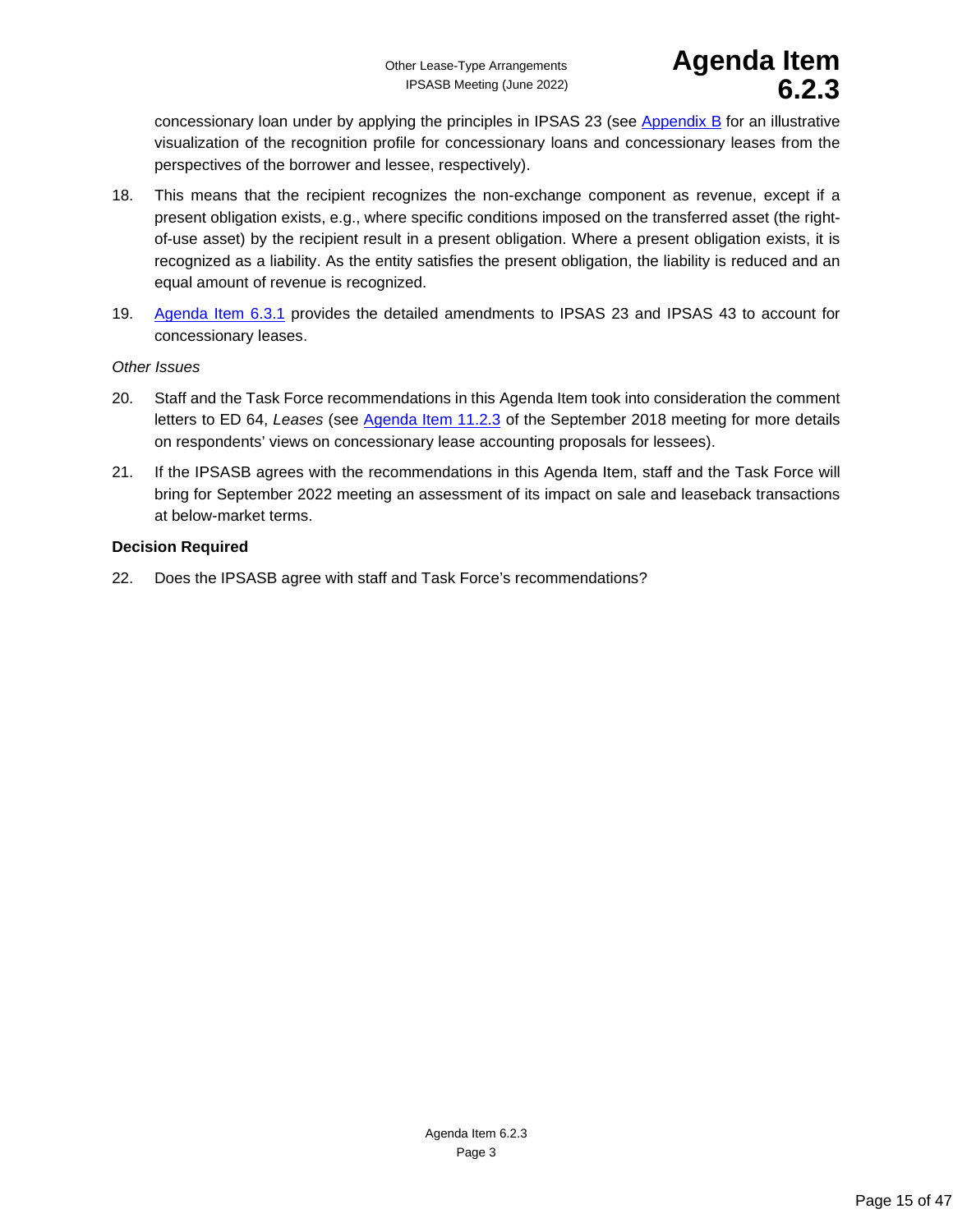# <span id="page-15-0"></span>**Appendix A – Flowchart to Analyze Other Lease-Type Arrangements Issues: Concessionary Leases—Measurement and Recognition of the Concession for Lessees**

#### **Decision 1: Is the issue prevalent in the public sector?**

Yes. The RFI consultation demonstrated that concessionary leases are prevalent in the public sector.

## **Decision 2: Is there sufficient IPSAS guidance that already addresses this issue in the public sector?**

No. IPSAS literature does not provide specific guidance on recognition and measurement of concessionary leases.

#### **Decision 3: Is this issue related to general purpose financial statements?**

Yes. Recognizing and measuring concessionary leases is required:

- (a) For accountability and decision-making purposes; and
- (b) To properly assess the operating and financial capacities of assets.

### **Decision 4: Is additional non-authoritative guidance necessary to enhance consistency of application?**

Yes. Non-authoritative guidance is necessary to elaborate/illustrates the application of the definition (or description), classification and scope of concessionary leases to enhance the consistency of application of the principles.

#### **Decision 5: Is the issue relevant to other projects?**

Yes. Staff has flagged the relevant recognition and measurements requirements for the Revenue and Measurement projects to ensure that is included in the guidance being developed in those projects.

#### **Decision 6: Is the issue different at consolidated level?\***

Staff and the Task Force did not find a public sector specific reason for different recognition and measurement requirements at consolidated level.

\* Decision 6 was added a way to address an IPSASB's instruction from the March 2022 meeting.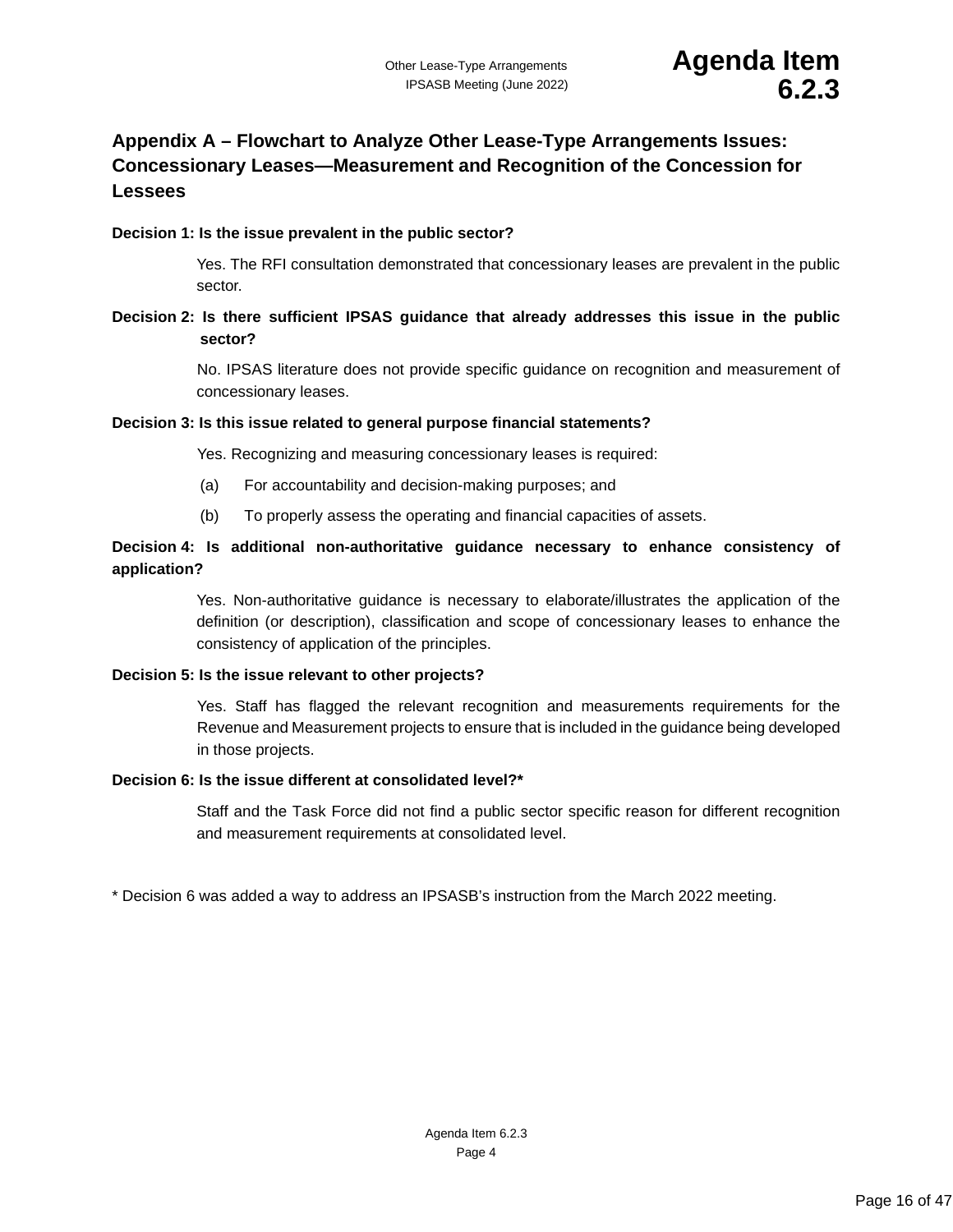# Other Lease-Type Arrangements **Agenda Item** IPSASB Meeting (June 2022) **6.2.3**

# <span id="page-16-0"></span>**Appendix B – Recognition Profile for Concessionary Loans and Concessionary Leases**

- 1. The two graphs below provide a visualization of an illustrative example of the accounting for concessionary loans from both the perspective of the borrower and lessee as the recipients of the resources (cash, in a concessionary loan; right-of-use asset, in a concessionary lease) and should be read together with the comparison table in [Appendix C of](https://www.ifac.org/system/files/meetings/files/7-Other-Lease-type-Arrangements_Final.pdf) Agenda Item 7.2.2 of the March 2022 meeting.
- 2. From the borrower and lessee perspectives, the assumption is that there are no present obligations in the loan contract and lease contract for the borrower and lessee to perform, respectively, in accordance with IPSAS 23.



Legend: ROU = Right-of-use asset; RHS = Right hand scale

3. Staff highlights that the amount of subsidy recognized in year one as revenue in the lender's accounts and lessee's accounts will be recognized over the loan term and lease term, respectively, as expense.

Note: The graphs are an updated version from March 2022 meeting because they already include terminology consistent with [draft] Exposure Draft XX, *Concessionary Leases and Other Arrangements Similar to Leases* and IPSAS 23*.*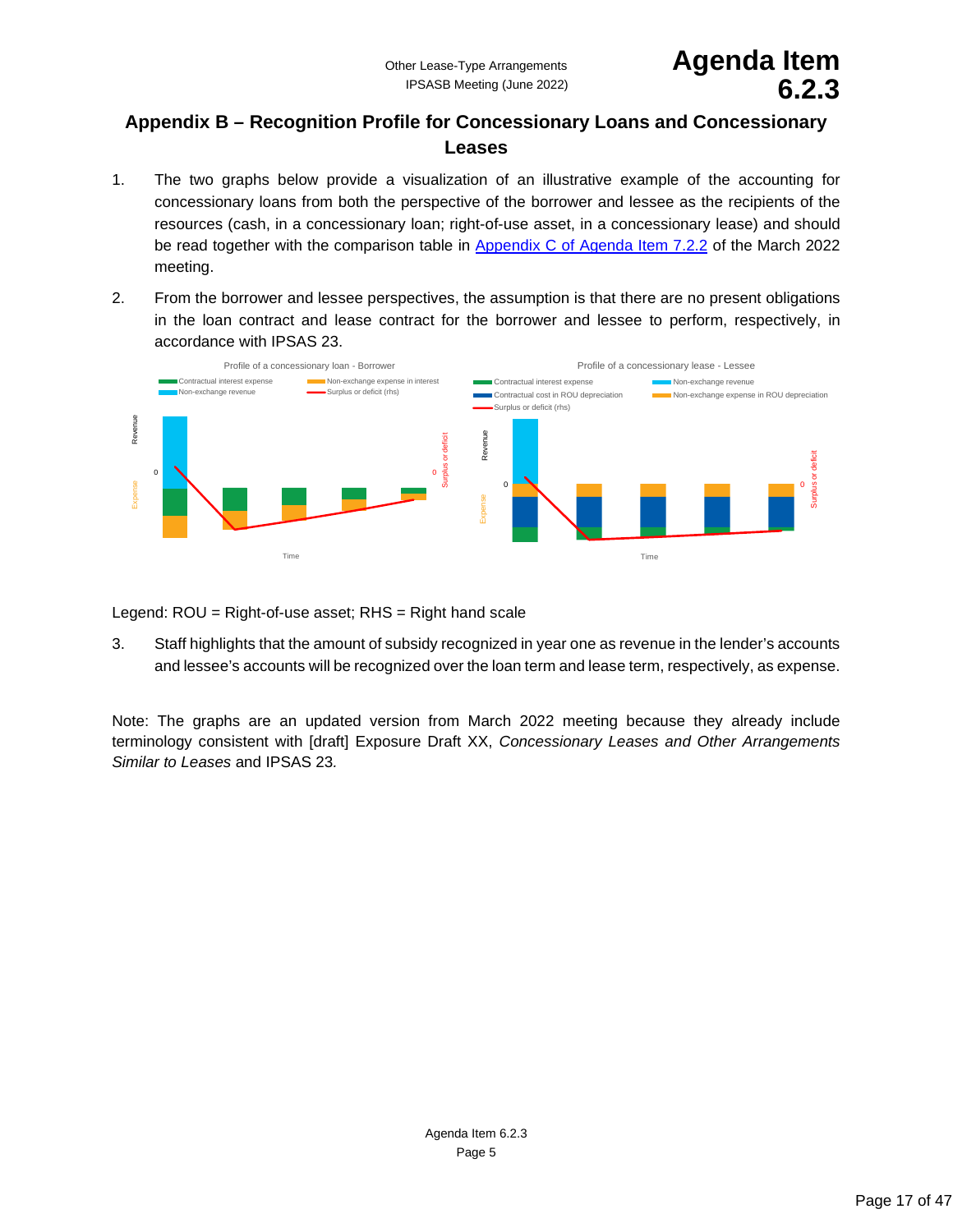# <span id="page-17-1"></span><span id="page-17-0"></span>**Concessionary Lease: Measurement and Recognition of the Concession for Lessors**

### **Question**

1. Does the IPSASB agree with the staff and Task Force's recommendations on measurement and the recognition of the concession for lessors?

#### **Recommendation**

- 2. Staff and Task Force recommend the IPSASB that lessors in a:
	- (a) Concessionary finance lease:
		- (i) To measure the transferred asset at its carrying amount;
		- (ii) To recognize the cost of the transferred asset on disposal in accordance with the relevant IPSAS;
	- (b) Concessionary operating lease:
		- (i) To measure the lease payments at cost in accordance with IPSAS 43; and
		- (ii) To assess whether the underlying asset is impaired in accordance with IPSAS 21, *Impairment from Non-Cash Generating Assets* or IPSAS 26, *Impairment from Cash Generating Assets*, as appropriate.

### **Background**

- 3. In January 2021, the IPSASB issued Request for Information (RFI), *[Concessionary Leases and Other](https://www.ifac.org/system/files/publications/files/IPSASB-Request-For-Information-Leases.pdf)  [Arrangements Similar to Leases](https://www.ifac.org/system/files/publications/files/IPSASB-Request-For-Information-Leases.pdf)* with the objective of developing additional guidance identifying and addressing lease-related accounting issues associated with lease-type arrangements.
- 4. In January 2022, the IPSASB issued [IPSAS 43,](https://www.ipsasb.org/publications/ipsas-43-leases) *Leases*, which is aligned with IFRS 16, *Leases*.
- 5. This agenda item deals with the accounting model for concessionary leases for lessors and is consistent with staff and Task Force recommendations in [Agenda Item 6.2.1](#page-5-0) and [Agenda Item 6.2.2.](#page-8-0)

### **Analysis**

- 6. [Appendix A](#page-21-0) presents the results of the Framework of Analysis (see [Agenda Item 7.2.4](https://www.ifac.org/system/files/meetings/files/7-Other-Lease-type-Arrangements_Final.pdf) of March 2022 meeting for more details) to measurement of concessionary leases and the recognition of the concession in IPSAS current and developing literature.
- 7. For lessors, the situation is more complex than for lessees from a technical perspective because:
	- (a) IPSAS 43 has the risks and rewards dual model for lessor accounting; and
	- (b) There is no IPSAS on Transfer Expenses.

### *Risks and rewards dual model*

8. Under the risks and rewards dual model, lessors classify leases as either an operating lease or a finance lease. IPSAS 43 therefore views operating leases conceptually as a service, and the net investment in finance leases are viewed conceptually as a financial instrument (see IPSAS 28.AG16).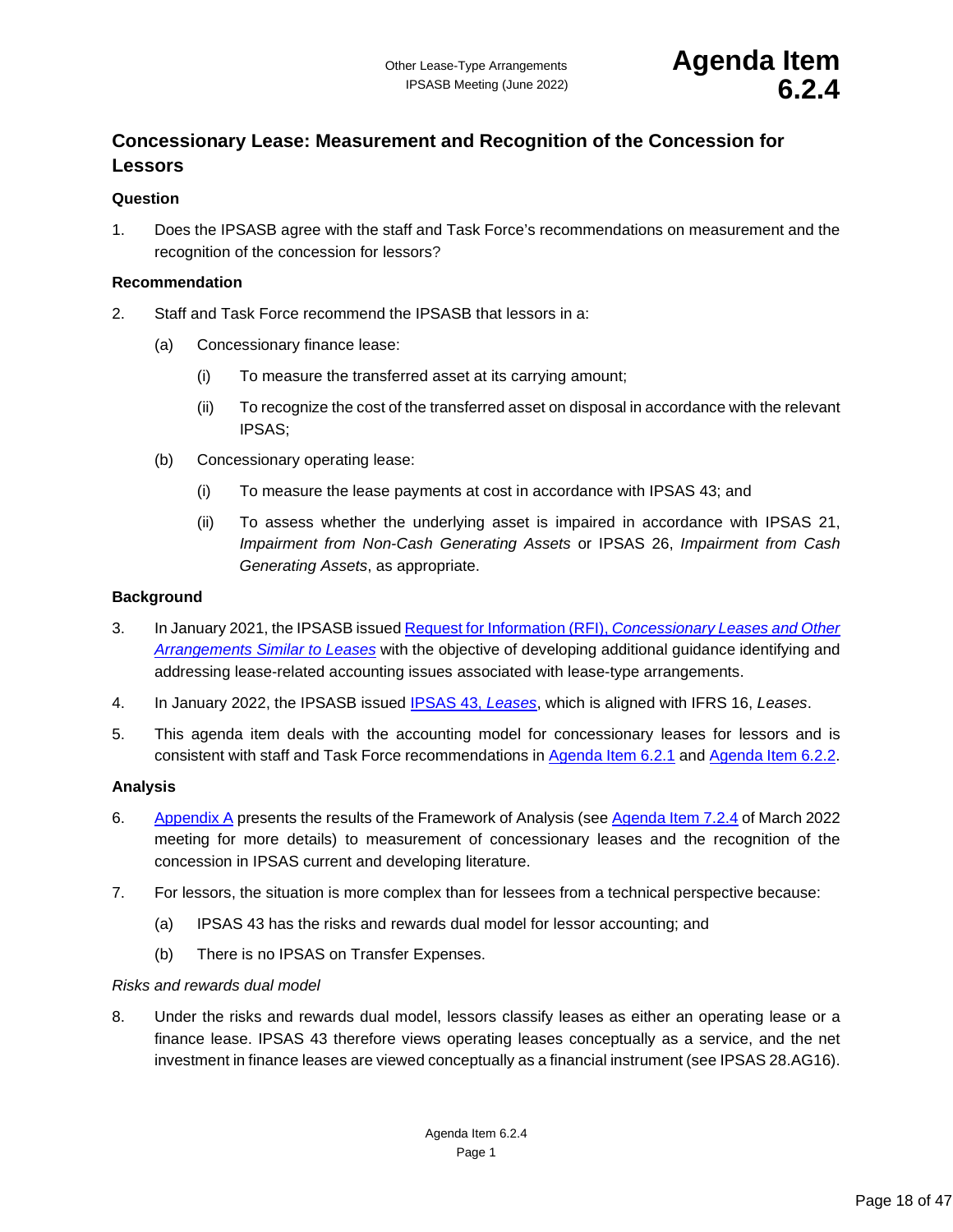- 9. As a consequence, the risks and rewards dual model for lessors is economically different from a loan from the lender perspective because in a:
	- (a) Finance lease there is an exchange of dissimilar assets in the form of derecognition of an underlying asset (non-cash asset) and the recognition of a net investment in the lease (right to receive cash). While in a loan there is an exchange of similar assets in the form of derecognized cash and recognition of a loan (right to receive cash); and
	- (b) Operating lease the lessor does not derecognize an asset (the underlying asset continues to be recognized in lessor's accounts), while in a loan the lender derecognizes an asset (the cash is derecognized in lender's accounts).
- 10. In a finance lease, the substance or main issue of the lease is the underlying asset being transferred with the attached financing (net investment in the lease). The accounting for the transfer of the underlying asset is made in accordance with either IPSAS 16, *Investment Property*, IPSAS 17, *Property, Plant and Equipment* or IPSAS 31, *Intangible Assets*, as appropriate. The accounting for the attached financing (net investment in the lease) is made in accordance with IPSAS 43, which includes the accounting for the lease payments and the residual value.
- 11. In an operating lease, the substance or main issue of the lease is the stream of cash-flows received by the lessor in the form of lease payments, as the lessor continues to recognize the underlying asset.
- 12. As consequence of the different economics of leases under the risks and rewards dual model, in a:
	- (a) Concessionary finance lease, the concession is related to the price of the underlying asset transferred to the lessee; and
	- (b) Concessionary operating lease, the concession component is related to the price of future lease payments received from the lessee yet to be recognized.

### *Comparison between a concessionary loan and a concessionary lease*

- 13. From a lessor perspective, both types of concessionary leases are also economically different compared to concessionary loans because in the latter the concession is related to a newly recognized financial asset (loan), and not related to:
	- (a) A derecognized non-cash asset as it is in a finance lease; or
	- (b) Foregone revenue related to a non-cash asset as it is in an operating lease.
- 14. This means that lessors can have three types of transactions:
	- (a) Grants—where the substance of the transaction is a gift or donation in-kind of the entire value (or almost all value) of the lease (operating lease or finance lease depending on lessor's classification);
	- (b) Concessionary finance leases—which can be viewed conceptually as transferring of a noncash asset (the underlying asset) at below-market terms attached with financing for a portion of the value of the asset transferred; and
	- (c) Concessionary operating leases—which can be viewed conceptually as services partially inkind as the lessor continues to recognize the underlying asset.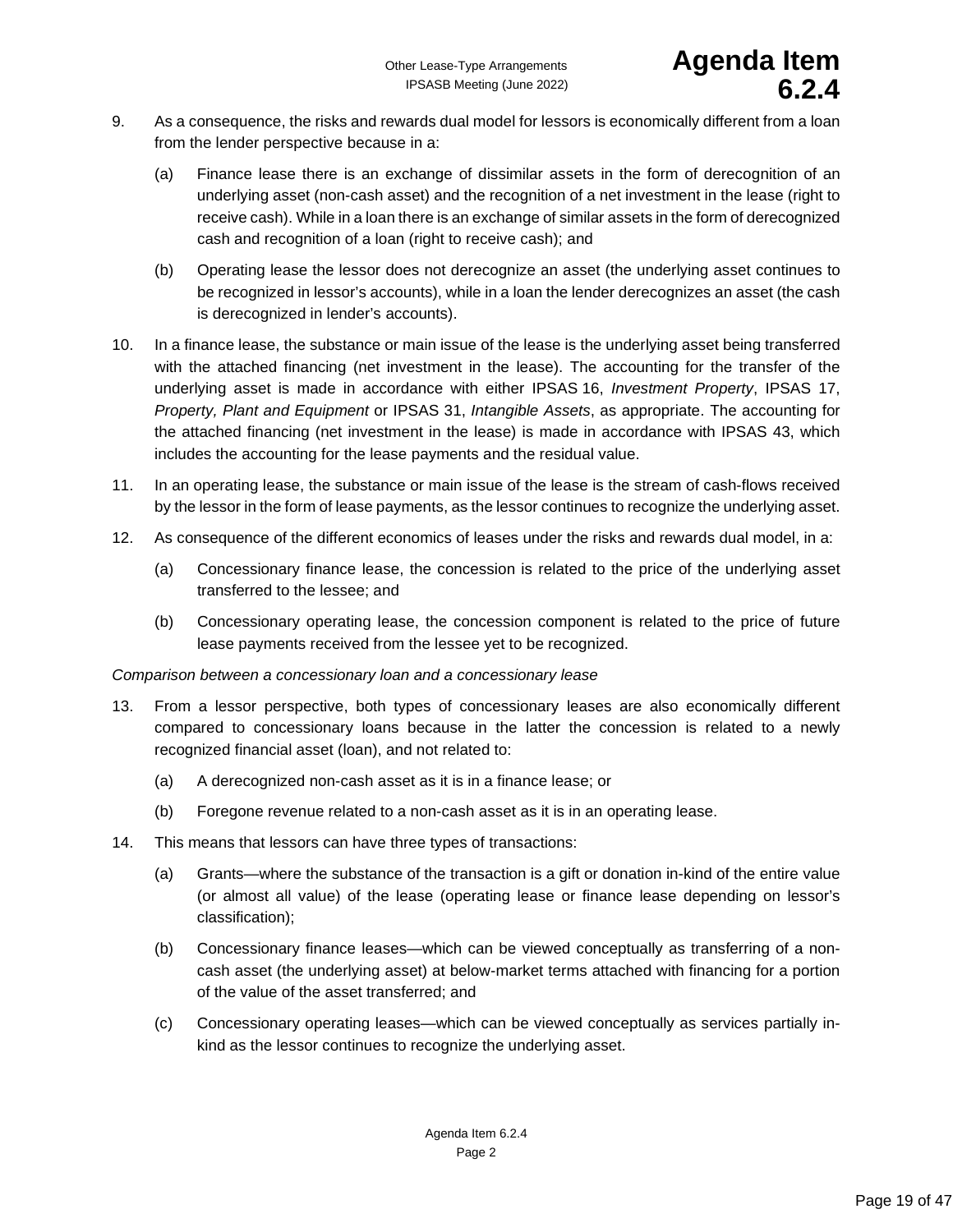#### *No IPSAS on Transfer Expenses*

- 15. As currently there is no IPSAS on Transfer Expenses, staff and the Task Force were of the view that the guidance for accounting for concessionary leases should be drawn from the current IPSAS principles on:
	- (a) Derecognition of non-cash assets in a finance lease; and
	- (b) Recognition of revenue in an operating lease.

### *Measurement*

- 16. In a grant, the transaction is a gift or a donation by the entity of the:
	- (a) Underlying asset transferred in a concessionary finance lease (grant in-kind); or
	- (b) Lease payments that were foregone in a concessionary operating lease.
- 17. For concessionary finance leases, staff and the Task Force recommend that the lessor measure the transfer of the underlying asset at its carrying amount<sup>[5](#page-19-0)</sup> because it is:
	- (a) The cost incurred by the lessor being the economic benefits or service potential given up measured by the carrying amount of the underlying asset;
	- (b) Consistent with the derecognition principles in IPSAS 16, *Investment Property*, IPSAS 17, *Property, Plant and Equipment* and IPSAS 31, *Intangible Assets* for disposals; and
	- (c) Consistent with previous IPSASB's decision $6$  in the Transfer Expenses project that non-cash resources transferred by a transfer provider should be measured at their carrying amount.
- 18. For concessionary operating leases, staff and the Task Force recommend the lessor to measure the lease payments received by the lessor at cost because:
	- (a) No economic benefits or service potential associated with the transaction will flow to the lessor higher than the cash received in the form of lease payments;
	- (b) It is consistent with revenue recognition principles in paragraph 21 of IPSAS 9, *Revenue from Exchange Transactions[7](#page-19-2)*; and
	- (c) The terms and conditions of the concessionary operating lease might help the lessor assess whether there is an indication that the underlying asset may be impaired in accordance with IPSAS 21, *Impairment from Non-Cash Generating Assets* or IPSAS 26, *Impairment from Cash Generating Assets*, as appropriate.

<span id="page-19-0"></span><sup>&</sup>lt;sup>5</sup> Staff and the Task Force note that the carrying amount can be historical cost or fair value depending on the measurement basis chosen in accordance with the applicable IPSAS.

<span id="page-19-1"></span><sup>&</sup>lt;sup>6</sup> See IPSASB's decision 8.2(a) of the December 2021 minutes [\(https://www.ifac.org/system/files/meetings/files/Approved-](https://www.ifac.org/system/files/meetings/files/Approved-Minutes-December-2021-Final_0.pdf)[Minutes-December-2021-Final\\_0.pdf\)](https://www.ifac.org/system/files/meetings/files/Approved-Minutes-December-2021-Final_0.pdf)

<span id="page-19-2"></span> $7$  IPSAS 9.21 states that: "Revenue is recognized only when it is probable that the economic benefits or service potential associated with the transaction will flow to the entity. However, when an uncertainty arises about the collectability of an amount already included in revenue, the uncollectable amount, or the amount in respect of which recovery has ceased to be probable, is recognized as an expense, rather than as an adjustment of the amount of revenue originally recognized."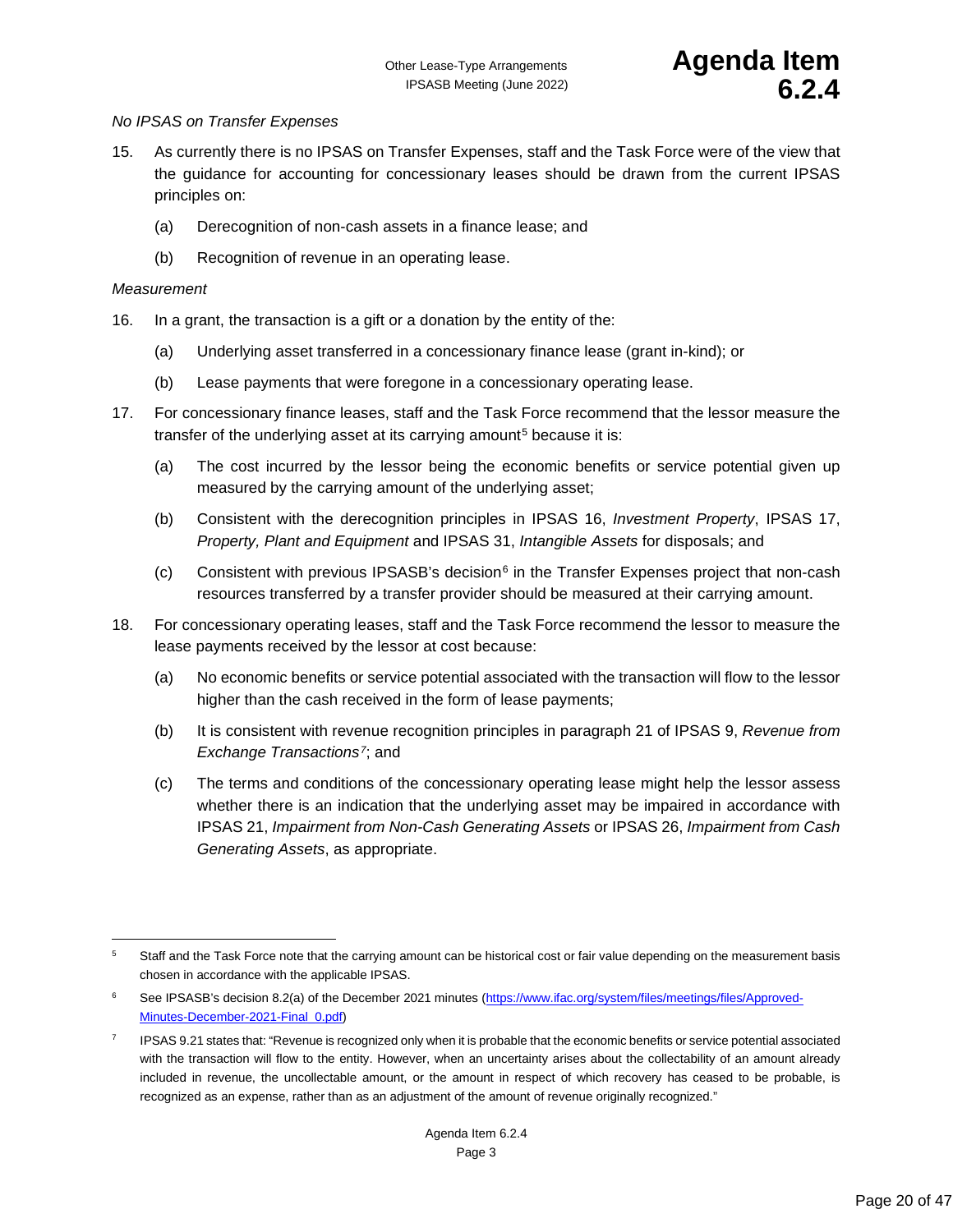#### *Recognition of the concession*

- 19. If the IPSASB agrees to measure the underlying asset transferred in a concessionary finance lease at cost, no further guidance is needed on when to recognize the loss related with the derecognition of the underlying asset because:
	- (a) The derecognition of the underlying asset is accounted for in accordance with IPSAS 16, IPSAS 17, and IPSAS 31, as appropriate;
	- (b) The lessor accounting model can also be applicable in the absence of consideration or when consideration is at below-market terms; and
	- (c) Provides the most useful information for accountability purposes as it reflects the economic benefits or service potential given up measured by the carrying amount of the underlying asset;
- 20. Staff and the Task Force note that the cost of the concession will be the difference between the:
	- (a) Carrying amount of the underlying asset transferred accounted for in accordance with the relevant IPSAS; and
	- (b) Net investment in the lease accounted for in accordance with IPSAS 43.
- 21. Staff notes that IPSAS 43 requirements on derecognition and impairment of finance leases (IPSAS 43.77) will also be applicable to the net investment in the lease in concessionary finance leases.
- 22. If the IPSASB also agrees to measure the lease payments in a concessionary operating lease at cost, no further guidance is needed on recognition of the lease payments because lessors already:
	- (a) Recognize the lease payments in accordance with IPSAS 43 (which is consistent with IPSAS 13); and
	- (b) Apply IPSAS 21 or IPSAS 26, as appropriate, to operating leases that are accounted for in accordance with IPSAS 43 (which is consistent with IPSAS 13).
- 23. Staff and the Task Force note that the cost of the concession will be the difference between the:
	- (a) Depreciation of the underlying asset, other expenses related to the underlying asset, and the impairment charge related to the underlying asset, if any; and
	- (b) Revenue obtained in the lease payments received from the lessee.
- 24. [Agenda Item 6.2.5](#page-22-0) provides the staff and Task Force recommended disclosures specifically designed to support transparency and accountability by decision-makers in the public sector that enter into a concessionary lease.

#### **Decision Required**

25. Does the IPSASB agree with staff and Task Force's recommendations?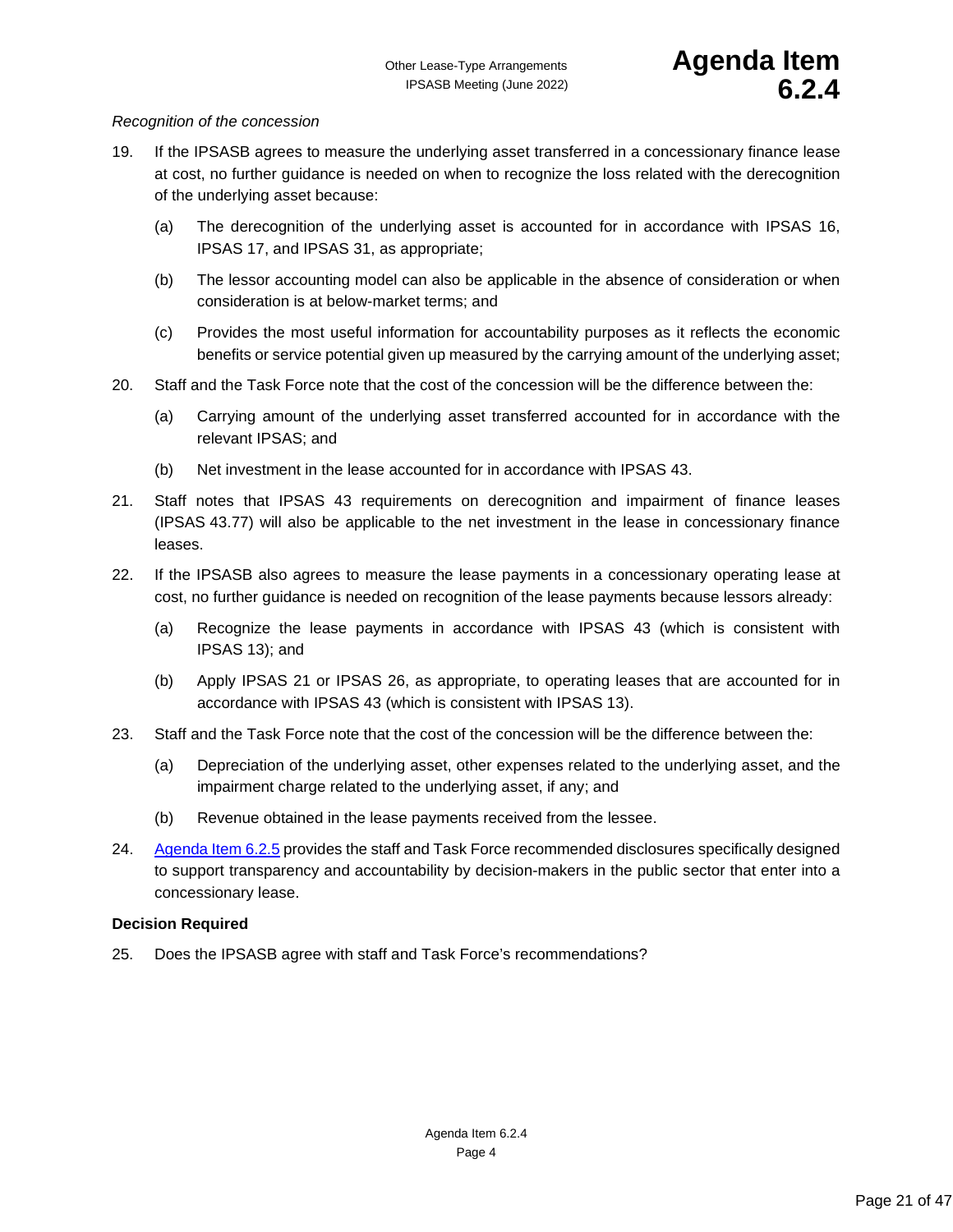# <span id="page-21-0"></span>**Appendix A – Flowchart to Analyze Other Lease-Type Arrangements Issues: Concessionary Leases—Measurement and Recognition of the Concession for Lessors**

### **Decision 1: Is the issue prevalent in the public sector?**

Yes. The RFI consultation demonstrated that concessionary leases are prevalent in the public sector.

## **Decision 2: Is there sufficient IPSAS guidance that already addresses this issue in the public sector?**

No. IPSAS literature does not provide specific guidance on recognition and measurement of concessionary leases.

#### **Decision 3: Is this issue related to general purpose financial statements?**

Yes. Recognizing and measuring concessionary leases is required:

- (a) For accountability and decision-making purposes; and
- (b) To properly assess the operating and financial capacities of assets.

# **Decision 4: Is additional non-authoritative guidance necessary to enhance consistency of application?**

Yes. Non-authoritative guidance is necessary to elaborate/illustrates the application of the definition (or description), classification and scope of concessionary leases to enhance the consistency of application of the principles.

#### **Decision 5: Is the issue relevant to other projects?**

Yes. Staff has flagged the relevant recognition and measurements requirements for the Transfer Expenses and Measurement projects to ensure that is considered in the guidance being developed in those projects.

### **Decision 6: Is the issue different at consolidated level?\***

Staff and the Task Force did not find a public sector specific reason for different recognition and measurement requirements at consolidated level.

\* Decision 6 was added a way to address an IPSASB's instruction from the March 2022 meeting.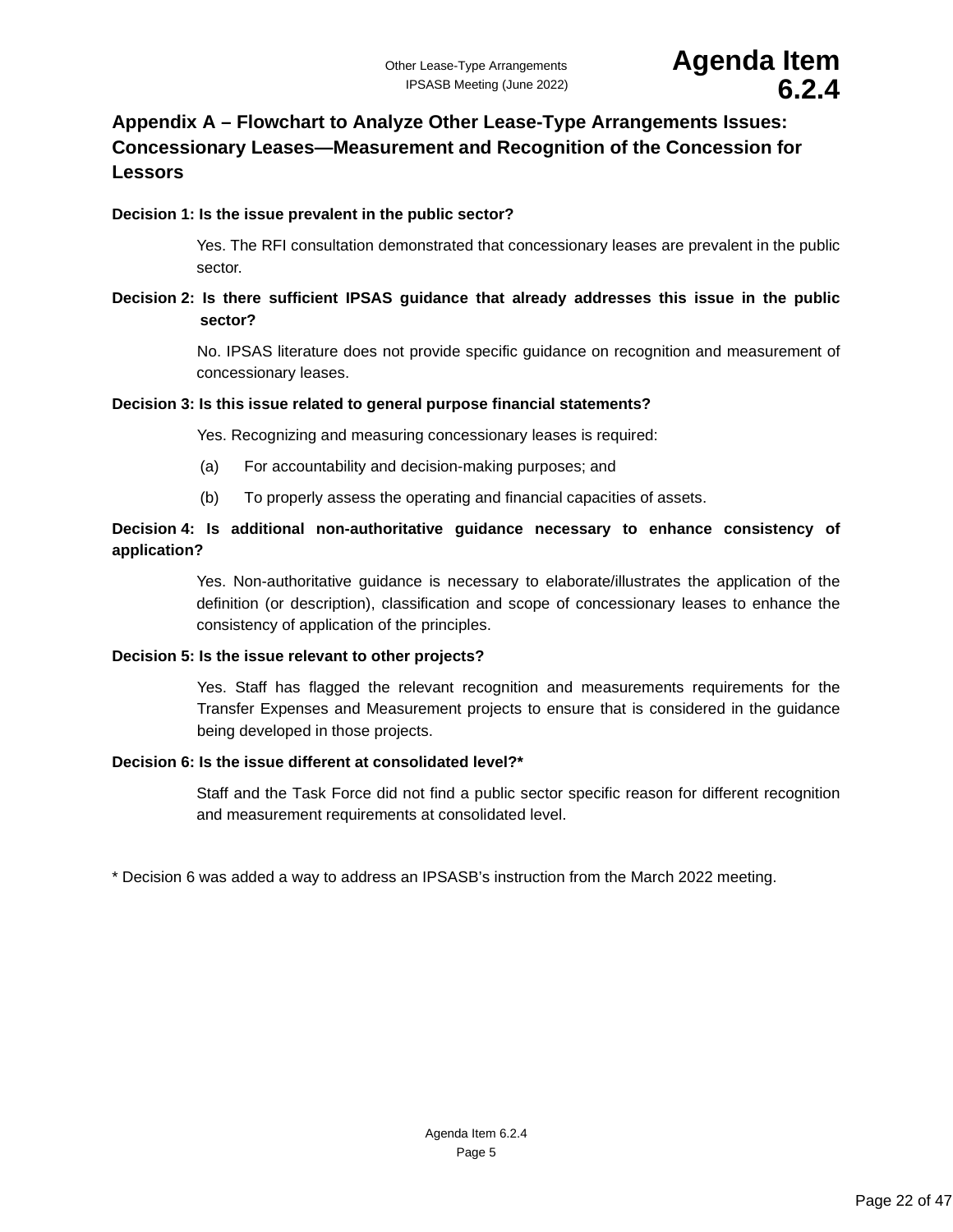# <span id="page-22-1"></span><span id="page-22-0"></span>**Concessionary Lease: Presentation and Disclosures**

#### **Question**

1. Does the IPSASB agree with staff and Task Force's recommendations on presentation and disclosures of concessionary leases?

#### **Recommendation**

- 2. Staff and Task Force recommend the IPSASB to include additional disclosures on concessionary leases:
	- (a) In IPSAS 23 and IPSAS 43 for lessees (see [Agenda Item 6.3.1](#page-25-0) for detailed recommended amendments); and
	- (b) In IPSAS 43 for lessors (see [Agenda Item 6.3.1](#page-25-0) for detailed recommended amendments).

#### **Background**

- 3. In January 2021, the IPSASB issued Request for Information (RFI), *[Concessionary Leases and Other](https://www.ifac.org/system/files/publications/files/IPSASB-Request-For-Information-Leases.pdf)  [Arrangements Similar to Leases](https://www.ifac.org/system/files/publications/files/IPSASB-Request-For-Information-Leases.pdf)* with the objective of developing additional guidance identifying and addressing lease-related accounting issues associated with lease-type arrangements.
- 4. In January 2022, the IPSASB issued [IPSAS 43,](https://www.ipsasb.org/publications/ipsas-43-leases) *Leases*, which is aligned with IFRS 16, *Leases*.
- 5. This agenda item deals with the presentation and disclosures for concessionary leases for lessees and lessors and is consistent with staff and Task Force recommendations in the previous agenda items.

#### **Analysis**

6. [Appendix A](#page-24-0) presents the results of the Framework of Analysis (see [Agenda Item 7.2.4](https://www.ifac.org/system/files/meetings/files/7-Other-Lease-type-Arrangements_Final.pdf) of March 2022 meeting for more details) to the presentation and disclosures of concessionary leases in IPSAS literature.

#### *Lessee*

- 7. Staff and the Task Force do not recommend specific presentation requirements related to the concessionary component of concessionary leases.
- 8. However, staff and the Task Force recommend two types of disclosures, as follows:
	- (a) In IPSAS 23, regarding the liabilities recognized related to the non-exchange component of concessionary leases (see proposed amendments to paragraph 107 of IPSAS 23 in [Agenda](#page-25-0)  [Item 6.3.1\)](#page-25-0); and
	- (b) In IPSAS 43, more detailed information on the transactions for both historical cost and fair value measurements (see proposed new paragraph 64A of IPSAS 43 in [Agenda Item 6.3.1\)](#page-25-0).

#### *Lessor*

- 9. Staff and the Task Force do not recommend specific presentation requirements.
- 10. As a result of the above accounting treatment for concessionary leases for lessors, there is no separate accounting for the concession component, as this is the result of an arithmetic difference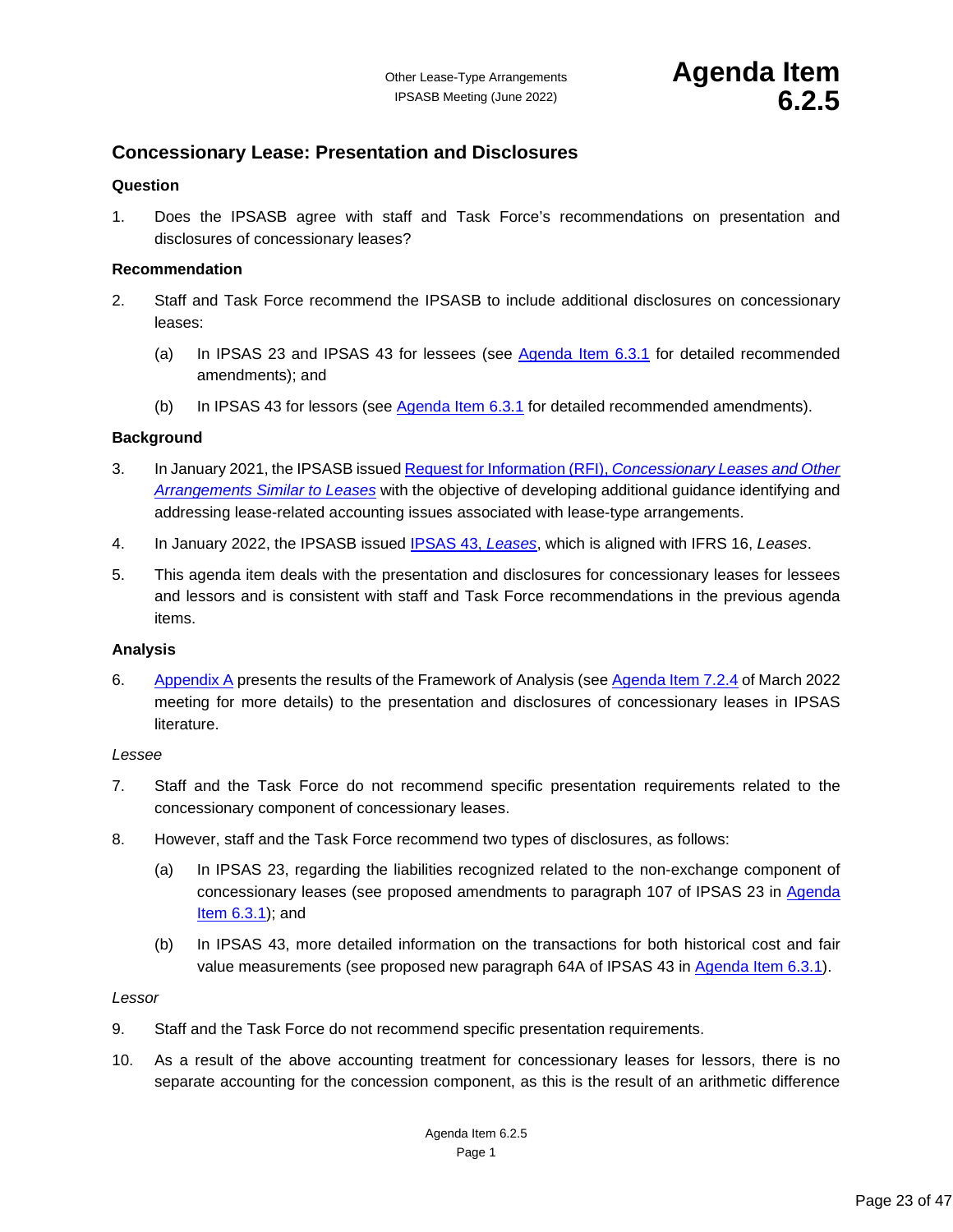between the cost of transferring the underlying asset in a finance lease or holding the underlying asset in an operating lease and the cash received, if any.

- 11. Regarding disclosures, in [Agenda Item 6.2.4](#page-17-0) staff and Task Force noted that the cost of the concession is the result of an arithmetic difference between the cost of transferring the underlying asset in a finance lease or holding the underlying asset in an operating lease and the cash received, if any.
- 12. The recommended disclosures proposed in new paragraphs 96A and 96B of IPSAS 43 (see [Agenda](#page-25-0)  [Item 6.3.1\)](#page-25-0) are specifically designed to support transparency and accountability by decision-makers in the public sector that enter into a concessionary lease.
- 13. Staff and the Task Force discussed the possibility of requiring lessors to disclose the fair value of the underlying asset transferred in a concessionary finance lease and the fair value of the lease payments received in an operating lease. In this context staff and the Task Force noted that IPSAS 44, *Non-current Assets Held for Sale and Discontinued Operations* requires the disclosure of the fair value of non-current asset (or disposal group) classified as held for sale when that non-current asset (or disposal group) is measured at a materially lower carrying amount than fair value.
- 14. Staff and the Task Force concluded not to proceed with this option because:
	- (a) The situation in IPSAS 44 is for holding the asset to sell, as opposed to actually selling the underlying asset in a finance lease;
	- (b) It would entail additional efforts by lessors by requiring disclosing amounts that are not reflected in the accounting model, while in IPSAS 44 the fair value is reflected in the accounting model (For an entity to classify an asset as held for sale in IPSAS 44 it must meet several criteria, including be committed to a plan to sell the asset and have an active program to locate a buyer, to measure the asset at lower of its carrying amount and fair value less costs to sell. Therefore, the additional disclosure in IPSAS 44 at fair value (when higher than carrying amount) should not be onerous as it is unlikely that an entity would qualify to classify the asset to be held for sale if it didn't know its fair value); and
	- (c) It did not identify additional benefits by requiring disclosures that go beyond the accounting model and that are not related to the financial statements.

### *Other Issues*

15. Staff and the Task Force recommendations in this Agenda Item took into consideration the comment letters to Exposure Draft 64, *Leases* (see [Agenda Item 11.2.3](https://www.ifac.org/system/files/meetings/files/Agenda-Item-11-Leases_final.pdf) of the September 2018 meeting for more details on respondents' views on concessionary lease accounting proposals for lessees).

### **Decision Required**

16. Does the IPSASB agree with the staff and Task Force's recommendations?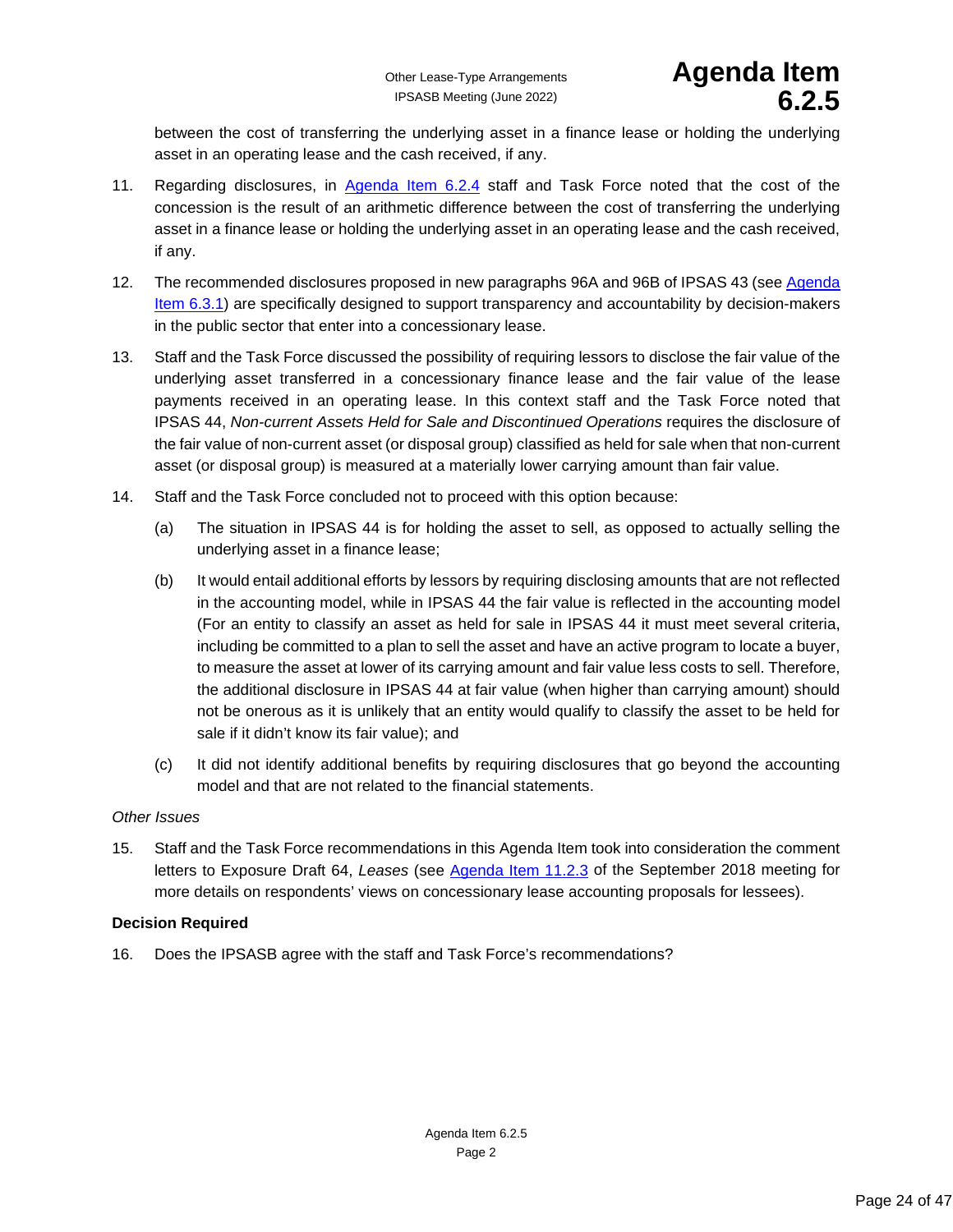# <span id="page-24-0"></span>**Appendix A – Flowchart to Analyze Other Lease-Type Arrangements Issues: Concessionary Leases—Presentation and Disclosures**

#### **Decision 1: Is the issue prevalent in the public sector?**

Yes. The RFI consultation demonstrated that concessionary leases are prevalent in the public sector.

# **Decision 2: Is there sufficient IPSAS guidance that already addresses this issue in the public sector?**

For presentation, staff and the Task Force did not identify any additional presentation requirements.

For disclosures, IPSAS literature does not provide specific guidance disclosures of concessionary leases.

#### **Decision 3: Is this issue related to general purpose financial statements?**

Yes. Disclosures of concessionary leases in the notes is required:

- (a) For accountability and decision-making purposes; and
- (b) To properly assess the operating and financial capacities of assets.

# **Decision 4: Is additional non-authoritative guidance necessary to enhance consistency of application?**

No. Staff and the Task Force did not identify the need for additional non-authoritative guidance

#### **Decision 5: Is the issue relevant to other projects?**

Yes. Staff has flagged the relevant presentation and disclosures requirements for the Revenue, and Transfer Expenses projects to ensure that is included in the guidance being developed in those projects.

#### **Decision 6: Is the issue different at consolidated level?\***

Staff and the Task Force did not find a public sector specific reason for different disclosures and presentation requirements at consolidated level.

\* Decision 6 was added a way to address an IPSASB's instruction from the March 2022 meeting.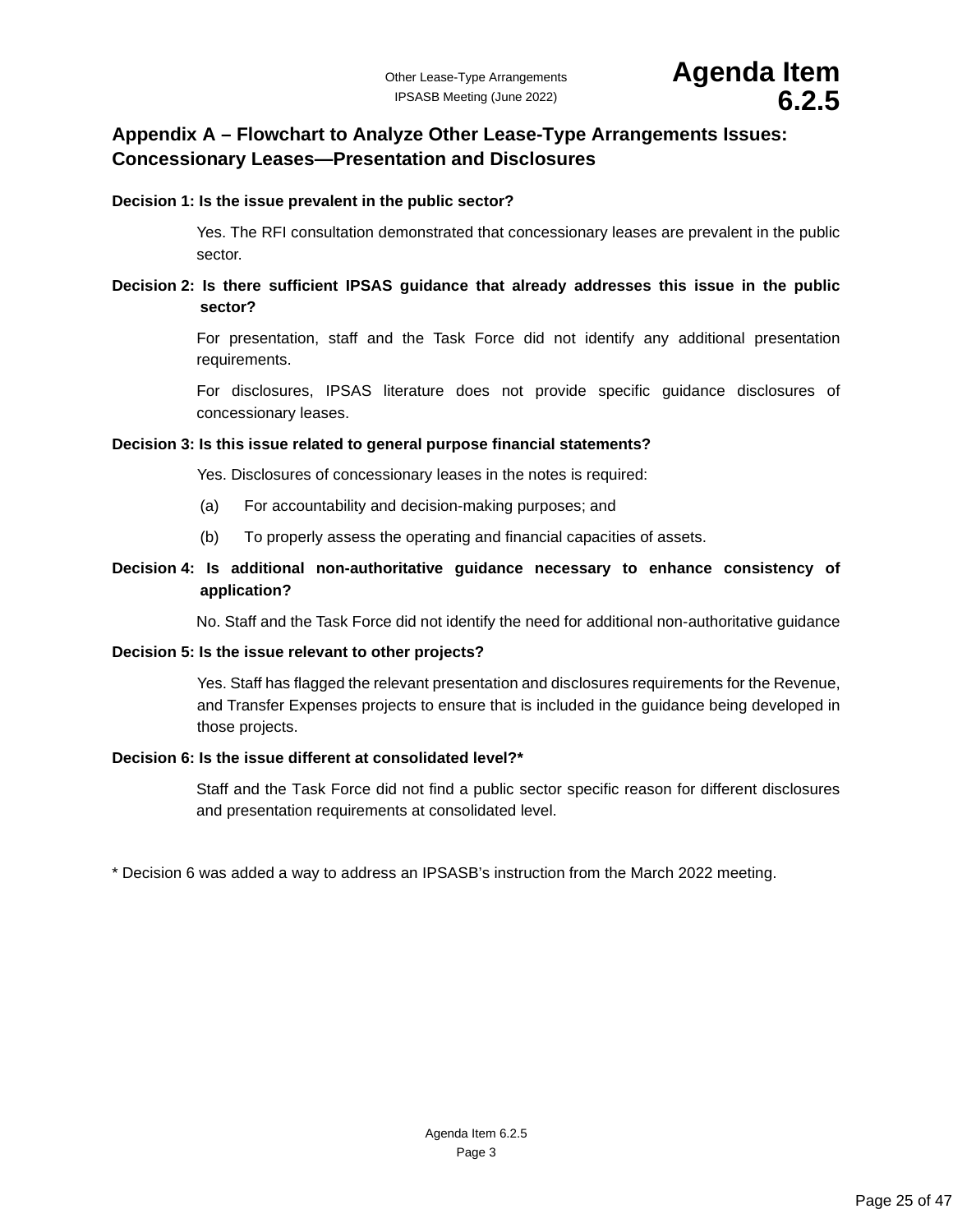

<span id="page-25-1"></span><span id="page-25-0"></span>**[draft] Exposure Draft [XX],** *Concessionary Leases and Other Arrangements Similar to Leases* **(Amendments to IPSAS 23 and IPSAS 43)**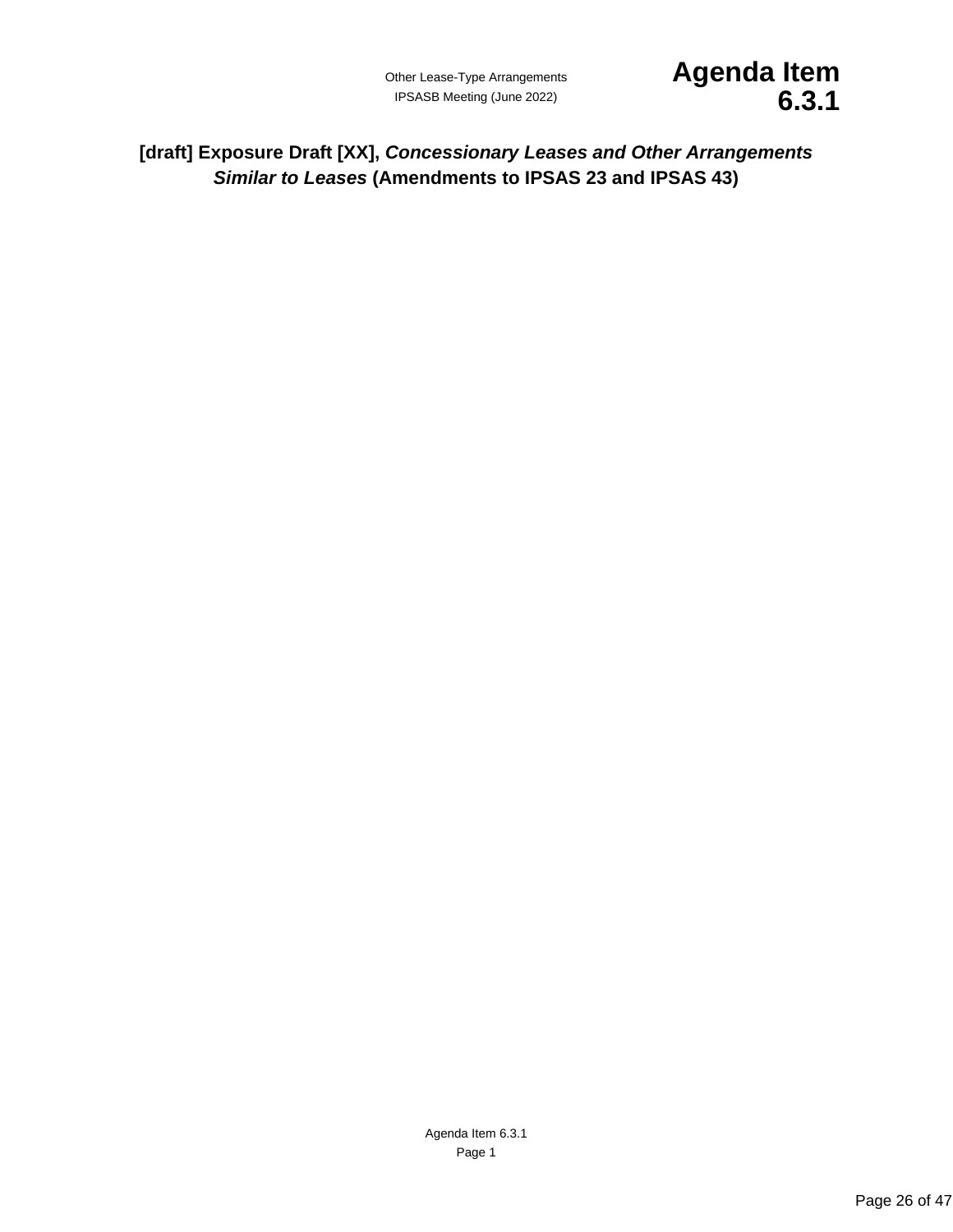**Exposure Draft [XX] [MM YYYY]** *Comments due: [MM DD, YYYY]*



*Proposed International Public Sector Accounting Standard ®*

Concessionary Leases and Other Arrangements Similar to Leases (Amendments to IPSAS 23 and IPSAS 43)



**International Public Sector Accounting** Standards Board®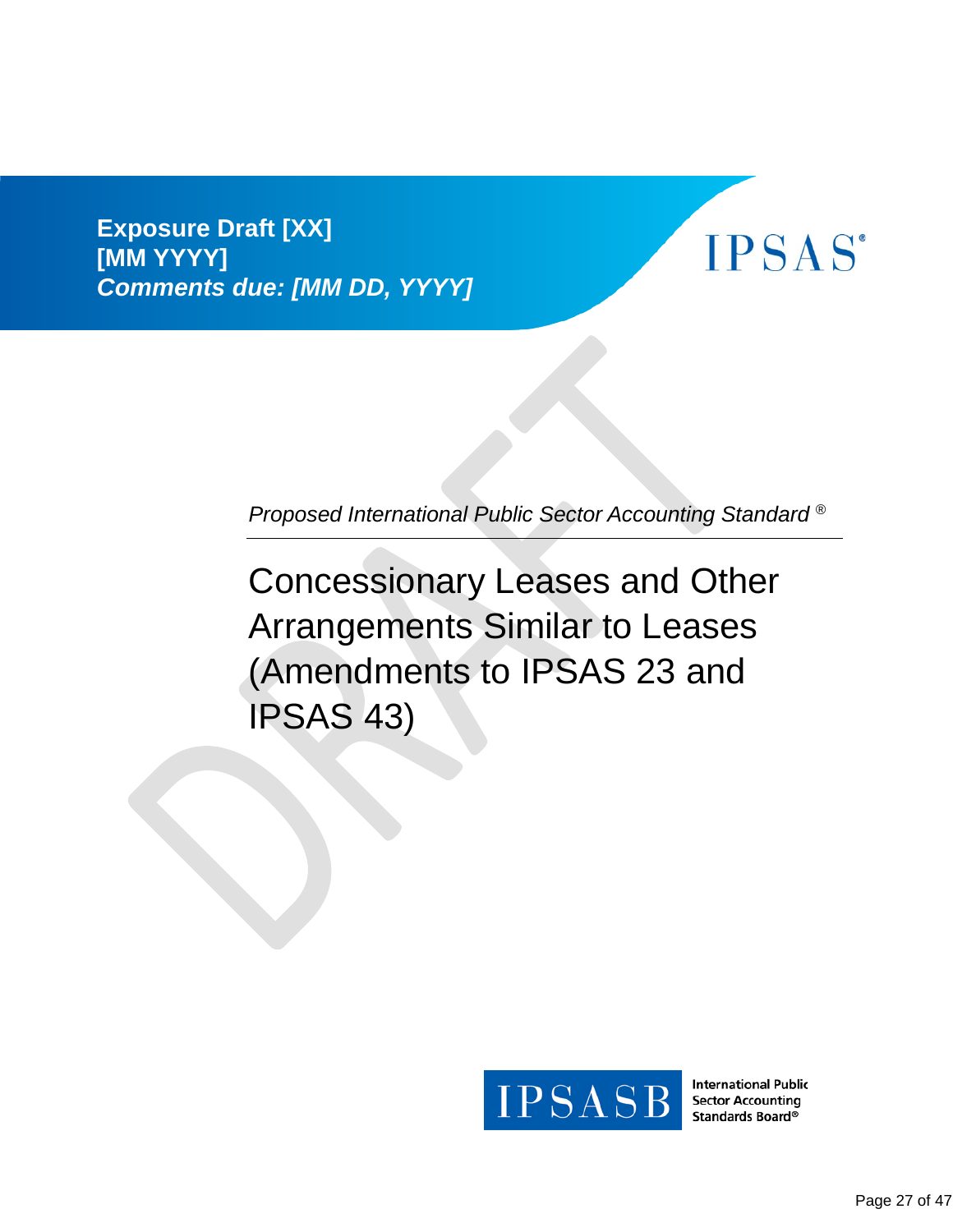

**International Public Sector Accounting** Standards Board®

This document was developed and approved by the International Public Sector Accounting Standards Board® (IPSASB®).

The objective of the IPSASB is to serve the public interest by setting high-quality public sector accounting standards and by facilitating the adoption and implementation of these, thereby enhancing the quality and consistency of practice throughout the world and strengthening the transparency and accountability of public sector finances.

In meeting this objective the IPSASB sets IPSAS™ and Recommended Practice Guidelines (RPGs) for use by public sector entities, including national, regional, and local governments, and related governmental agencies.

IPSAS relate to the general purpose financial statements (financial statements) and are authoritative. RPGs are pronouncements that provide guidance on good practice in preparing general purpose financial reports (GPFRs) that are not financial statements. Unlike IPSAS RPGs do not establish requirements. Currently all pronouncements relating to GPFRs that are not financial statements are RPGs. RPGs do not provide guidance on the level of assurance (if any) to which information should be subjected.

The structures and processes that support the operations of the IPSASB are facilitated by the International Federation of Accountants® (IFAC®).

Copyright © MM YYYY by the International Federation of Accountants (IFAC). For copyright, trademark, and permissions information, please see [page XX.](#page-45-0)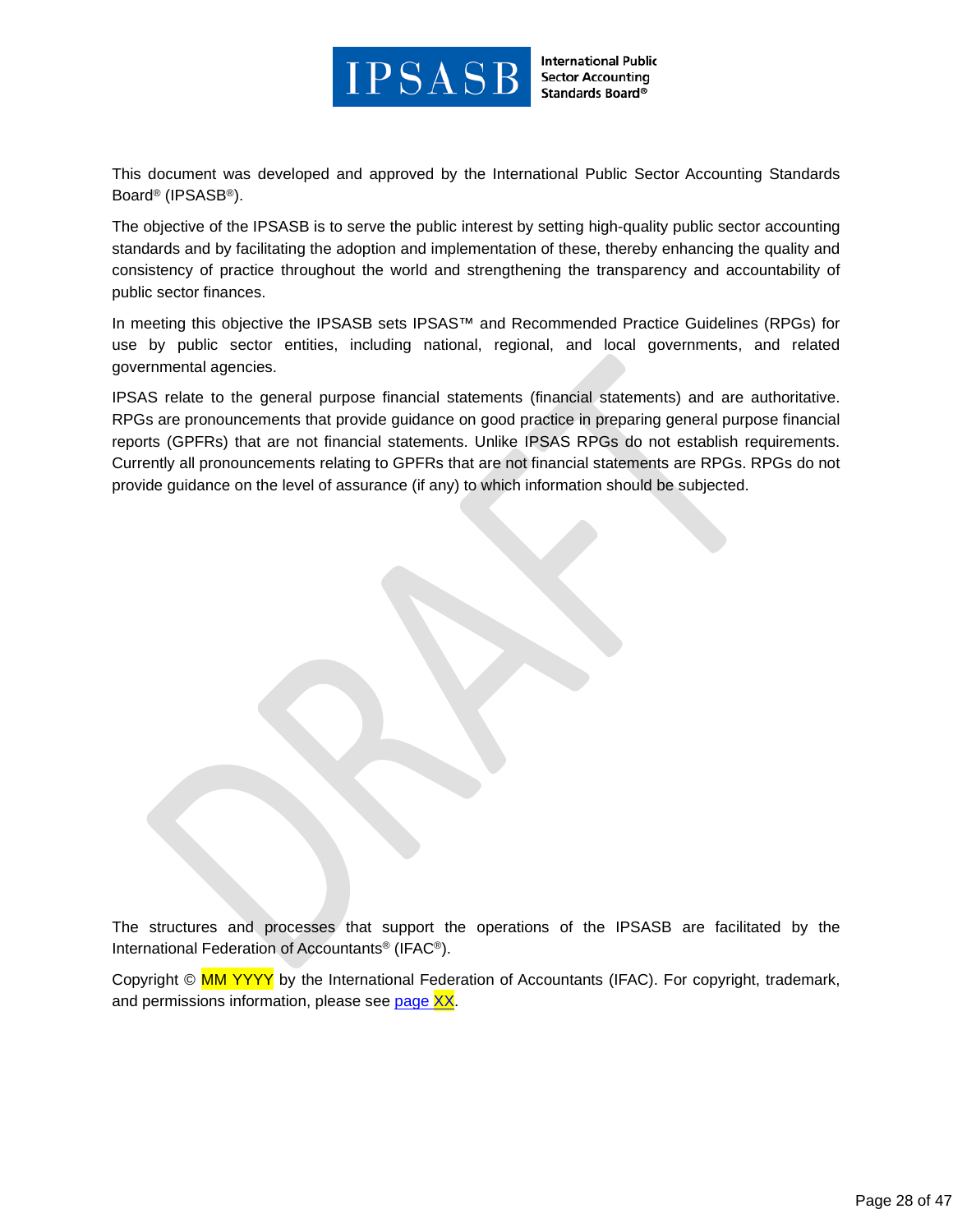# **REQUEST FOR COMMENTS**

This Exposure Draft (ED), *Leases*, was developed and approved by the International Public Sector Accounting Standards Board® (IPSASB®).

The proposals in this Exposure Draft may be modified in light of comments received before being issued in final form. **Comments are requested by MM DD, YYYY.**

Respondents are asked to submit their comments electronically through the IPSASB website, using the ["Submit a Comment"](https://www.ipsasb.org/publications/exposure-draft-75-leases) link. Please submit comments in both a PDF file and a Word file. Also, please note that first-time users must register to use this feature. All comments will be considered a matter of public record and will ultimately be posted on the website. This publication may be downloaded from the IPSASB website: www.ipsasb.org. The approved text is published in the English language.

#### **IPSASB's Leases Project**

In January 2022, the IPSASB published [IPSAS 43,](https://www.ipsasb.org/publications/ipsas-43-leases) *Leases*, which is aligned with IFRS 16, *Leases*. The publication of IPSAS 43 completed Phase One of the IPSASB's leases project.

Phase Two of the Leases project (relabeled as Other Lease-Type Arrangements project) led to the publication in January 2021 of Request for Information (RFI), *[Concessionary Leases and Other](https://www.ipsasb.org/publications/request-information-concessionary-leases-and-other-arrangements-similar-leases)  [Arrangements Similar to Leases](https://www.ipsasb.org/publications/request-information-concessionary-leases-and-other-arrangements-similar-leases)*.

The objective of the Other Lease-type Arrangements project is to develop additional guidance identifying and addressing lease-related accounting issues associated with lease-type arrangements.

This ED is the subsequent phase of the Other Lease-Type Arrangements project.

#### **Objective of the ED**

The objective of this ED is to provide additional guidance identifying and addressing lease-related accounting issues associated with lease-type arrangements.

#### **Guide for Respondents**

The IPSASB would welcome comments on all of the matters discussed in this ED. Comments are most helpful if they indicate the specific paragraph or group of paragraphs to which they relate, contain a clear rationale and, where applicable, provide a suggestion for alternative wording.

The Specific Matters for Comment requested for the ED are provided below.

**Specific Matter for Comment 1:**

**Specific Matter for Comment 1:**

**Specific Matter for Comment 3:**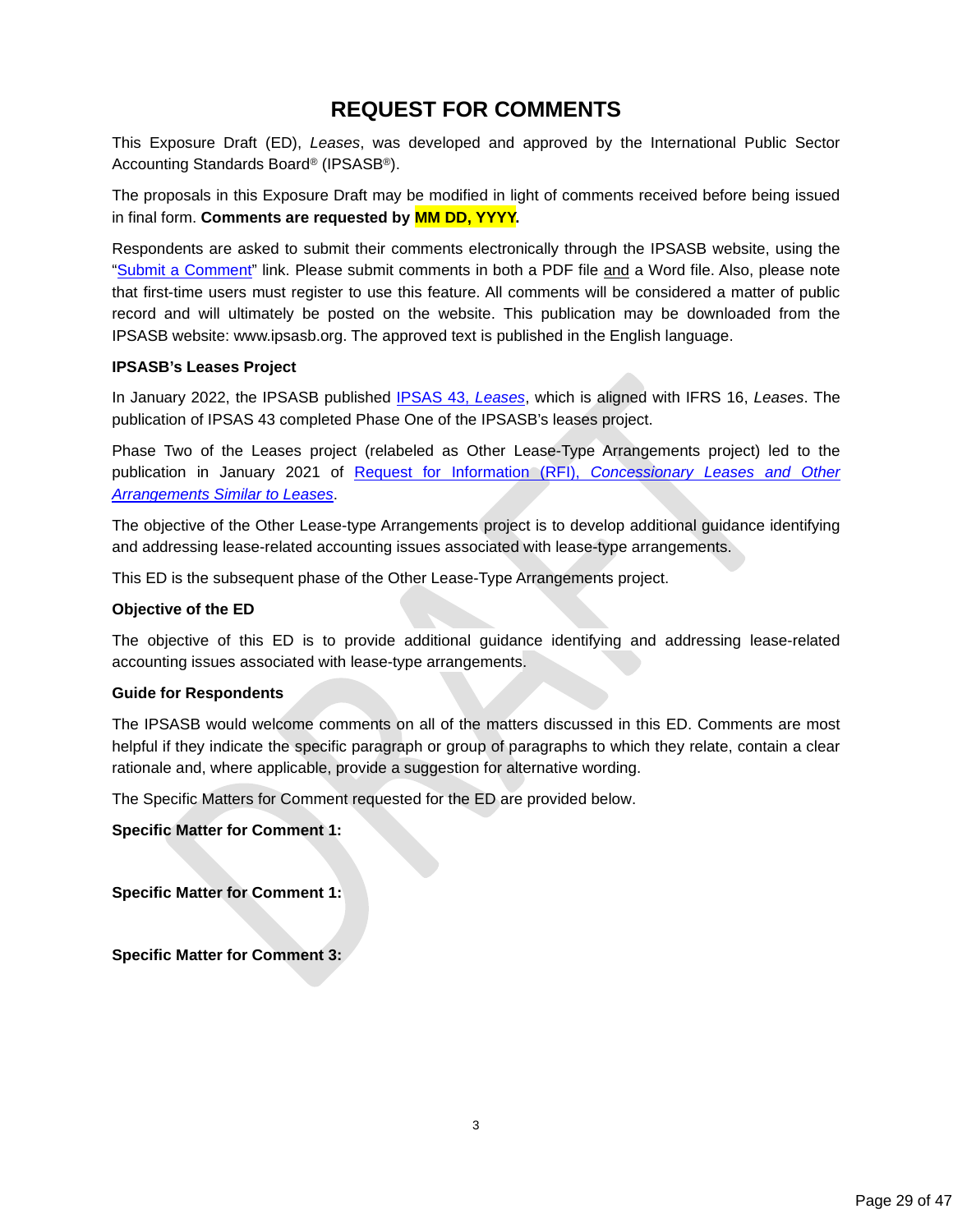# **EXPOSURE DRAFT [XX], CONCESSIONARY LEASES AND OTHER ARRANGEMENTS SIMILAR TO LEASES (AMENDMENTS TO IPSAS 23 AND IPSAS 43)**

| <b>CONTENTS</b> |  |
|-----------------|--|
|-----------------|--|

| Amendments to IPSAS 23, Revenue from Non-Exchange Transactions (Taxes and Transfers) |  |
|--------------------------------------------------------------------------------------|--|
|                                                                                      |  |



Page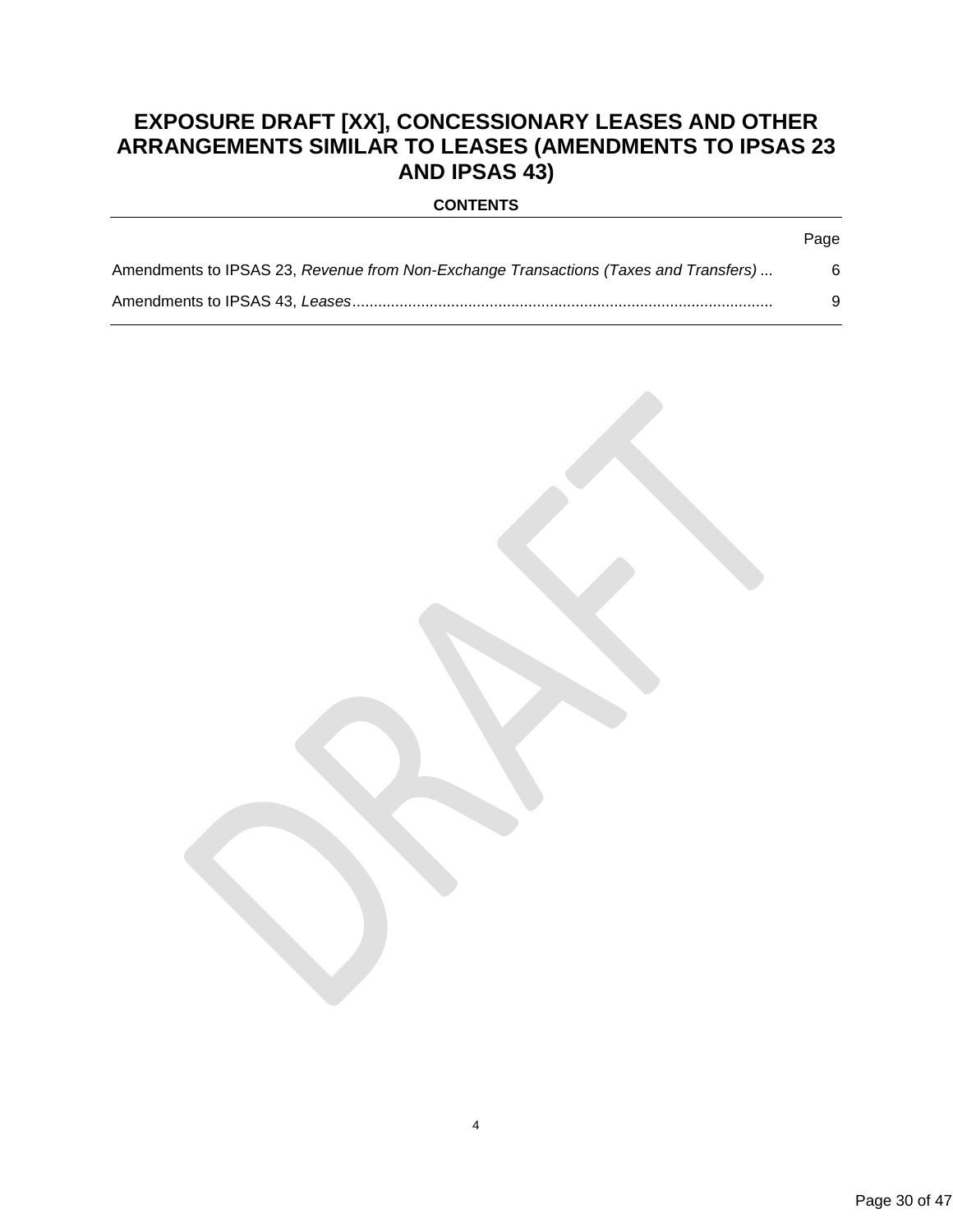# **Objective**

- 2. The objective of this Exposure Draft (ED) is to propose amendments to IPSAS 23, *Revenue from Non-Exchange Transactions (Taxes and Transfers)* and IPSAS 43, *Leases* to provide guidance on accounting for concessionary leases and other arrangements similar to leases.
- 3. This ED forms part of the IPSASB's project on Other Lease-Type Arrangements.

# **Request for Comments**

4. The IPSASB would welcome comments on all the matters proposed in the ED. Comments are most helpful if they indicate the specific paragraph or group of paragraphs to which they relate, contain a clear rationale and, where applicable, provide a suggestion for alternative wording.

| <b>IPSAS</b>                                                              | <b>Summary of Proposed Change</b>                                                                                                                                           |
|---------------------------------------------------------------------------|-----------------------------------------------------------------------------------------------------------------------------------------------------------------------------|
| IPSAS 23, Revenue from Non-Exchange<br>Transactions (Taxes and Transfers) | Provide guidance on identification, classification,<br>recognition, and measurement, and disclosures of the<br>concession component in concessionary leases for<br>lessees. |
| IPSAS 43, Leases                                                          | Provide guidance on identification and classification,<br>recognition, and measurement, and disclosures of<br>concessionary leases.                                         |
|                                                                           | <b>tbo</b>                                                                                                                                                                  |

# **IPSAS Addressed**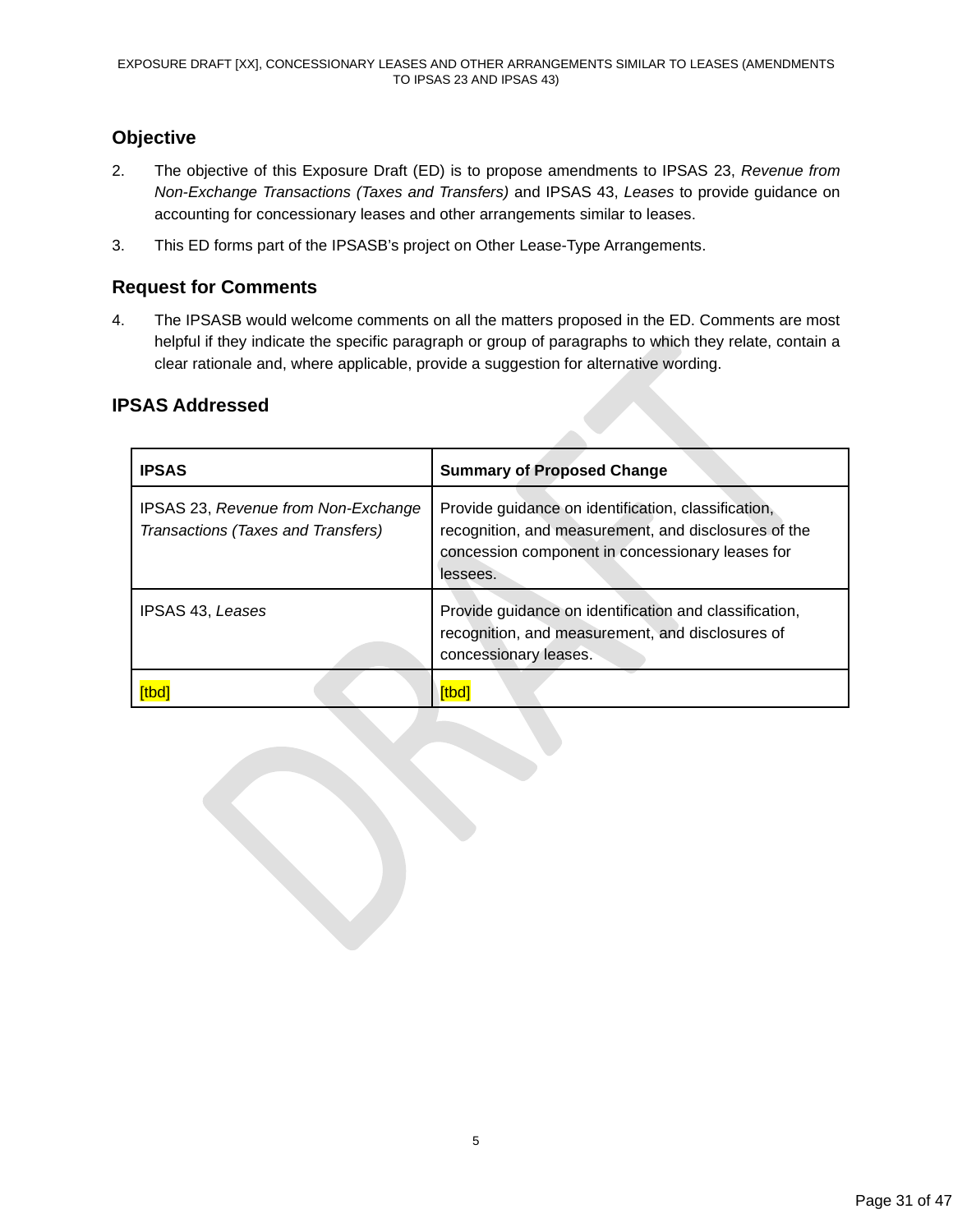# <span id="page-31-0"></span>**Amendments to IPSAS 23,** *Revenue from Non-Exchange Transactions (Taxes and Transfers)*

Paragraphs 43, 83, 93, 96, 97, and 107 are amended. Paragraphs 43A, 105C, 105D, 123A and 124H are added. The heading above paragraph 105C is added. New text is underlined.

#### **Concessionary Leases**

#### **Measurement of Assets on Initial Recognition**

- …
- 43. Consistent with IPSAS 12, *Inventories*, IPSAS 16, *Investment Property*, and IPSAS 17, and IPSAS 43, *Leases* for right-of-use assets held by a lessee, assets acquired through nonexchange transactions are measured at their fair value as at the date of acquisition.

43A. The fair value of right-of-use assets held by a lessee is measured in accordance with IPSAS 43.

…

# **Transfers**

…

### **Measurement of Transferred Assets**

83. As required by paragraph 42, transferred assets are measured at their fair value as at the date of acquisition. Entities develop accounting policies for the recognition and measurement of assets that are consistent with IPSASs. As noted previously, inventories, property, plant, equipment, or investment property, or right-of-use assets held by a lessee acquired through non-exchange transactions are to be initially measured at their fair value as at the date of acquisition, in accordance with the requirements of IPSAS 12, IPSAS 16, and IPSAS 17, and IPSAS 43. Financial instruments, including cash and transfers receivable that satisfy the definition of a financial instrument, and other assets, will also be measured at fair value as at the date of acquisition in accordance with paragraph 42 and the appropriate accounting policy.

…

### **Gifts and Donations, including Goods In-kind**

93. Gifts and donations are voluntary transfers of assets, including cash or other monetary assets, goods in-kind, right-of-use assets in-kind, and services in-kind that one entity makes to another, normally free from stipulations. The transferor may be an entity or an individual. For gifts and donations of cash or other monetary assets, and goods in-kind, and right-of-use assets in-kind, the past event giving rise to the control of resources embodying future economic benefits or service potential is normally the receipt of the gift or donation. Recognition of gifts or donations of services in-kind are addressed in paragraphs 98–103 below.

…

96. Goods in-kind and right-of-use assets in-kind are recognized as assets when the goods and rightof-use assets, are received, or there is a binding arrangement to receive the goods or a lease contract to receive the right-of-use assets, respectively. If goods in-kind and right-of-use assets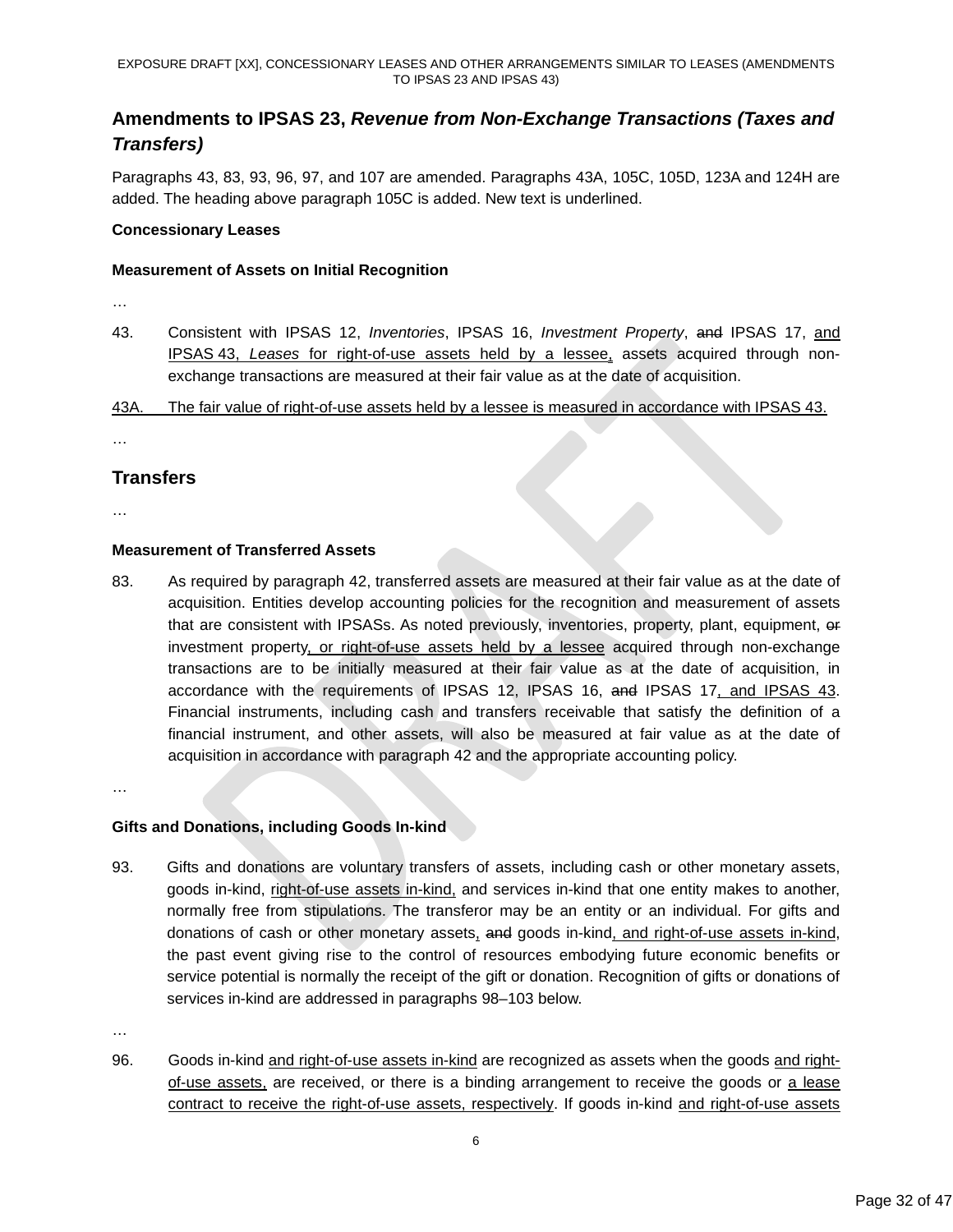in-kind are received without conditions attached, revenue is recognized immediately. If conditions are attached, a liability is recognized, which is reduced and revenue recognized as the conditions are satisfied.

97. On initial recognition, gifts and donations including goods in-kind and right-of-use assets in-kind are measured at their fair value as at the date of acquisition, which may be ascertained by reference to an active market, or by appraisal. An appraisal of the value of an asset is normally undertaken by a member of the valuation profession who holds a recognized and relevant professional qualification. For many assets, the fair value will be readily ascertainable by reference to quoted prices in an active and liquid market. For example, current market prices can usually be obtained for land, non-specialized buildings, motor vehicles and many types of plant and equipment.

…

### **Concessionary Leases**

- 105C. Concessionary leases are leases granted to or received by an entity at below-market terms. The portion of the lease that is payable, if any, along with any interest payments, is an exchange transaction and is accounted for in accordance with IPSAS 43. An entity considers whether any difference between the consideration (lease payments) and the fair value of the right-of-use asset on initial recognition (see IPSAS 43) is non-exchange revenue that should be accounted for in accordance with this Standard.
- 105D. Where an entity determines that the difference between the consideration (lease payments) and the fair value of the right-of-use asset on initial recognition is non-exchange revenue, an entity recognizes the difference as revenue, except if a present obligation exists, e.g., where specific conditions imposed on the transferred asset (the right-of-use asset) by the recipient result in a present obligation. Where a present obligation exists, it is recognized as a liability. As the entity satisfies the present obligation, the liability is reduced and an equal amount of revenue is recognized.

### **Disclosures**

…

- 107. An entity shall disclose in the notes to the general purpose financial statements:
	- (a) The accounting policies adopted for the recognition of revenue from non-exchange transactions;
	- (b) For major classes of revenue from non-exchange transactions, the basis on which the fair value of inflowing resources was measured;
	- (c) For major classes of taxation revenue that the entity cannot measure reliably during the period in which the taxable event occurs, information about the nature of the tax; and
	- (d) The nature and type of major classes of bequests, gifts, and donations, showing separately major classes of goods in-kind and right-of-use assets in-kind received.

# **Transitional Provisions**

(…)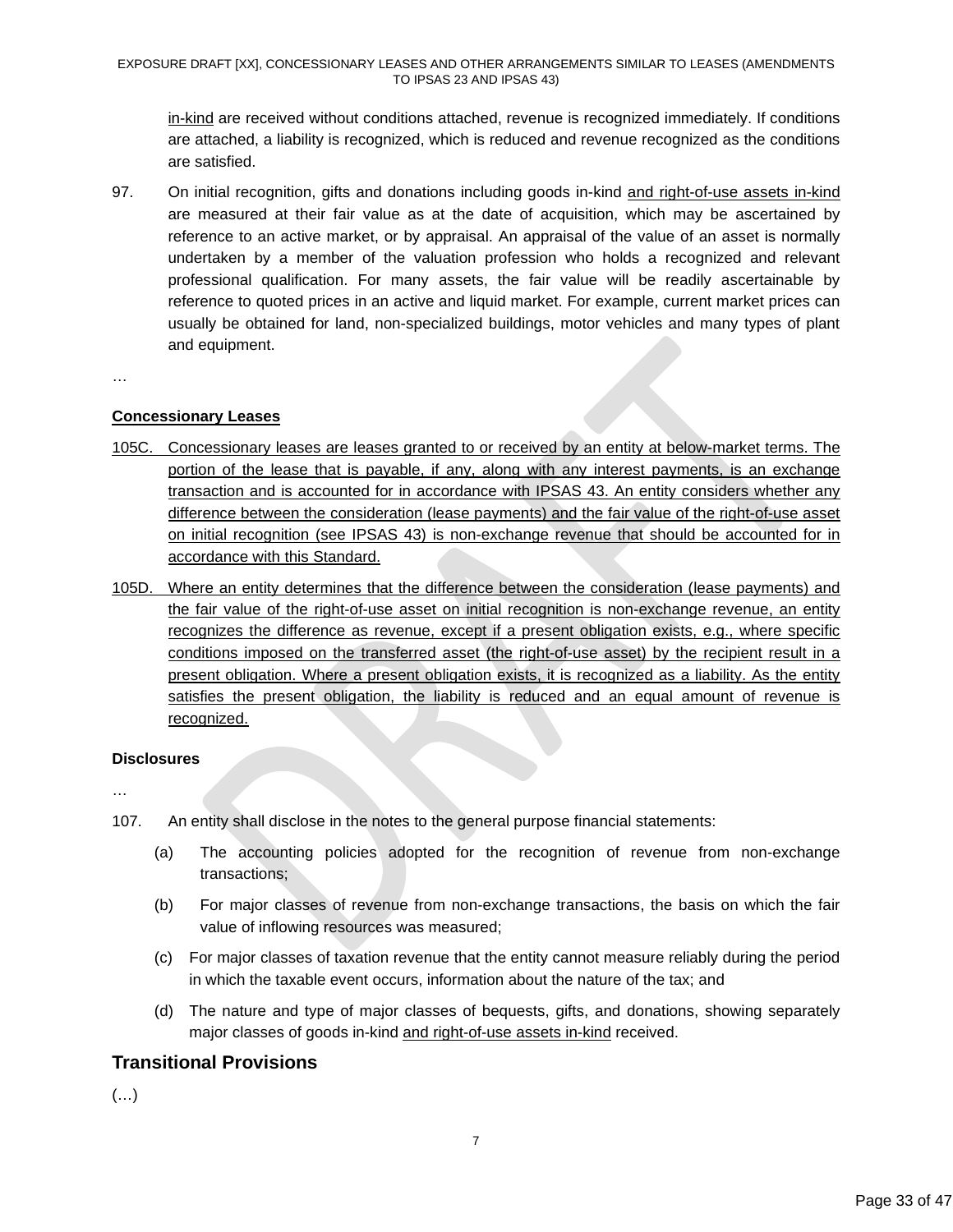EXPOSURE DRAFT [XX], CONCESSIONARY LEASES AND OTHER ARRANGEMENTS SIMILAR TO LEASES (AMENDMENTS TO IPSAS 23 AND IPSAS 43)

123A. The transitional provisions in IPSAS 43 are also applicable to the measurement of the right-of-use assets in-kind held by a lessee in leases for zero or nominal consideration.

# **Effective Date**

…

124H. **Paragraphs 43, 83, 93, 96, 97, and 107 were amended and paragraphs 43A, 105C, 105D, and 123A were added by [draft] IPSAS [X] (ED [XX]),** *Concessionary Leases and Other Arrangements Similar to Leases* **issued in Month YYYY. An entity shall apply these amendments for annual financial statements covering periods beginning on or at after MM DD, YYYY. Earlier application is permitted. If an entity applies the amendments for a period beginning before MM DD, YYYY it shall disclose that fact and apply IPSAS 43 at the same time.**

# **Implementation Guidance**

*These examples accompany, but are not part of, IPSAS 43*

[to be added at the September 2022 meeting]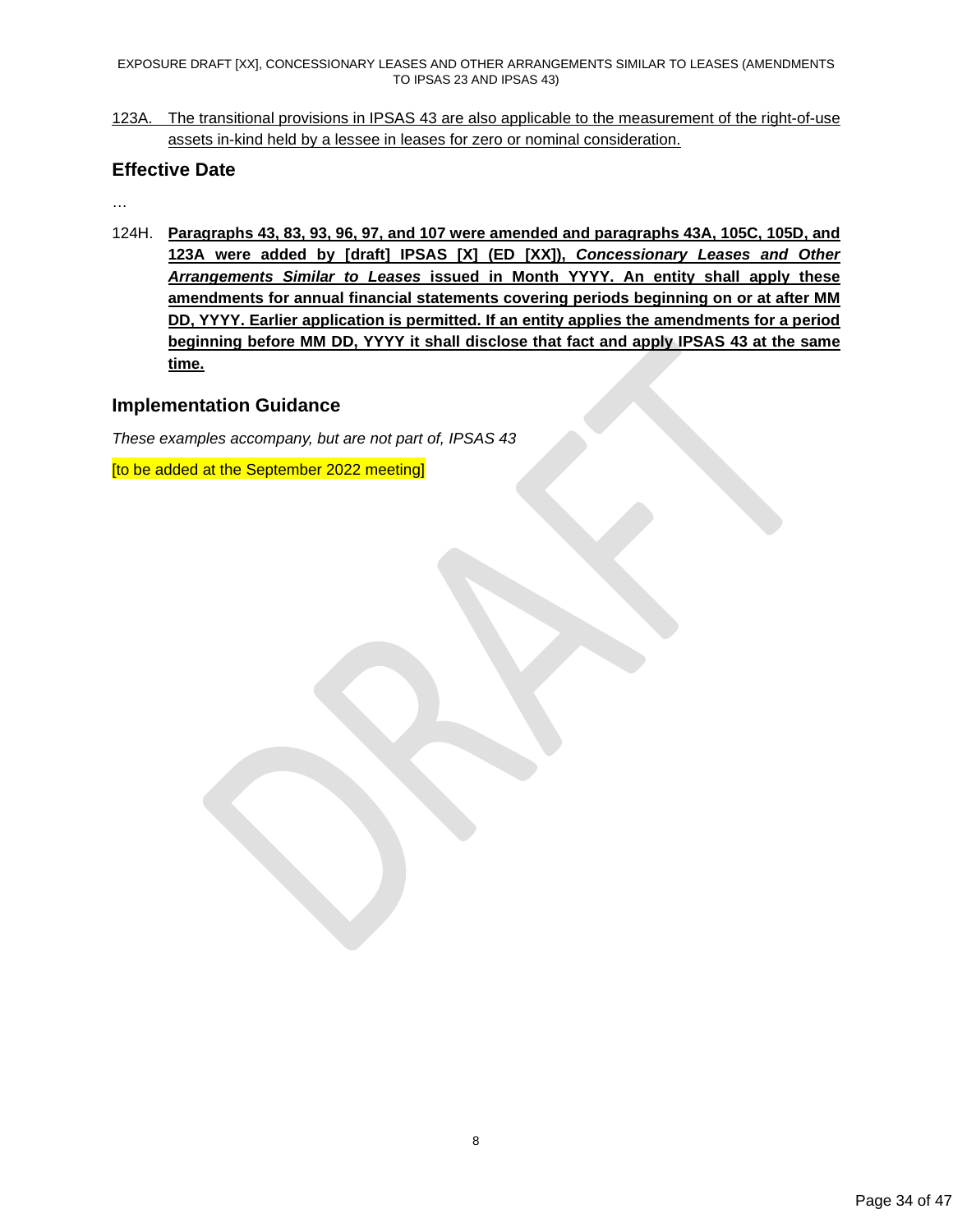# <span id="page-34-0"></span>**Amendments to IPSAS 43,** *Leases*

Paragraphs 18A–18B, 26A–26D, 29A, 64A, 71A, 81A, 96A, 96B, 103A, AG32A, AG32B, and AG60–AG64 are added. Heading above paragraph 18A is added. Paragraphs 5, 6, and 42 are amended. New text is underlined and deleted text is struck through.

# **Definitions**

5. The following terms are used in this Standard with the meanings specified:

**Fair value, for the purpose of applying the lessor accounting requirements in this Standard, is the amount for which an asset could be exchanged, or a liability settled, between knowledgeable, willing parties in an arm's length transaction.**

…

# **Recognition Exemptions (see paragraphs AG4–AG9)**

- 6. A lessee may elect not to apply the requirements in paragraphs 18A–18B and 23–52 to:
	- (a) Short-term leases; and
	- (b) Leases for which the underlying asset is of low value (as described in paragraphs AG4– AG9).
- …

# **Identifying a Lease (see paragraphs AG10–AG34)**

…

### **Assessing Whether the Lease is at Market Terms or at Below-Market Terms**

18A. At inception of a contract, an entity will determine on initial recognition whether the lease is at market terms or at below-market terms.

### *Lessee*

18B. In certain circumstances, such as when a lessee acquires the right to use an underlying asset at market terms, the lease is an exchange transaction. In other circumstances, such as when a lessee acquires the right to use an underlying asset that is at below-market terms, the lease is a concessionary lease. In these cases, the lease can have exchange and non-exchange components. In determining whether a lease has identifiable exchange or non-exchange components on initial recognition, professional judgment is exercised. Where it is not possible to distinguish separate exchange and non-exchange components (for example, leases for zero consideration) or the consideration is only of nominal amount, the lease is treated as a nonexchange transaction.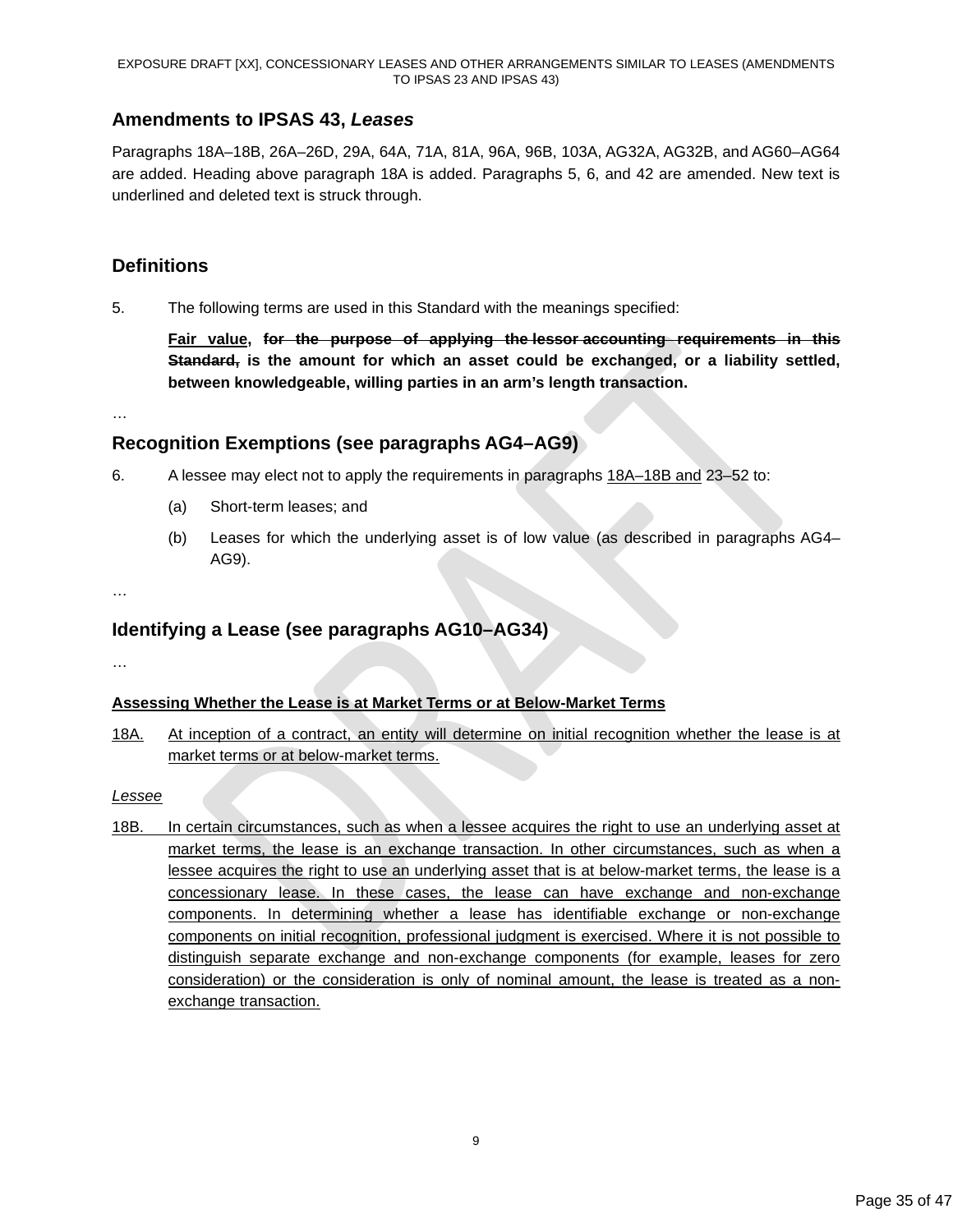*Lessor*

Finance Lease

18C. In certain circumstances, such as when a lessor in a finance lease transfers the underlying asset at market terms, the lease is an exchange transaction. In other circumstances, such as when a lessor in a finance lease transfers the underlying asset at below-market terms, the lease is a concessionary lease. In these cases, the lease can have exchange and non-exchange components. In determining whether a lease has identifiable exchange or non-exchange components on initial recognition, professional judgment is exercised. Where it is not possible to distinguish separate exchange and non-exchange components (for example, finance leases for zero consideration) or the consideration is only of nominal amount, the lease is treated as a nonexchange transaction.

# Operating Lease

18D. In certain circumstances, such as when a lessor in an operating lease receives lease payments at market terms, the lease is an exchange transaction. In other circumstances, such as when a lessor in an operating lease received the lease payments at below-market terms, the lease is a concessionary lease. In these cases, the lease can have exchange and non-exchange components. In determining whether a lease has identifiable exchange or non-exchange components on initial recognition, professional judgment is exercised. Where it is not possible to distinguish separate exchange and non-exchange components (for example, operating leases for zero consideration) or the consideration is only of nominal amount, the lease is treated as a nonexchange transaction.

…

### **Lessee**

…

# **Measurement**

*Initial Measurement*

Initial Measurement of the Right-of-Use Asset

…

# 26A. **Where a right-of-use asset is acquired through a concessionary lease, its cost shall be measured at its fair value as at the commencement date.**

- 26B. A right-of-use asset may be acquired through a non-exchange transaction. For example, property may be leased by a public sector entity at below fair value to implement a public policy. Under these circumstances, the cost of the right-of-use asset is its fair value as at the commencement date.
- 26C. The fair value of the right-of-use asset shall be measured at the present value of market lease payments. The market lease payments shall be discounted using the interest rates identified in paragraph 29A. The fair value of the right-of-use asset shall also include the items identified in paragraphs 25(c) and 25(d).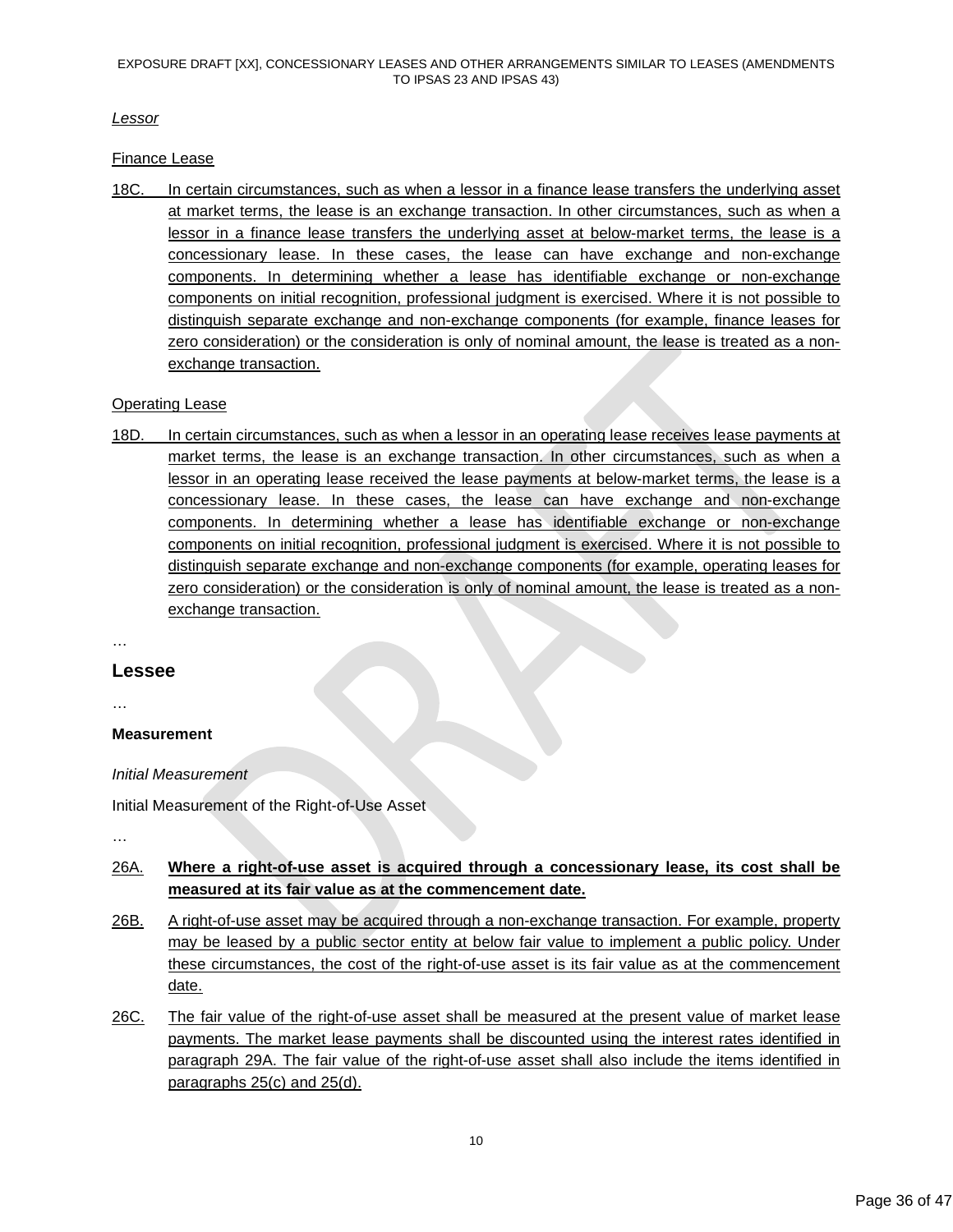EXPOSURE DRAFT [XX], CONCESSIONARY LEASES AND OTHER ARRANGEMENTS SIMILAR TO LEASES (AMENDMENTS TO IPSAS 23 AND IPSAS 43)

26D. Where the lessee initially recognizes the right-of-use asset at fair value, in accordance with paragraph 26A, the fair value is the cost of the right-of-use asset. The lessee shall decide, subsequent to initial recognition, to adopt either the cost model (paragraphs 31–34), the fair value model (paragraph 34), or the revaluation model (paragraph 35).

Initial Measurement of the Lease Liability

…

# 29A. **Where a lease liability is recognized through a concessionary lease, its cost shall be measured in accordance with paragraphs 27–29.**

…

42. In applying paragraph 41, a lessee shall determine the revised discount rate as the interest rate implicit in the lease for the remainder of the lease term, if that rate can be readily determined, or the lessee's incremental borrowing rate at the date of reassessment, if the interest rate implicit in the lease cannot be readily determined. In the case of a concessionary lease, a lessee shall apply the discount rate identified in paragraph 27.

#### **Disclosure**

…

### *Concessionary Leases*

- 64A. For concessionary leases received and measured at fair value in accordance with paragraph 26A–26D, a lessee shall disclose:
	- (a) The fair value adjustment on initial recognition; **[consistent with IPSAS 30.37A(a)(ii)]**
	- (b) The purpose and terms of the various types of concessionary leases, including the nature of the concession; and [consistent with IPSAS 30.37A(c)]
	- (c) Valuation assumptions. **[consistent with IPSAS 30.37A(d)]**

### **Lessor**

**Classification of Leases (see paragraphs AG60[–AG65\)](#page-40-0)**

…

### **Finance Leases**

*Recognition and Measurement*

…

71A. At the commencement date, a lessor shall recognize assets under a concessionary finance lease applying the requirements in this Standard, with the necessary adaptations in the absence of lease payments and/or unguaranteed residual value.

…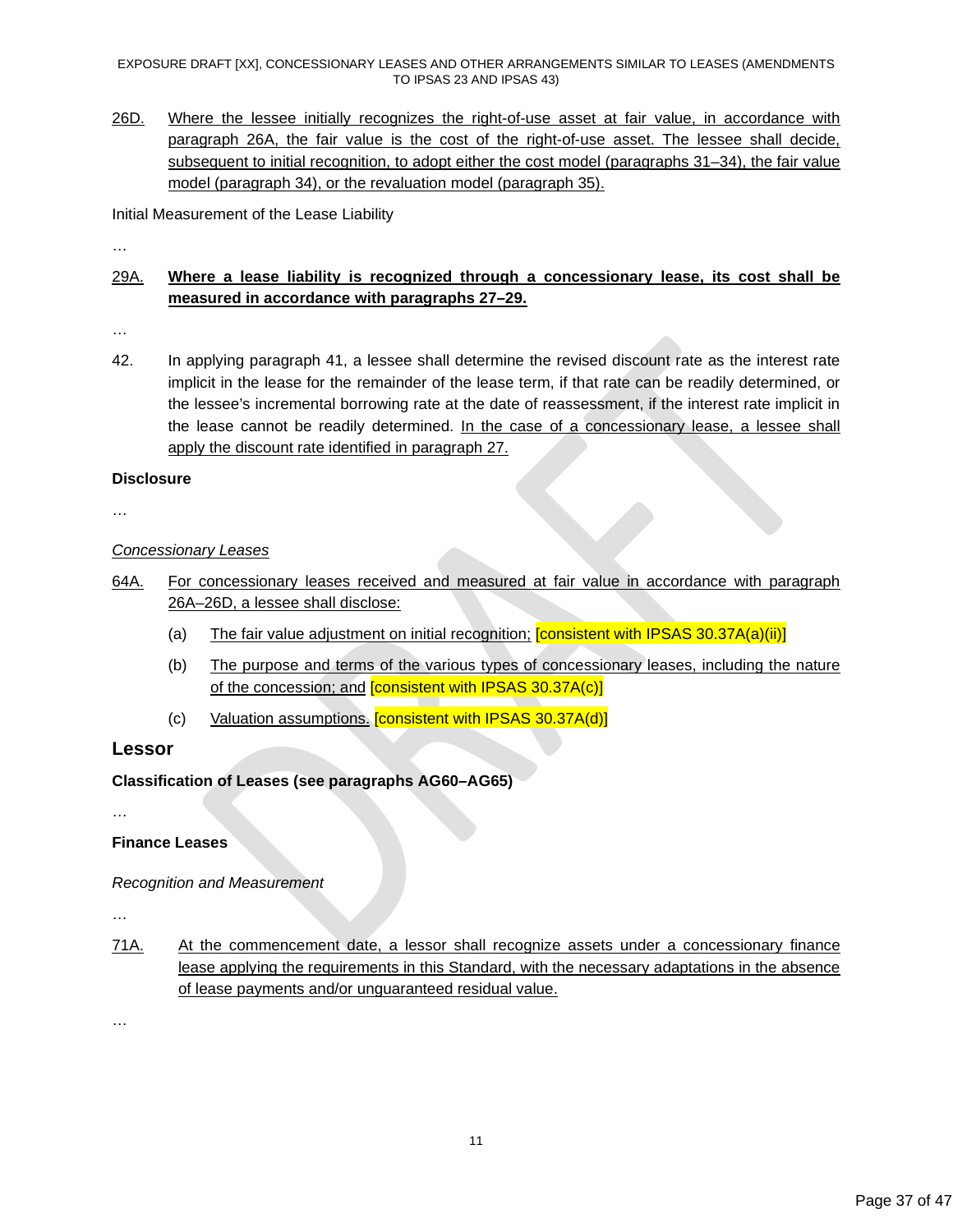### **Operating Leases**

#### *Recognition and Measurement*

…

81A. A lessor shall recognize revenue under a concessionary operating lease applying the requirements in this Standard, with the necessary adaptations in the absence of lease payments. Where no lease payments are received, the lessor shall not recognize revenue.

…

### **Disclosure**

…

### *Concessionary Finance Leases*

- 96A. For concessionary finance leases granted, a lessor shall disclose:
	- (a) Carrying amount of the underlying assets transferred during the period in accordance with the relevant IPSAS; **[consistent with IPSAS 30.37(a)(i)]**
	- (b) The net investment in the lease at the commencement date in accordance with this Standard;
	- (c) The difference between (a) and (b);
	- (d) The purpose and terms of the various types of concessionary finance leases, including the nature of the concession; and **[consistent with IPSAS 30.37(c)]**

### *Concessionary Operating Leases*

### 96B. For concessionary operating leases granted, a lessor shall disclose:

- (e) Contractual value of the lease payments received during the period; [consistent with IPSAS  $30.37(a)(i)$ ]
- (f) The purpose and terms of the various types of concessionary operating leases, including the nature of the concession; and [consistent with IPSAS 30.37(c)]

…

# **Effective Date and Transition**

### **Effective Date**

…

103A. **Paragraphs 18A–18B, 26A–26D, 29A, 64A, 71A, 81A, 96A, 96B, 103A, AG32A, AG32B, and AG60–AG64 are added and paragraphs 5, 6, and 42 are amended by [draft] IPSAS [X] (ED [XX]),** *Concessionary Leases and Other Arrangements Similar to Leases* **issued in Month YYYY. An entity shall apply these amendments for annual financial statements covering periods beginning on or at after MM DD, YYYY. Earlier application is permitted. If an entity applies the amendments for a period beginning before MM DD, YYYY it shall disclose that fact and apply IPSAS 43 at the same time.**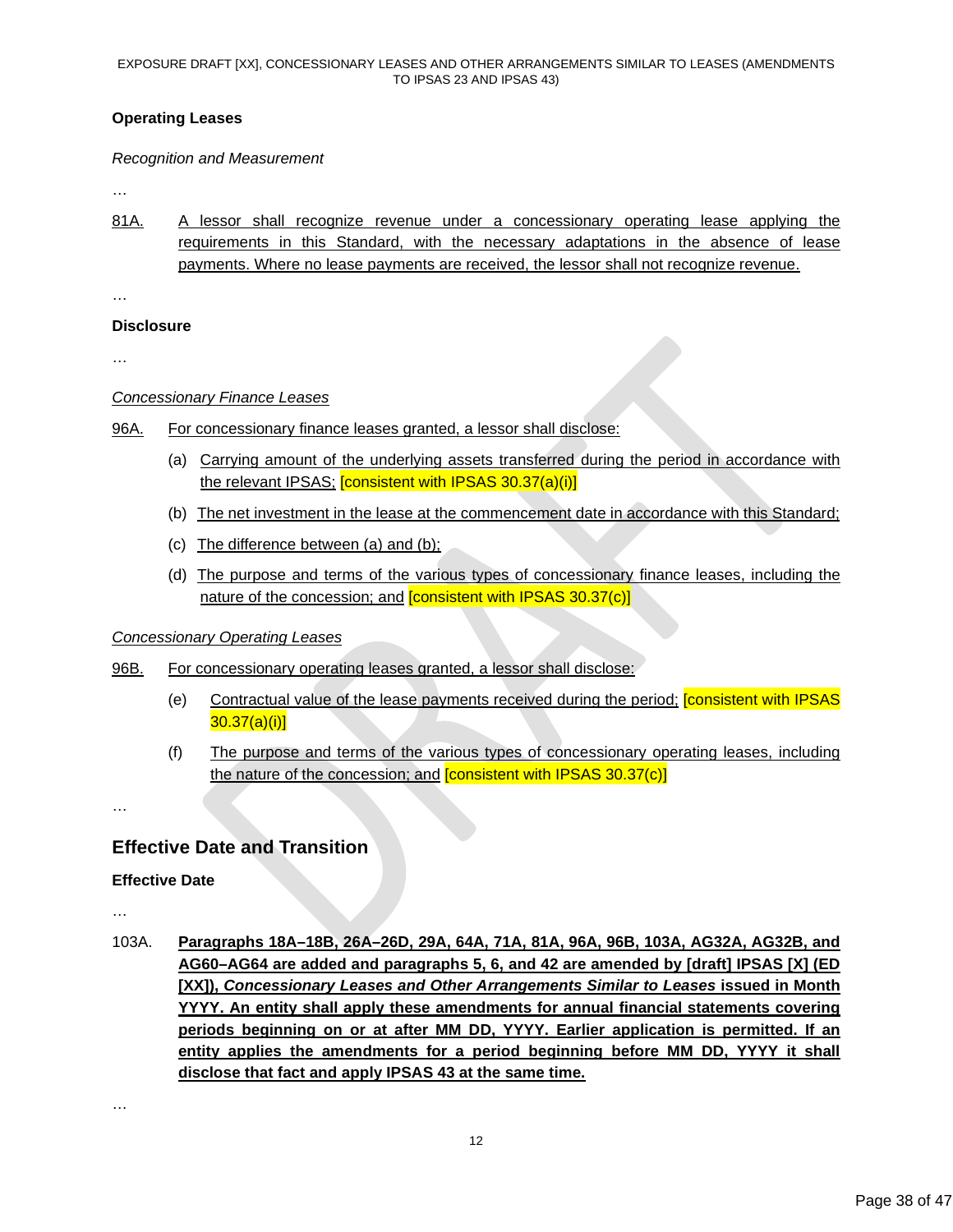#### EXPOSURE DRAFT [XX], CONCESSIONARY LEASES AND OTHER ARRANGEMENTS SIMILAR TO LEASES (AMENDMENTS TO IPSAS 23 AND IPSAS 43)

### **Transition**

[to be added at the September 2022 meeting]

…

# **Application Guidance**

…

# **Classification of Leases At Market Terms and At Below-Market Terms and Scoping for Lessees (paragraphs 18A–18B)**

AG32A. The diagram below establishes the classification and scope of leases for lessees.

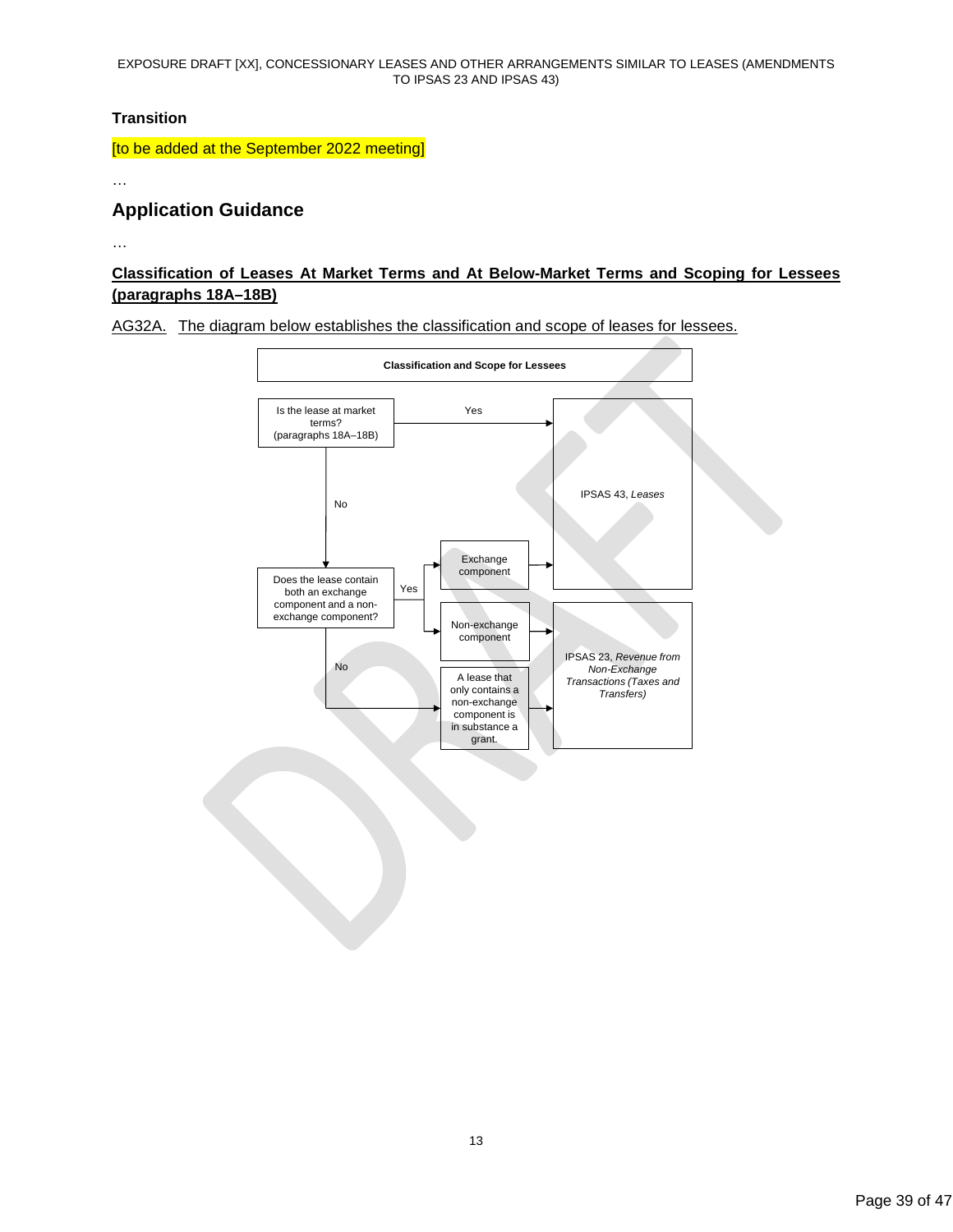# **Classification of Leases At Market Terms and At Below-Market Terms and Scoping for Lessors (paragraphs 18A, 18C–18D)**



AG32B. The diagram below establishes the classification and scope of leases for lessors.

# **Application Guidance**

…

# **Concessionary Leases (see paragraphs 18A, 18A, 26A–26D, 29A, 42, 64A, 71A, 81A)**

- AG60. Concessionary leases are granted to or received by an entity at below-market terms. Examples of concessionary leases include leases to international organizations or to other public sector entities with public policy objectives.
- AG61. As concessionary leases are granted or received at below-market terms, the discounted contractual lease payments (consideration) on initial recognition of the lease will be lower than the discounted market lease payments. At initial recognition, an entity therefore analyzes the substance of the lease granted or received into its component parts, and accounts for those components using the principles in paragraphs AG62 and [AG65](#page-40-0) below.
- AG62. An entity firstly assesses whether the substance of the concessionary lease is in fact a lease transaction, a grant or a combination thereof, by applying the principles in this Standard and paragraphs 39–58 of IPSAS 23, *Revenue from Non-Exchange Transactions (Taxes and Transfers)*.
- AG63. If an entity has determined that, in substance, the concessionary lease is a grant (for example, a lease for zero or nominal consideration), it accounts for the transaction as follows:
	- (a) Where the right-of-use asset in-kind is received by an entity, it is accounted for in accordance with IPSAS 23.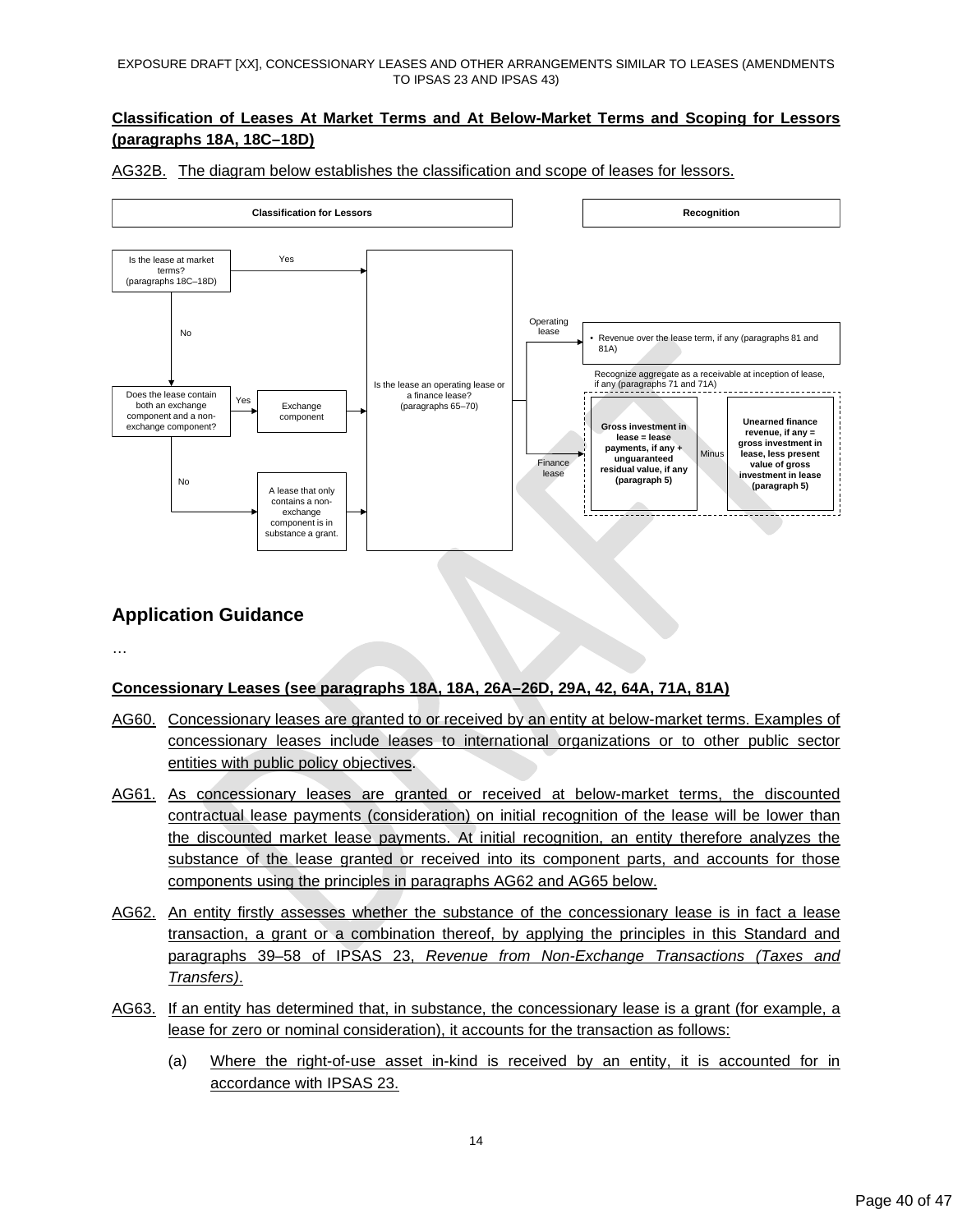- (b) Where the grant is granted by an entity, it is accounted for as follows:
	- (i) In a finance lease, the entity derecognizes the underlying asset in accordance with applicable IPSAS and recognizes the net investment in the lease in accordance with this Standard; and
	- (ii) In an operating lease, the entity recognizes lease revenue in accordance with this Standard, if any, and may assess whether the underlying asset is impaired in accordance with the applicable IPSAS.
- AG64. If an entity receiving the right-of-use asset has determined that the transaction is a combination of a lease transaction and a grant, any difference between the discounted market lease payments and the discounted contractual lease payments is accounted for in accordance with IPSAS 23.
- <span id="page-40-0"></span>AG65. If an entity granting a lease has determined that the transaction is a combination of a lease transaction and a grant:
	- (a) In a finance lease, the entity derecognizes the underlying asset in accordance with the applicable IPSAS and recognizes the net investment in the lease in accordance with this Standard; and
	- (b) In an operating lease, the entity recognizes lease revenue in accordance with this Standard and may assess whether the underlying asset is impaired in accordance with the applicable IPSAS.

Illustrative examples are provided in paragraphs  $IGXX$  and  $IGXX$  of IPSAS 23 as well as in paragraphs IEXX and IEXX accompanying this Standard. **[Guidance to be developed for the** September 2022 meeting depending on IPSASB's decisions at this meeting]

…

# **Basis for Conclusions**

*This Basis for Conclusions accompanies, but is not part of, IPSAS 43.*

…

**Revision of IPSAS 43 as a result of [draft] ED [XX],** *Concessionary Leases and Other Arrangements Similar to Leases (Amendments to IPSAS 23 and IPSAS 43)* **issued in [Month and Year]**

### **Concessionary Leases**

### *Identification, Classification, and Scope*

- BC28. IPSAS 43 introduced new guidance on identifying a lease as a result of an exchange transaction. Building on this guidance, the IPSASB proposed additional guidance to identify, classify, and scope concessionary leases.
- BC29. The IPSASB proposed this new guidance because it would help preparers:
	- (a) Distinguish leases at market terms from leases from leases that have embedded concessions;
	- (b) Understand the relationship between IPSAS 43 and other IPSAS; and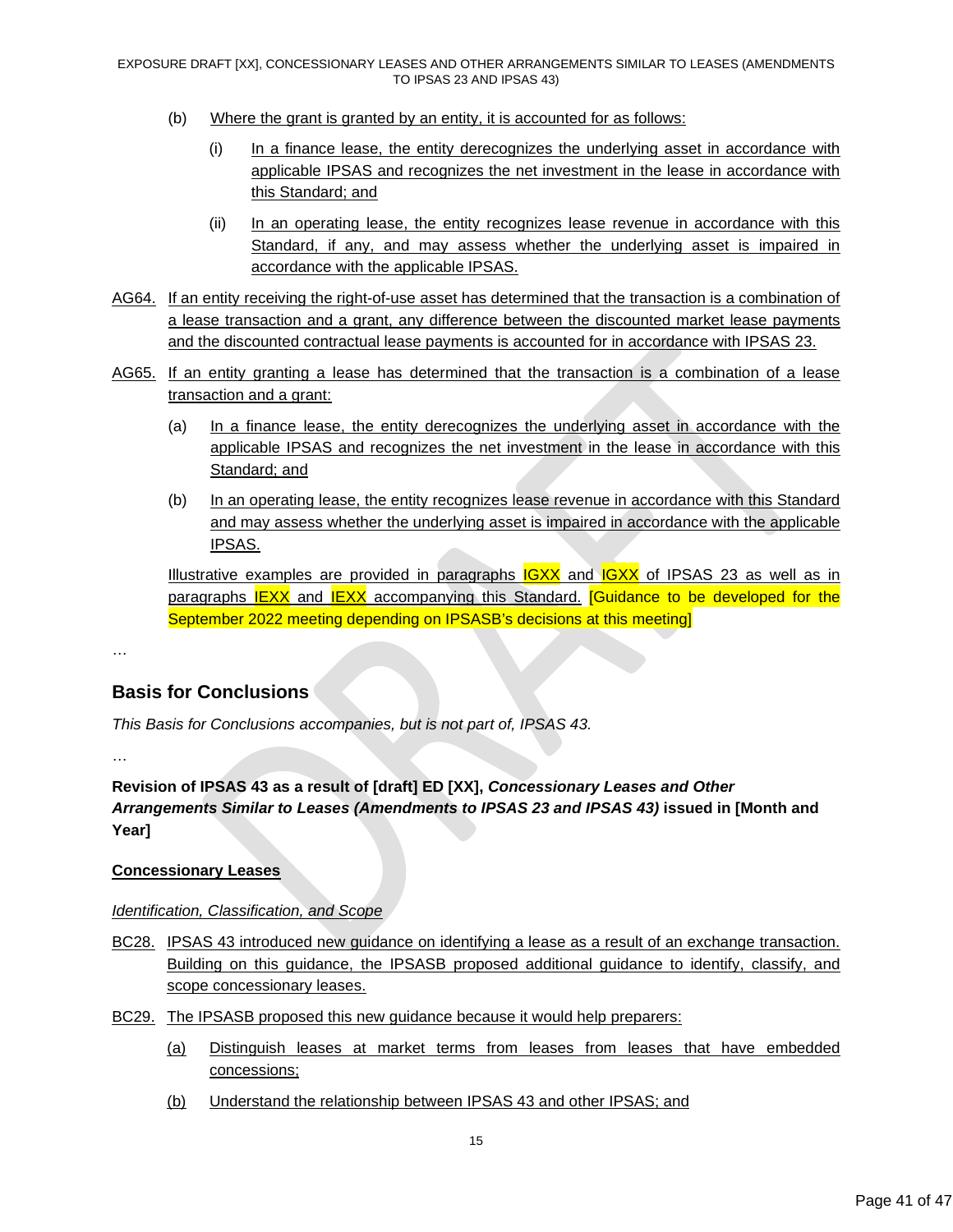(c) Apply the IPSAS 43 principles to leases at market terms and apply the principles in other IPSAS to the concessions, as appropriate.

#### *Lessee*

### Recognition and Measurement

- BC30. IPSAS 43 measures the right-of-use asset at cost. This is consistent with the measurement of many other non-financial assets, such as assets within the scope of IPSAS 12, *Inventories*, IPSAS 16, *Investment Property*, IPSAS 17, *Property, Plant, and Equipment*, and IPSAS 31, *Intangible Assets* that are a result of exchange transactions. However, for non-exchange transactions a cost measurement basis does not reflect the economics of the transaction because it does not capture the embedded concession.
- BC31. To address this issue, when developing the guidance to account for leases as a result of a nonexchange transaction (concessionary leases) in [draft] ED [XX], *Concessionary Leases and Other Arrangements Similar to Leases* (Amendments to IPSAS 23 and IPSAS 43), the IPSASB considered the principles in the above IPSAS as well as in IPSAS 23*, Revenue from Non-Exchange Transactions (Taxes and Transfers*) and in IPSAS 41, *Financial Instruments* to account for the right-of-use asset and the concession component.
- BC32. The IPSASB noted that the above IPSAS require that assets acquired through non-exchange transactions to be measured at their fair value as at the date of acquisition. The IPSASB proposed requiring measuring the right-of-use asset also at fair value in a concessionary lease because:
	- (a) It is consistent with IPSASB's literature on the accounting for non-exchange transactions, including concessionary loans;
	- (b) It provides information on operating and financial capacity as referred in the Conceptual Framework for accountability and decision-making purposes; and
	- (c) Recognizing the implicit concession in a lease at below-market terms would enhance Public Financial Management (PFM) to the extent that the improvements would outweigh the costs associated with such a change.
- BC33. The IPSASB also proposed to account for the concession component in a concessionary lease following the principles applicable to concessionary loans in IPSAS 23 because:
	- (a) Both transactions are at below-market terms at inception;
	- (b) Have a concession to the price of the resource being transferred;
	- (c) Have the objective to provide/receive resources with a price at below-market terms;
	- (d) Whether transferring a resource in cash or in-kind it should not modify the accounting for the concession component as non-exchange revenue in both transactions, as concessionary leases are in substance a financing transaction; and
	- (e) It prevents preparers choosing between concessionary leases and concessionary loans to achieve desired accounting outcomes.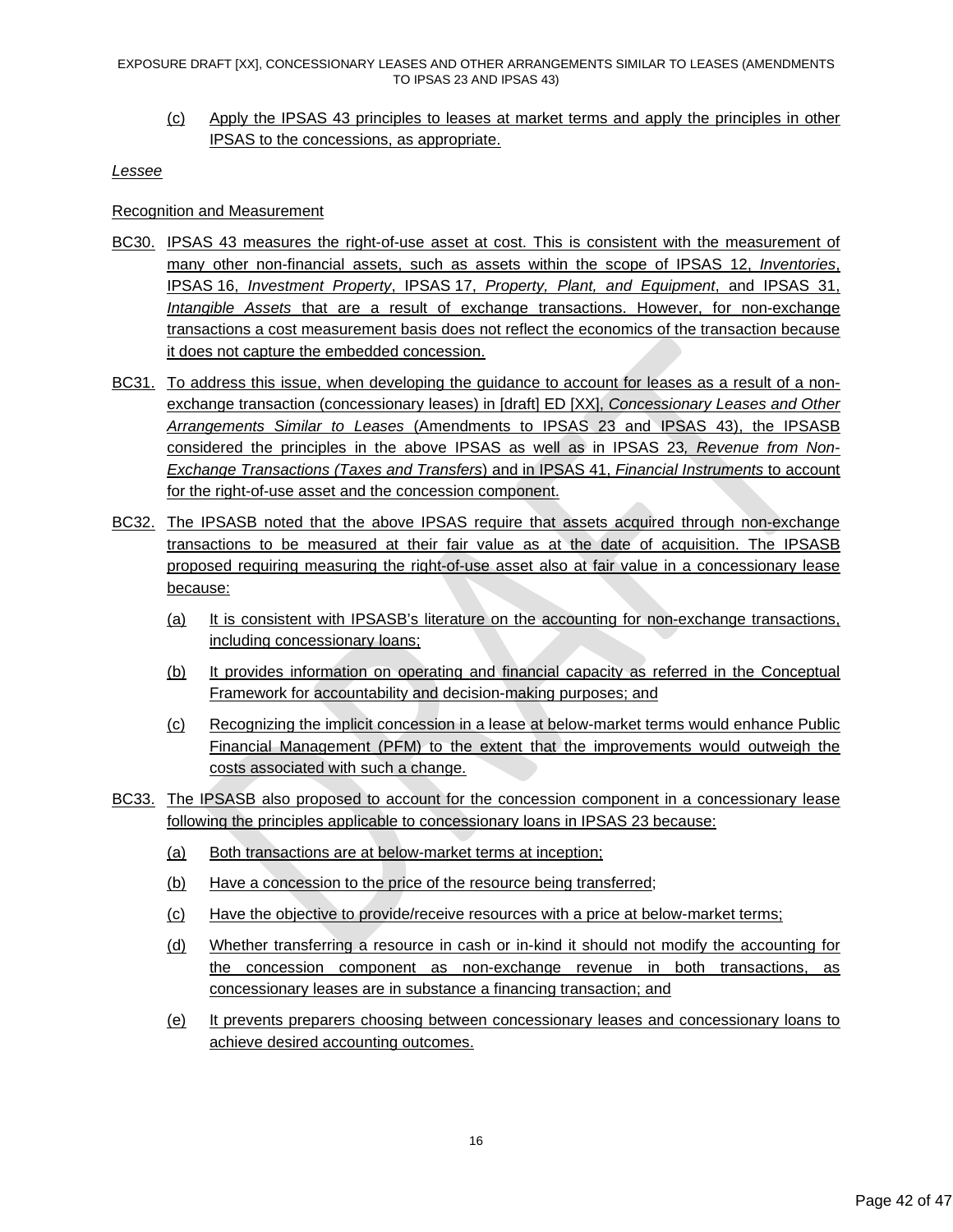Recognition Exemptions

- BC34. The IPSASB considered the applicability to lessees of the general model to account for concessionary leases that are short-term leases and leases for which the underlying asset is of low value.
- BC35. The IPSASB decided not to extend the general model to account for concessionary leases to lessees' recognition exemptions because:
	- (a) Leases for which the underlying asset is of low value are not material enough to warrant specific concessionary lease accounting; and
	- (b) Of cost-benefit reasons for short-term leases as they have a lease term of 12 months or less.

**Disclosures** 

BC36. The IPSASB noted that IPSAS 43 already requires disclosures for leases at market terms. Therefore, the IPSASB decided to require additional disclosures that are specific to concessionary leases.

Lessor

Recognition and Measurement

- BC37. IPSAS 43 requires lessors to classify leases as either an operating lease or a finance lease under a risks and rewards dual model. Operating leases are viewed as a service, and the net investment in the lease in finance leases is viewed as a financial instrument.
- BC38. In a finance lease, the substance or main issue of the lease is the underlying asset being transferred with the attached financing (net investment in the lease). The accounting for the transfer of the underlying asset is made in accordance with IPSAS 16, *Investment Property*, IPSAS 17, *Property, Plant and Equipment* and IPSAS 31, *Intangible Assets*. The accounting for the attached financing (net investment in the lease) is made in accordance with IPSAS 43, which includes the accounting for the lease payments and the residual value.
- BC39. In an operating lease, the substance or main issue of the lease is the stream of cash-flows received by the lessor in the form of lease payments, as the lessor continues to recognize the underlying asset.
- BC40. As consequence of the different economics of leases under the risks and rewards dual model, in a:
	- (a) Concessionary finance lease, the concession is related to the price of the underlying asset transferred to the lessee; and
	- (b) Concessionary operating lease, the concession component is related to the price of lease payments received from the lessee.
- BC41. This means that lessors can have three types of concessionary leases:
	- (a) Leases for zero consideration, which are in substance a gift or donation in-kind—the gift or donation in-kind is the entire value (or almost all value) of the lease transaction (operating lease or finance lease depending on lessor's classification);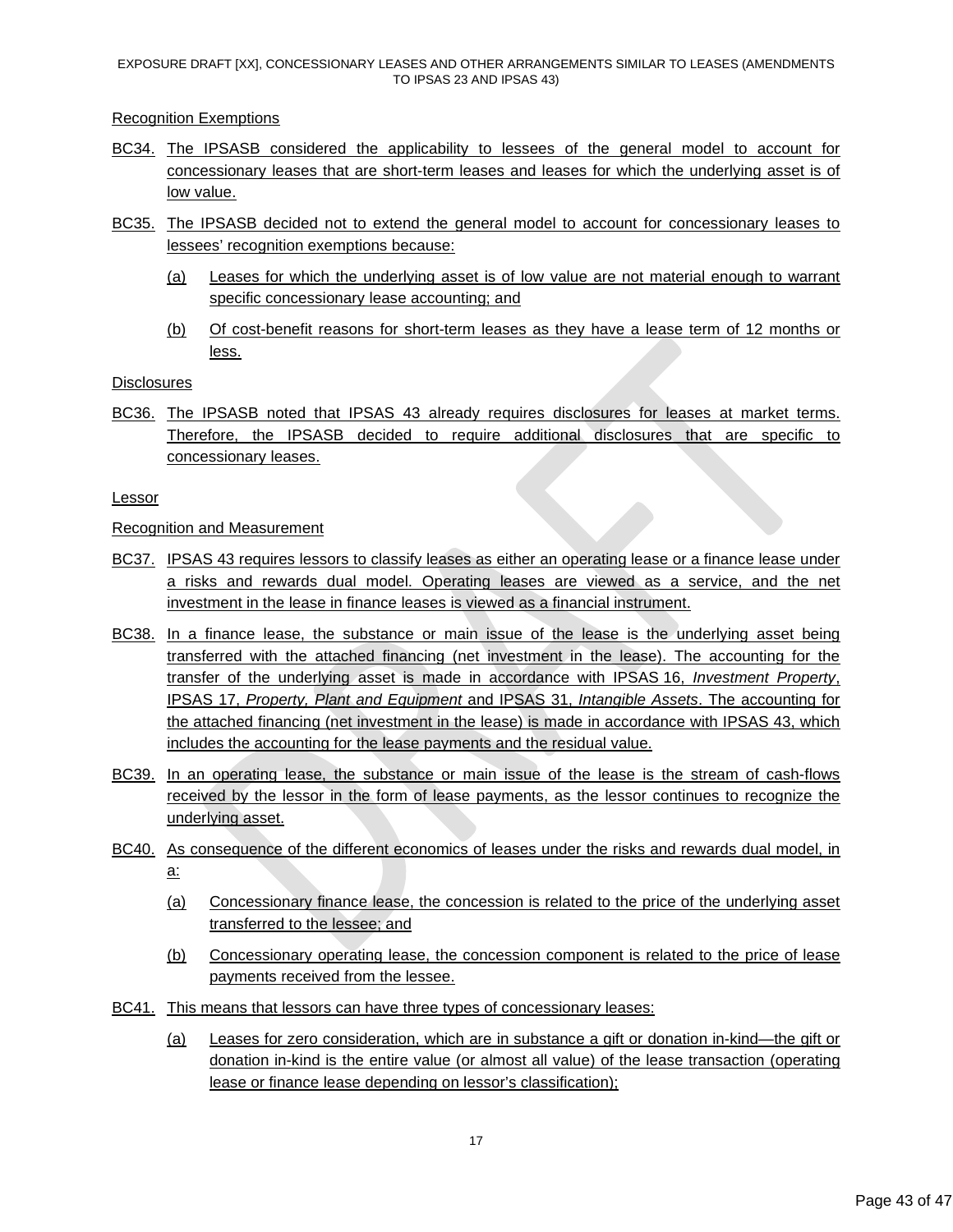- (b) Concessionary finance leases—which can be assimilated with transferring of a non-cash asset (the underlying asset) at below-market terms attached with financing for a portion of the value of the asset transferred; and
- (c) Concessionary operating leases—which can be assimilated with services partially in-kind as the lessor continues to recognize the underlying asset.
- BC42. For concessionary finance leases, the IPSASB decided to continue measuring the transfer of the underlying asset to the lessee at its carrying amount because it is:
	- (a) The cost of the concession incurred by the lessor, being the economic benefits or service potential given up measured by the carrying amount of the underlying asset; and
	- (b) Consistent with the derecognition principles in IPSAS 16, *Investment Property*, IPSAS 17, *Property, Plant and Equipment,* and IPSAS 31, *Intangible Assets* for disposals.
- BC43. For concessionary operating leases, the IPSASB decided to continue measuring the lease payments received by the lessor at cost because:
	- (a) No economic benefits or service potential associated with the transaction will flow to the entity higher than the cash received by the lessor in the form of lease payments made by the lessee; and
	- (b) It is consistent with revenue recognition principles in IPSAS 9, *Revenue from Exchange Transactions*.
- BC44. In reaching to this decision, the IPSASB noted that the terms and conditions of the concessionary operating lease might help an entity assess whether there is an indication that the underlying asset may be impaired in accordance with IPSAS 21, *Impairment from Non-Cash Generating Assets* or IPSAS 26, *Impairment from Cash Generating Assets*, as appropriate.
- BC45. Following a cost measurement basis for concessionary leases, the IPSASB noted that lessors recognize the loss related with the derecognition of the underlying asset in a concessionary finance lease in accordance with the applicable IPSAS. This means that the cost of the concession would be the difference between the value of the carrying amount of the underlying asset derecognized and the value of the recognition of the net investment in the lease, if any.
- BC46. For concessionary operating leases, the IPSASB noted that continue recognizing as revenue the cash received in the form of lease payments made by lessees there would be no separate recognition of the concession. This situation occurs because the concession is related to the foregone revenue related to the lease payments. As foregone revenue is not recognized under IPSAS 9, the IPSASB did not identify an economic reason to provide an exception to this principle in the context of concessionary operating leases.

### **Disclosures**

BC47. Similar to lessees, the IPSASB noted that IPSAS 43 already requires disclosures for leases at market terms for lessors. Therefore, the IPSASB decided to require additional disclosures that are specific to concessionary leases for both concessionary finance leases and concessionary operating leases.

…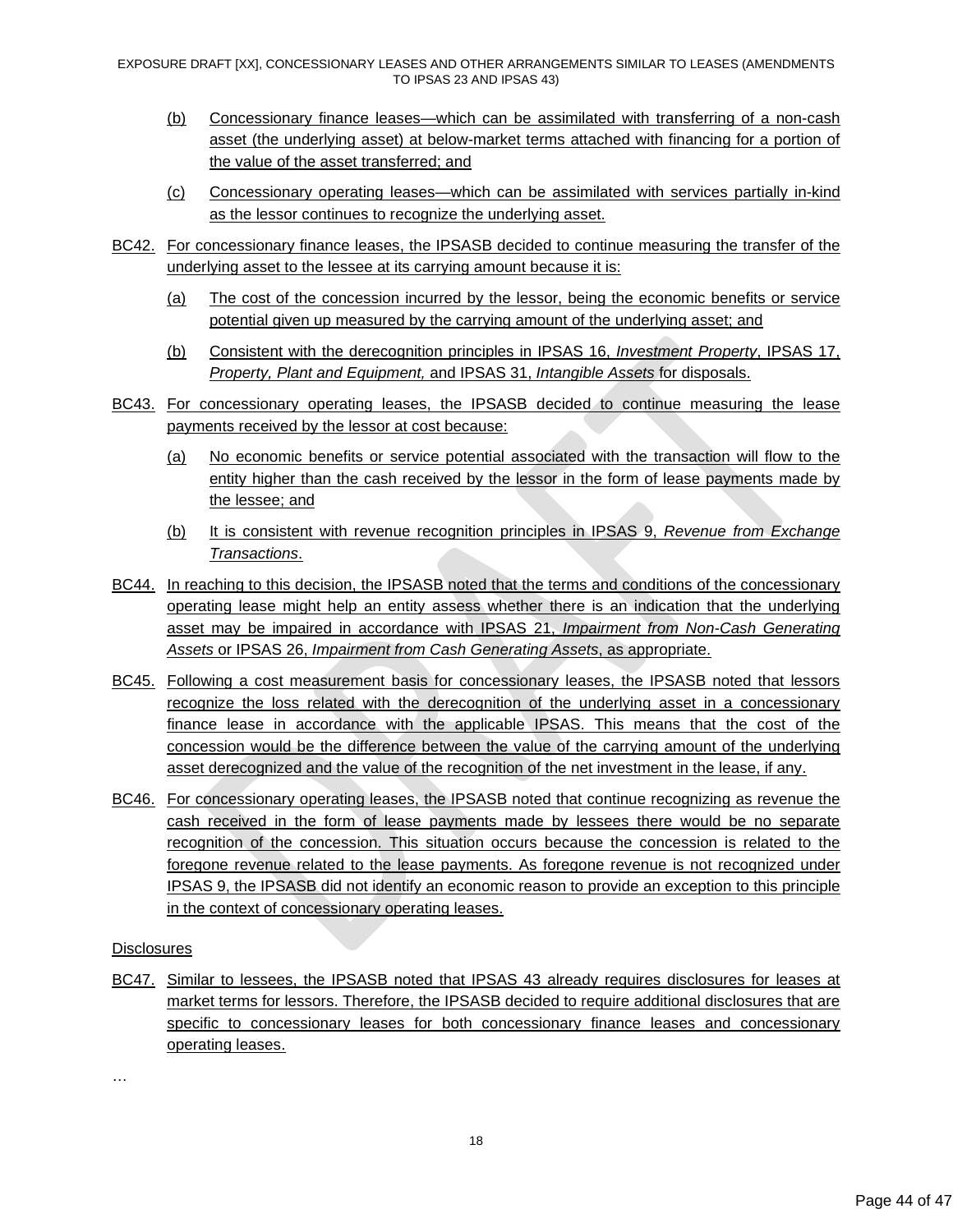# **Illustrative Examples**

*These examples accompany, but are not part of, IPSAS 43*

[to be added at the September 2022 meeting]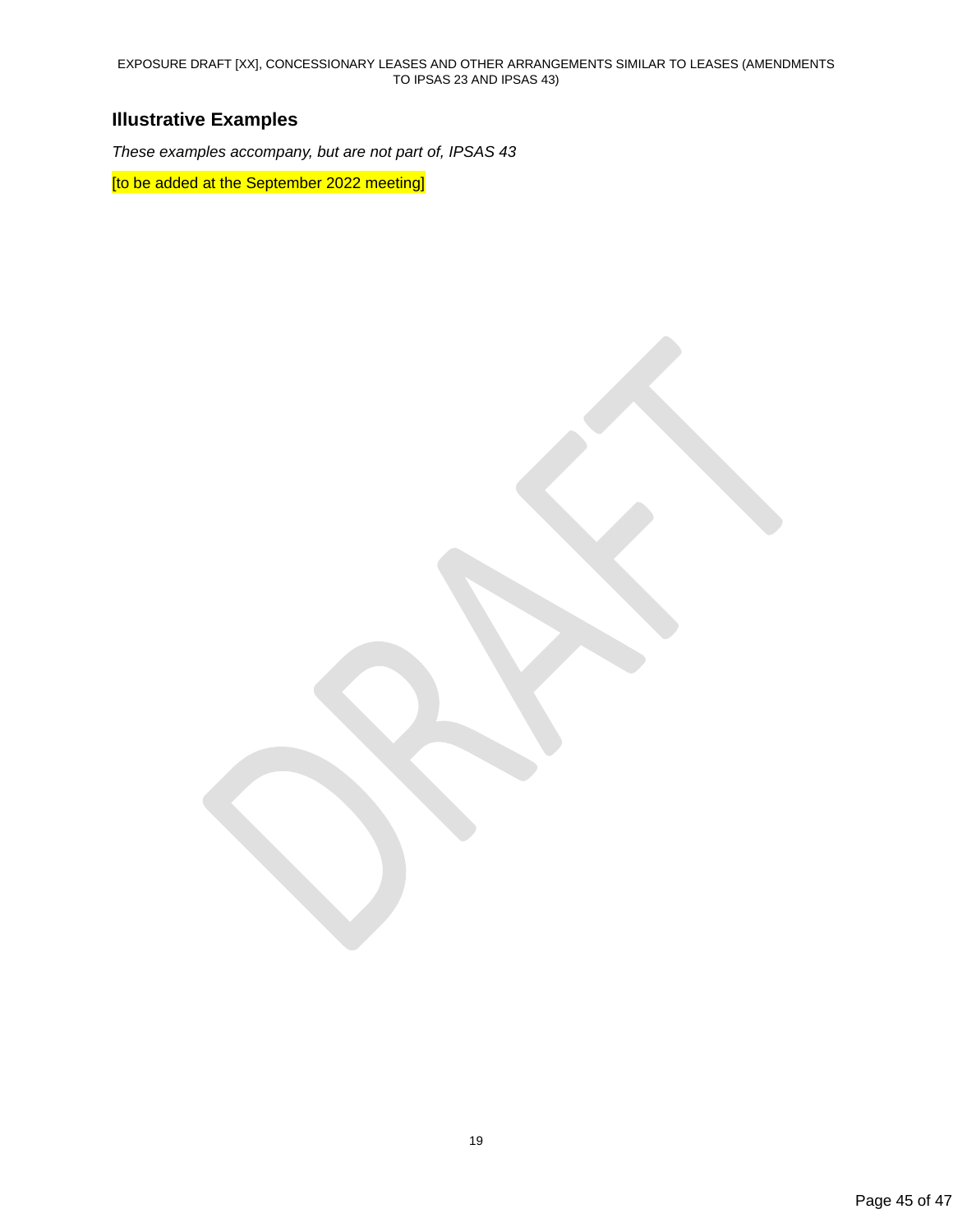<span id="page-45-0"></span>International Public Sector Accounting Standards, Exposure Drafts, Consultation Papers, Recommended Practice Guidelines, and other IPSASB publications are published by, and copyright of, IFAC.

The IPSASB and IFAC do not accept responsibility for loss caused to any person who acts or refrains from acting in reliance on the material in this publication, whether such loss is caused by negligence or otherwise.

The 'International Public Sector Accounting Standards Board', 'International Public Sector Accounting Standards', 'Recommended Practice Guidelines', 'International Federation of Accountants', 'IPSASB', 'IPSAS', 'RPG', 'IFAC', the IPSASB logo, and IFAC logo are trademarks of IFAC, or registered trademarks and service marks of IFAC in the US and other countries.

Copyright © January 2021 by the International Federation of Accountants (IFAC). All rights reserved. Permission is granted to make copies of this work to achieve maximum exposure and feedback provided that each copy bears the following credit line: "*Copyright © January 2021 by the International Federation of Accountants (IFAC). All rights reserved. Used with permission of IFAC. Permission is granted to make copies of this work to achieve maximum exposure and feedback*."